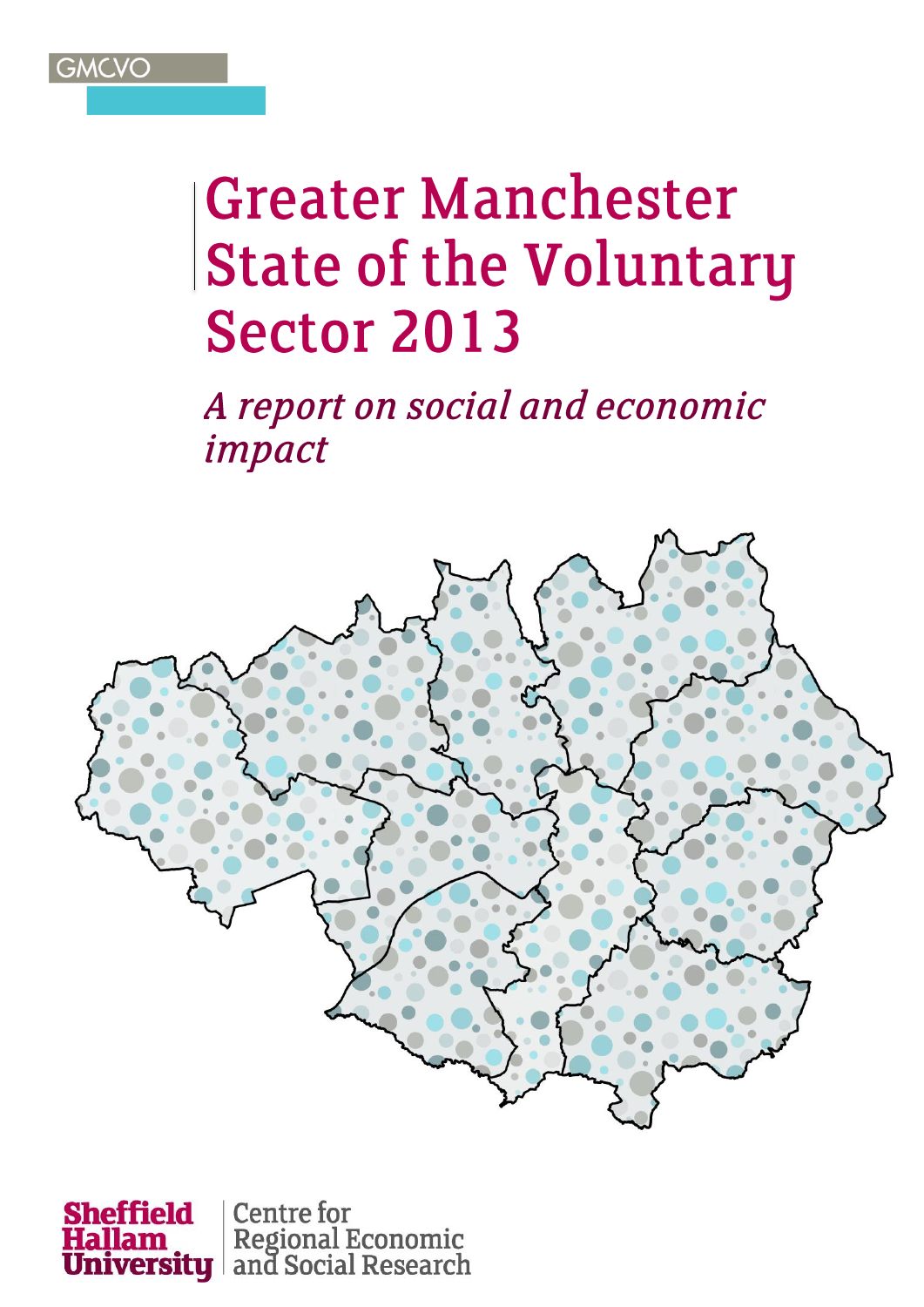## **Greater Manchester State of the Voluntary Sector 2013**

**Centre for Regional Economic and Social Research**

**Sheffield Hallam University**

Chris Dayson Dr Will Eadson Elizabeth Sanderson Ian Wilson

May 2013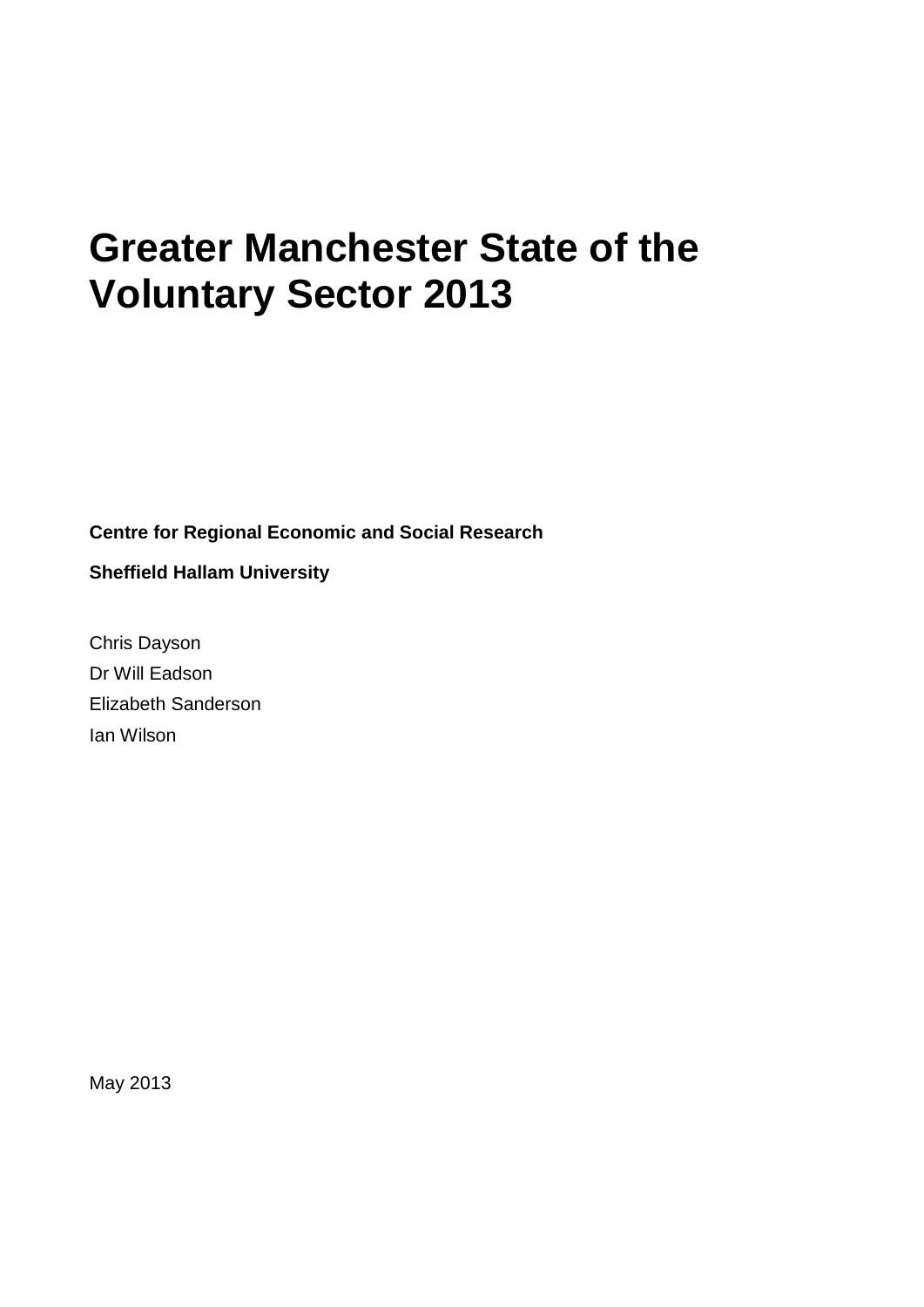## **Acknowledgements**

This research has been commissioned by a partnership of local support and development organisations in Greater Manchester and undertaken by the Centre for Regional Economic and Social Research (CRESR) at Sheffield Hallam University. This Greater Manchester report forms part of a wider collection of reports: there is one for each of the seven individual local authority areas participating in the study<sup>1</sup>. The full collection of reports can be downloaded from the CRESR website [\(http://www.shu.ac.uk/research/cresr/reports\)](http://www.shu.ac.uk/research/cresr/reports) and the websites of the project partners.

In completing the report we are particularly grateful to members of the Research Steering Group<sup>2</sup> and the staff teams at each project partner for their support in developing and administering the survey and for their input into earlier drafts of the report. We are also grateful to the many employees and volunteers from across the sector who took the time to complete a questionnaire.

#### **Contact information**

| For CRESR:     |                                                                                                  | For GMCVO:                                |                                                                                                                     |  |
|----------------|--------------------------------------------------------------------------------------------------|-------------------------------------------|---------------------------------------------------------------------------------------------------------------------|--|
| Name:          | Ian Wilson / Chris Dayson<br><b>Research Fellow</b>                                              | Name:                                     | Alex Whinnom<br><b>Chief Executive</b>                                                                              |  |
| Address:       | Unit 10 Science Park<br><b>City Campus</b><br><b>Howard Street</b><br>Sheffield<br><b>S1 1WB</b> | Address:                                  | <b>St Thomas Centre</b><br>Ardwick Green North<br>Manchester<br>M <sub>12</sub> 6FZ                                 |  |
| Tel:<br>Email: | 0114 2253539<br>i.wilson@shu.ac.uk<br>c.dayson@shu.ac.uk                                         | Tel: l<br>Email:<br>Facebook:<br>Twitter: | 0161 2771000<br>gmcvo@gmco.org.uk<br>www.facebook.com/<br>GreaterManchesterCentreforVoluntaryOrganisation<br>@gmcvo |  |
|                |                                                                                                  |                                           |                                                                                                                     |  |

<sup>1</sup> The areas are: Bolton, city of Manchester, Oldham, Salford, Tameside, Trafford and Wigan.

 $2$  The following organisations were represented on the Research Steering Group: CRESR, Salford CVS (lead partner), Greater Manchester Centre for Voluntary Organisation (GMCVO), Bolton CVS, Manchester Community Central, Voluntary Action Oldham, Community and Voluntary Action Tameside, Voluntary and Community Action Trafford, and Wigan and Leigh CVS.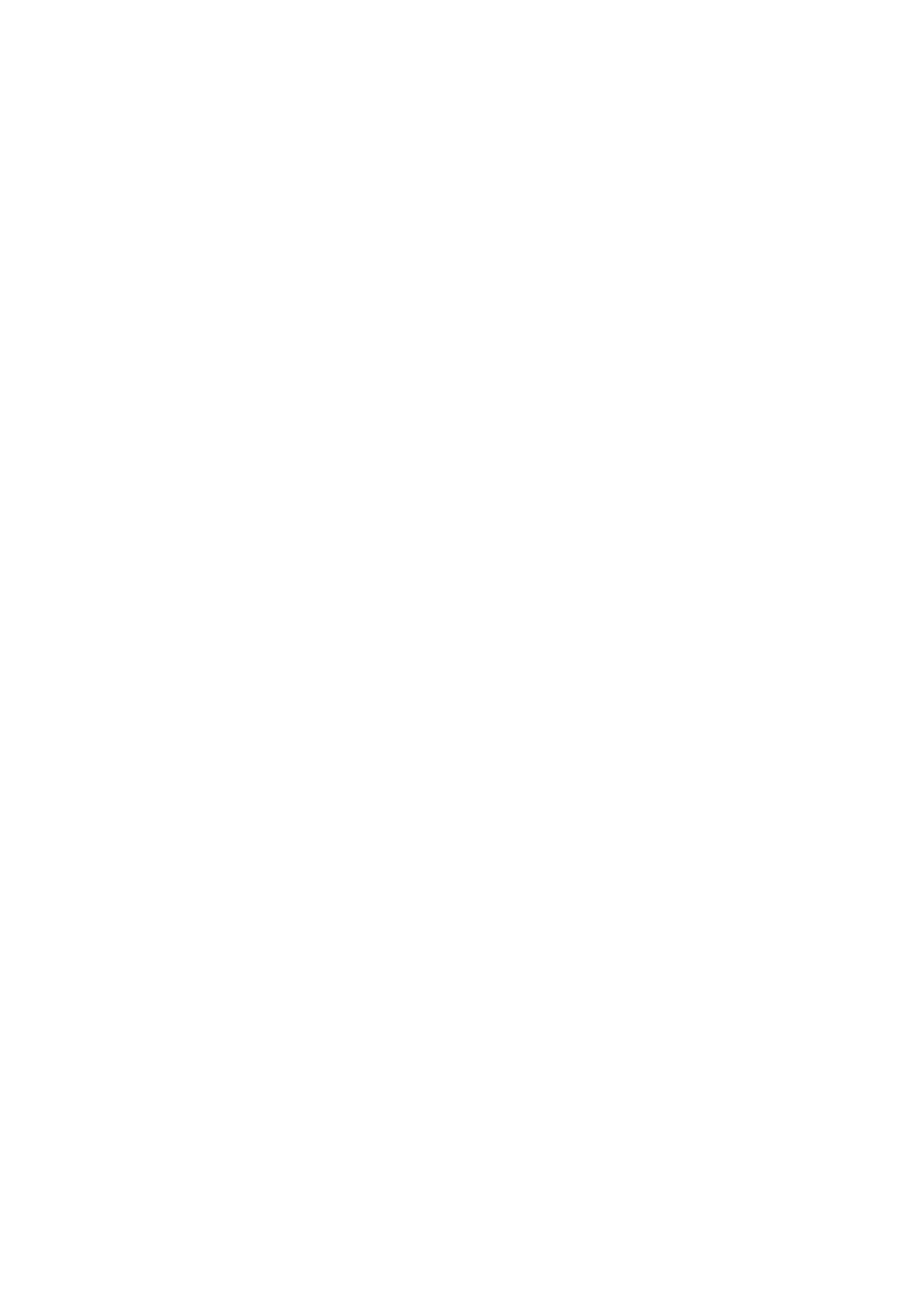## **Definitions**

This report is about the 'state of the voluntary sector in Greater Manchester'. At various times the sector has been known as the 'voluntary and community sector' or the 'third sector' whilst the current government talks a lot about 'civil society'. In this report, when we talk about the voluntary sector in Greater Manchester, we mean **voluntary organisations**, **community groups**, the **community work of faith groups,** and **those social enterprises** and **community interest companies** where there is a wider accountability to the public via a board of trustees or a membership and all profits will be reinvested in their social purpose.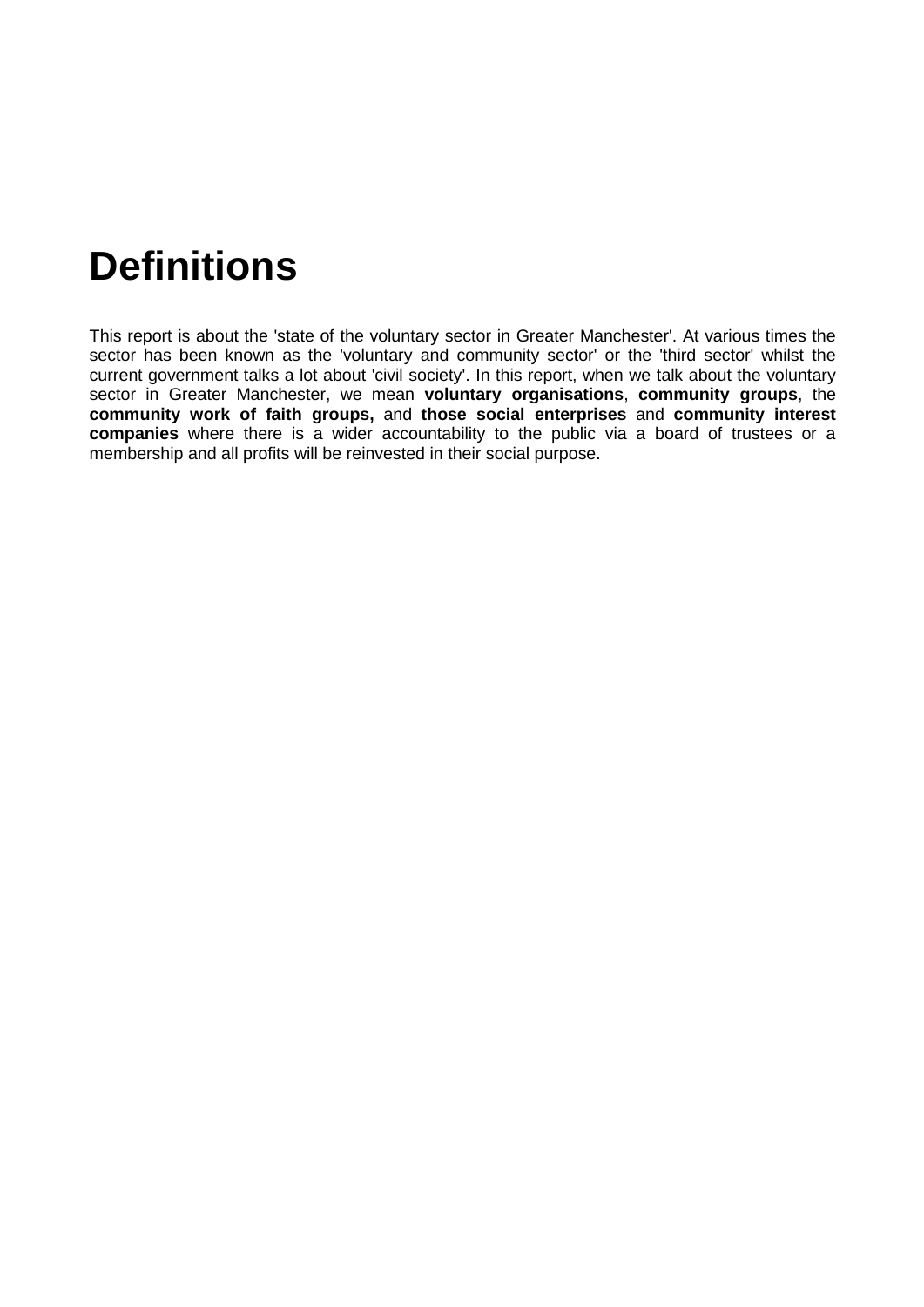### **Foreword**

This is the largest and most comprehensive survey yet undertaken of the Greater Manchester voluntary sector. The impression that leaps out is of a strong grass-roots movement which makes an impressive contribution to Greater Manchester both socially and economically, and is proving resilient and responsive in the face of current difficulties. We must not assume however that it is indestructible – the report also touches on the rapidly changing relationship with public funding, and the fragility of some of the services relied on by our most vulnerable residents.

The study follows previous ones undertaken in 2005<sup>3</sup>, 2007<sup>4</sup> and 2010<sup>5</sup>, and a number of studies undertaken in individual Greater Manchester districts, notably that carried out in Salford in 2010 using a similar methodology. This study offers a snapshot of the voluntary sector in 2013, as it enters a period of increasing turbulence.

The Greater Manchester context in 2013 includes public spending cuts, public service reform and an ambitious City Deal on the one hand; and the findings of the GM Poverty Commission<sup>6</sup> on the other. Whilst the new City Deal offers greater autonomy for Greater Manchester based on our ability to drive local economic growth whilst reducing dependency on public services, we are also caught in a downward spiral of unemployment; youth unemployment; rising poverty and inequality; and increasing need for support and advice which cannot be met. In these circumstances, the role of the voluntary sector assumes the highest possible significance.

Greater Manchester is very fortunate in hosting such a large, diverse and active voluntary sector. Anecdotally, we observe that the voluntary sector is already changing quite rapidly to respond to the changing environment and the changing needs of Greater Manchester people. And despite the pressures of growing demand and shrinking resources for which we must compete, we remain a well-connected sector with a strong ethos of collaboration. This is a voluntary sector of which we can all be proud.

Alex Whinnom, Chief Executive, GMCVO

<sup>-&</sup>lt;br>3 *Spinning the Spider's Web* (2005), GMCVO for Greater Manchester Infrastructure (ChangeUp) Consortium (GM Voluntary Sector Support)<br><sup>4</sup> The Centribution of the

*The Contribution of the Voluntary and Community Sector To the Economy of the North West* (2007), Hoshin for Voluntary Sector NW <sup>5</sup>

a data summary undertaken by GMCVO for Voluntary Sector Support (2010)

<sup>6</sup>*Greater Manchester Poverty Commission, Research Repor*t (2012), Centre for Local Economic Studies for GM Poverty Commission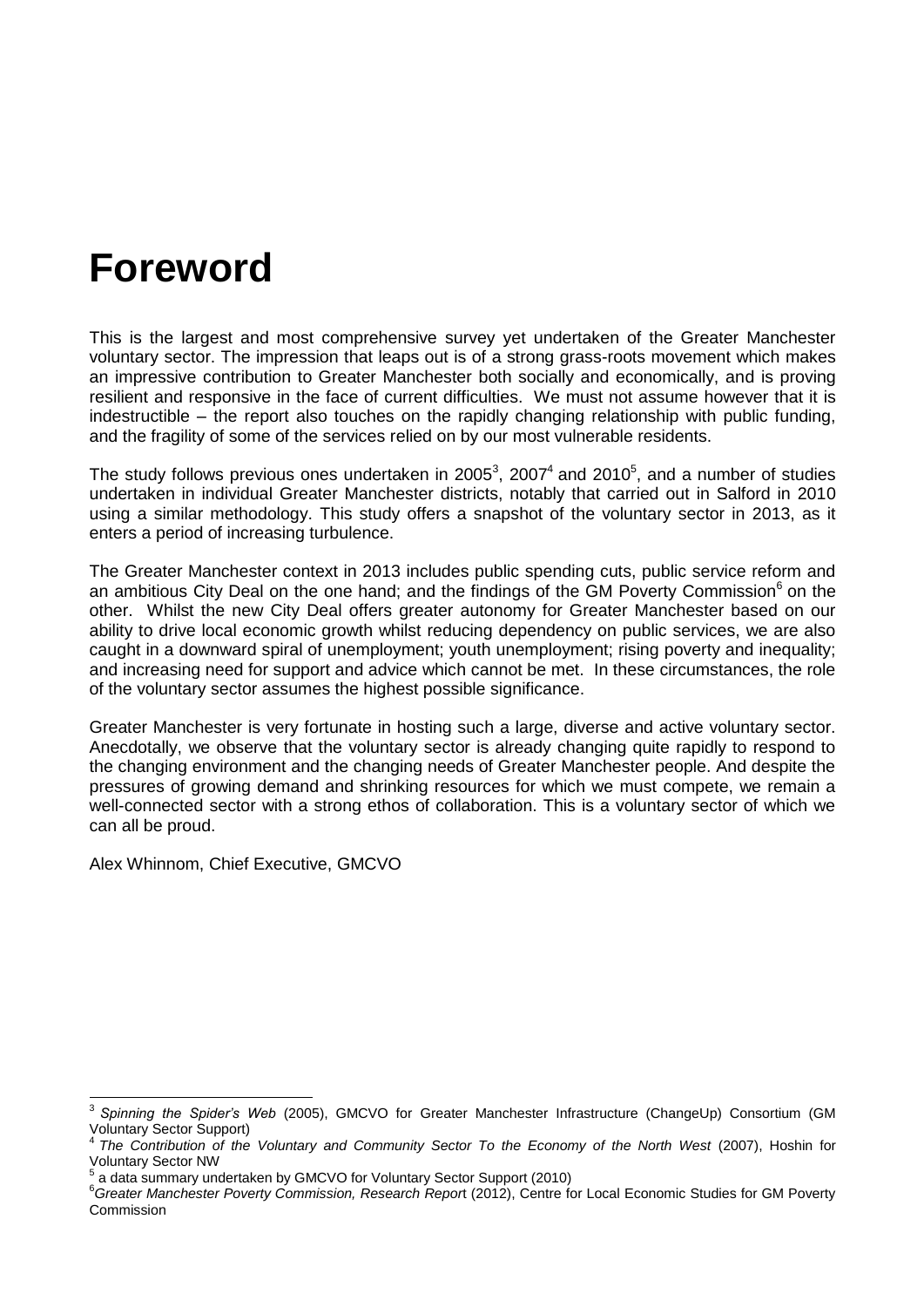## **Contents**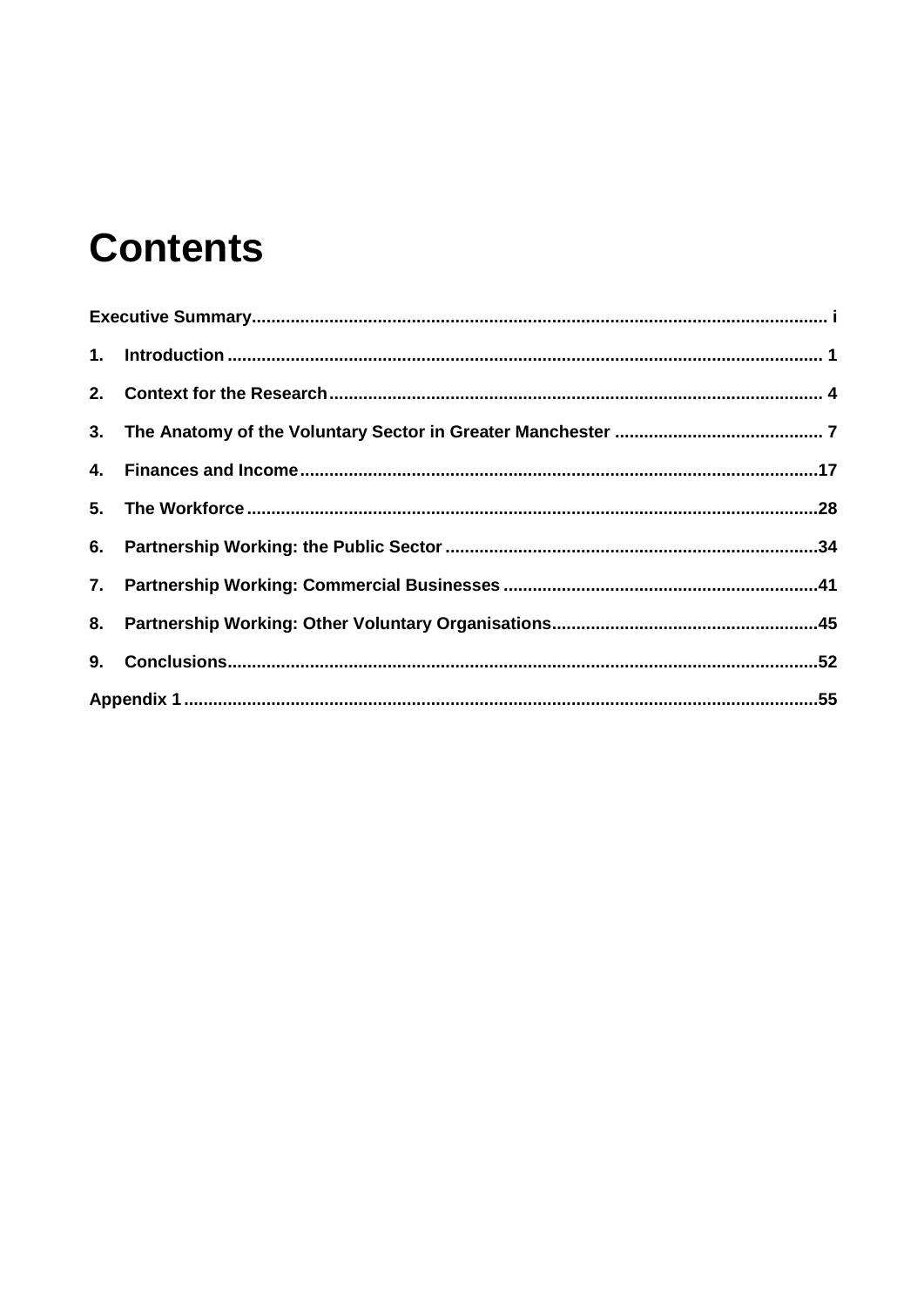## <span id="page-7-0"></span>**Executive Summary**

#### **The state of the voluntary sector in Greater Manchester: 10 key questions answered**

This report provides the main findings of quantitative research aimed at improving understanding of the social and economic impact of the work undertaken by voluntary organisations, community groups, social enterprises and faith groups in Greater Manchester. The research was undertaken through a comprehensive survey of organisations that featured on the contact databases of local support and development organisations from across Greater Manchester: these included registered charities and social enterprises, but also community centres, village halls and many informal and unincorporated groups that do not always feature in sector wide statistics<sup>7</sup>. The data therefore provides a comprehensive overview of the sector in Greater Manchester at the start of 2013.

The study had three main objectives:

- to produce reliable, statistically significant and current data on the sector in Greater Manchester
- to provide intelligent information on the key issues affecting the sector in Greater Manchester
- to identify variations in the sector across Greater Manchester, particularly in terms of beneficiaries, income, staffing, volunteers, and relationships with the public and private sectors.

In this executive summary we answer **ten key questions** about the sector and its role across the city region.

#### *Q1. How many organisations are there?*

There are an estimated **14,592 organisations** operating in the voluntary sector in Greater Manchester. This estimate includes formally registered organisations, such as charities, social enterprises and co-operatives, but it also includes a large number of 'below the radar' organisations that are not formally registered or incorporated. It is estimated that more than three thousand organisations are based in the city of Manchester but there are also more than a thousand organisations in the each of the other nine boroughs of Greater Manchester. Four-fifths of organisations are micro (annual income under £10,000) in size, eleven per cent are small (annual income between £10,000 and £100,000), seven per cent are medium sized (annual income between £100,000 and £1 million), and only two per cent are large (annual income greater than £1 million).

THE TO EXAMPLE TO THE TO THE TO THE TO THE TO THE SURFER THE SECTOR THE TO SECTOR THE SECTOR THANDAND TO THE SECTOR<br>The Comple, many survey respondents would not have been included in the National Surveys of Third Sector Organisations/Charities and Social Enterprises in 2008 and 2010, nor in statistics collated through annual returns to the Charity Commission.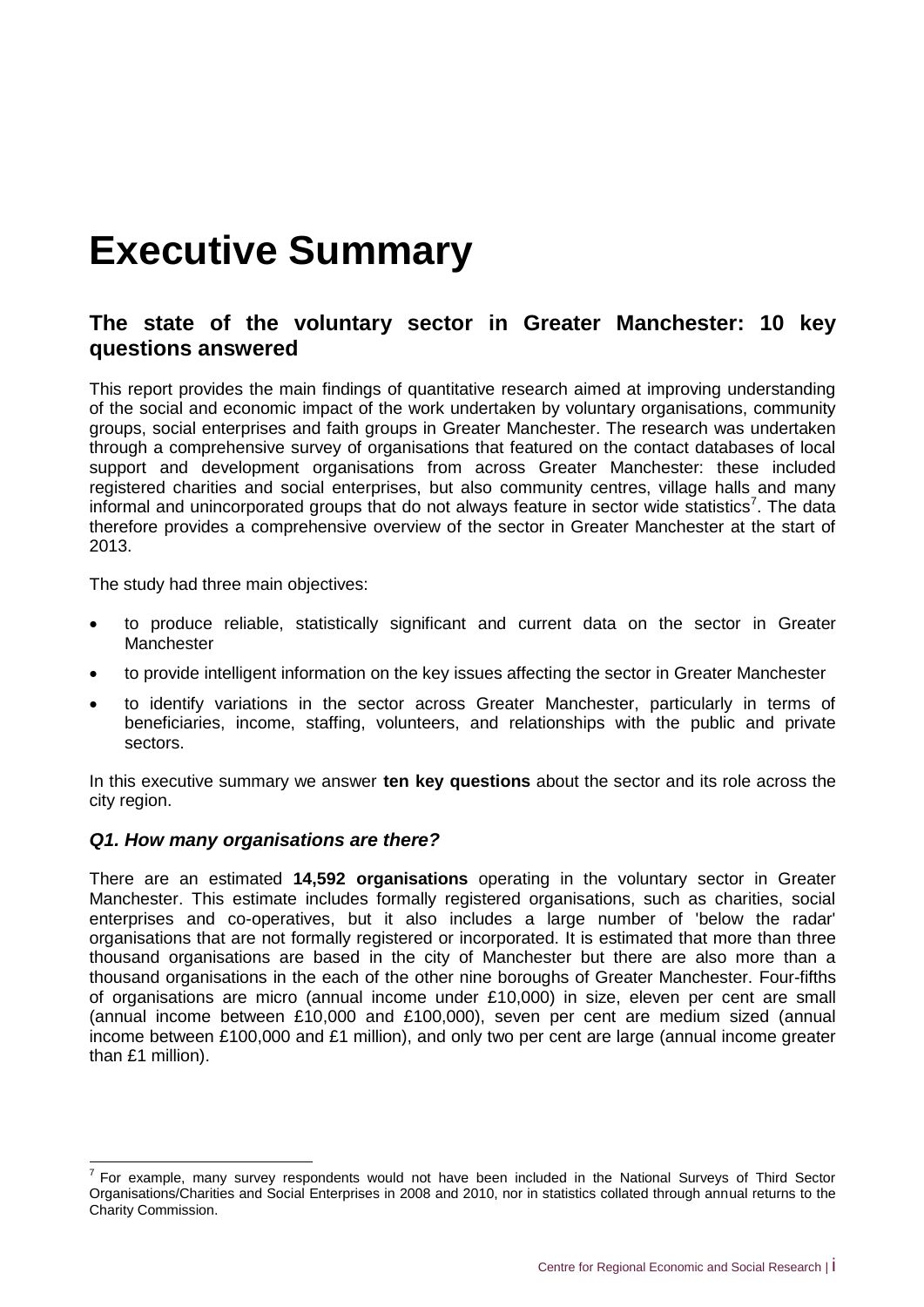#### *Q2. Who benefits from their work?*

It is estimated that the voluntary sector in Greater Manchester made **21.2 million interventions with clients, users or beneficiaries** in the previous year.

'Everyone' was listed as a main client group for 31 per cent of organisations. The following were also listed as a main client, user or beneficiary group for at least one in five organisations:

- women (26 per cent)
- young people aged 13 to 25 years (24 per cent)
- children aged under 13 years (24 per cent)
- men (23 per cent)
- older people (23 per cent).

Disabled people (14 per cent) were also listed as a main client, user or beneficiary group for sizable proportion of organisations. Black and Minority Ethnic communities were a main client, user or beneficiary group for 11 per cent of organisations.

The majority of organisations had a local focus: 41 per cent identified particular Greater Manchester neighbourhoods or communities as their highest main geographic focus and a further 28 per cent stated particular local authorities were their highest main geographic focus.

#### *Q3. What does the voluntary sector in Greater Manchester do?*

The voluntary sector in Greater Manchester works across **a diverse range of thematic service areas**. However, the proportion of responding organisations working in each area varied. This most likely reflects local needs and funding opportunities.

More than a quarter of organisations worked in each of the following four areas:

- health and well-being (37 per cent)
- community development (37 per cent)
- education, training and research (28 per cent)
- and sport and leisure (27 per cent)*.*

#### *Q4. How much is the voluntary sector in Greater Manchester worth?*

The total income of the sector in the city region was estimated to be **£1 billion<sup>8</sup> in 2011/12 but year-on-year reductions in income have been identified**. It represents a reduction of two per cent compared to 2010/11 and follows a larger reduction between 2009/10 and 2010/11 when the total income of the sector reduced by an estimated five per cent.

The majority of income was concentrated in large and medium sized organisations even though the majority of organisations were micro or small. Micro and small organisations accounted for nine out of ten organisations in the sector but less than ten per cent of total income. By contrast medium and large organisations accounted for less than a tenth of the sector's organisations but received more than 90 per cent of its income. Income was concentrated particularly heavily in the largest organisations, with nearly two-thirds of all income (62 per cent) into the sector received by only two per cent of organisations.

<sup>&</sup>lt;u>edd</u><br><sup>8</sup> In 2010 data obtained by GMCVO from the Charity Commission indicated that the total income of registered charities in Greater Manchester was £1.2 billion.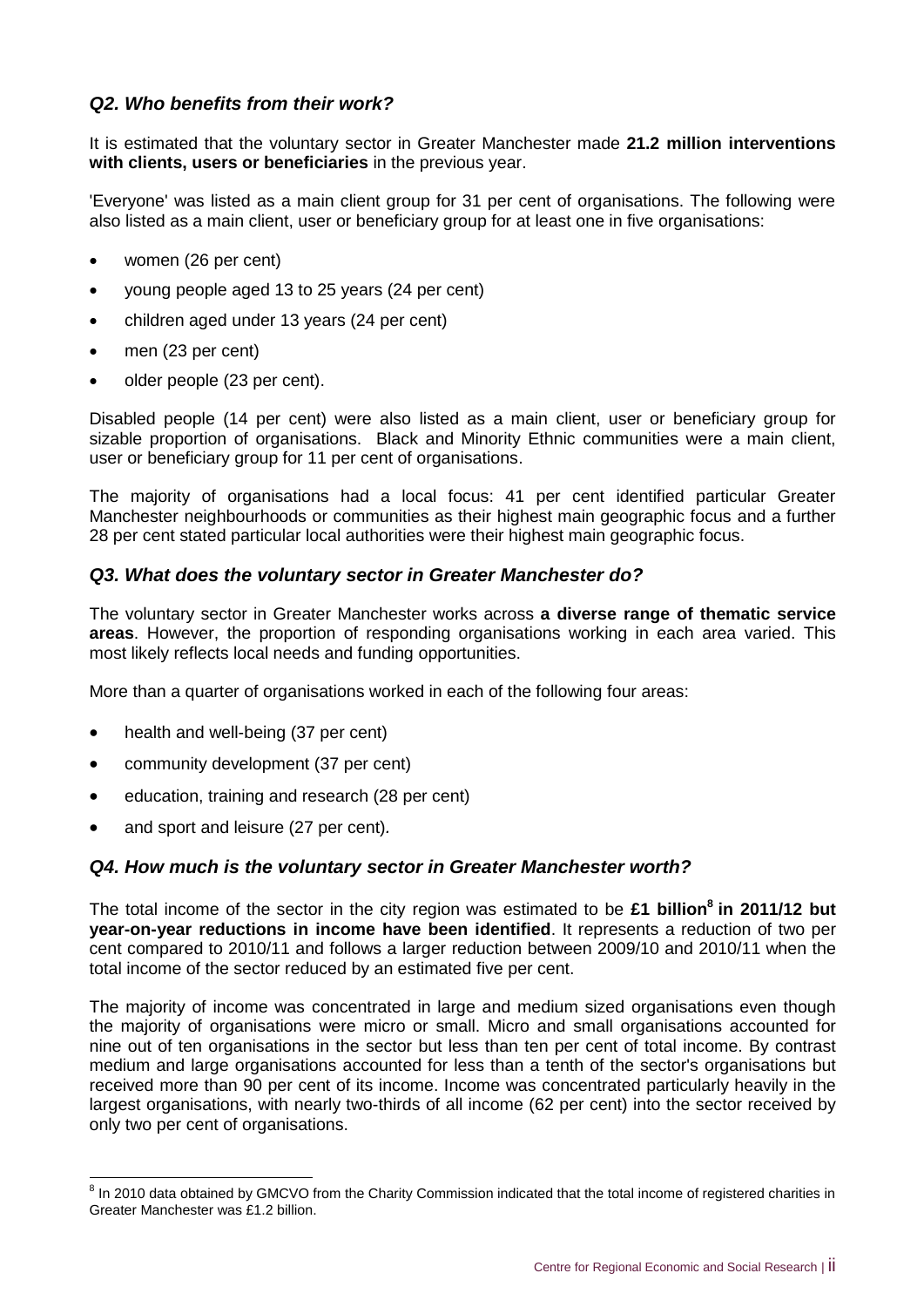A significant proportion of the sector's income was from non-public sector sources. More than three quarters of survey respondents received non-public sector income, of which **charging for goods and services was most prominent**, contributing 28 per cent of non-public sector income. Fundraising (21 per cent of non-public sector funding), lottery grants (18 per cent of non-public sector funding) and grants from Trusts and Foundations (15 per cent of non-public sector funding) were also important.

Different assumptions and methodologies can be used to estimate the contribution of the voluntary sector to the Greater Manchester economy. This study has estimated the equivalent value of 'Gross Value Added' (GVA) to the economy by multiplying the estimated number of full time equivalent (FTE) paid staff and volunteers by the estimated GVA per FTE employee<sup>9</sup>. This approach estimates paid staff and volunteers working within the sector in Greater Manchester contribute equivalent to **£1.7 billion worth of GVA to the economy**; this is comparable to 3.5 per cent of value of Greater Manchester's GVA<sup>10</sup>.

Valuing the GVA of volunteers in this way assumes that paid staff would not have been used in the absence of volunteers and therefore the value of GVA for volunteers is the value of the labour input plus the value of the capital input. If this is assumed not to be the case then the value of GVA produced by volunteers is just the value of the labour input. Using median wages to value the input of volunteers, it is estimated paid staff and volunteers working within the sector in Greater Manchester contribute equivalent to £1.4 billion worth of GVA to the economy; this is comparable to 2.9 per cent of the value of Greater Manchester's GVA.

This latter calculation is more consistent with the approach suggested by New Economy,<sup>11</sup> an economic development body whose purpose is to create economic growth and prosperity for Greater Manchester.

However a difference remains with the approach suggested by New Economy. Whereas the current study has used average GVA per FTE employee to value the GVA of paid staff the New Economy approach uses staff costs and multiplies this by the ratio of 'compensation of employees' to GVA: a multiplying factor of 1.5. However, staff cost data was not collected as part of this study so the New Economy method could not be fully adopted.

#### *Q5. How sustainable is the voluntary sector in Greater Manchester?*

The decline in sector's income over the last three years represents **the first long term economic contraction in the sector in at least 10 years**. This is likely to be an indication of the effect of the economic downturn of the past few years, and reductions in income from government and the wider public sector, independent funders and charitable donations. This trend seems likely to continue, as further large reductions in public sector spending are expected over the next few years and the economy continues to falter. In this context the financial sustainability of the sector's organisations and services is an important and current issue and **the survey highlighted some areas for concern**. For the 12 month period prior to the survey:

- 47 per cent of respondents reported increasing their expenditure but only 34 per cent had experienced an increase in income
- 39 per cent of respondents reported a decrease in income but only 25 per cent reduced their expenditure
- 33 per cent reported a reduction in their financial reserves compared to only 22 per cent reporting an increase.

 9 This study used North West GVA per employee averaged across the following three sectors: public administration and defence, education and health and social work ONS

<sup>&</sup>lt;sup>10</sup> Please note the Gross Value Added of volunteers is not currently included with official reporting, therefore the value of Greater Manchester's GVA does not include that of volunteers.<br>11 http://secoce.

[http://neweconomymanchester.com/stories/818-manchesters\\_commission\\_for\\_the\\_new\\_economy](http://neweconomymanchester.com/stories/818-manchesters_commission_for_the_new_economy)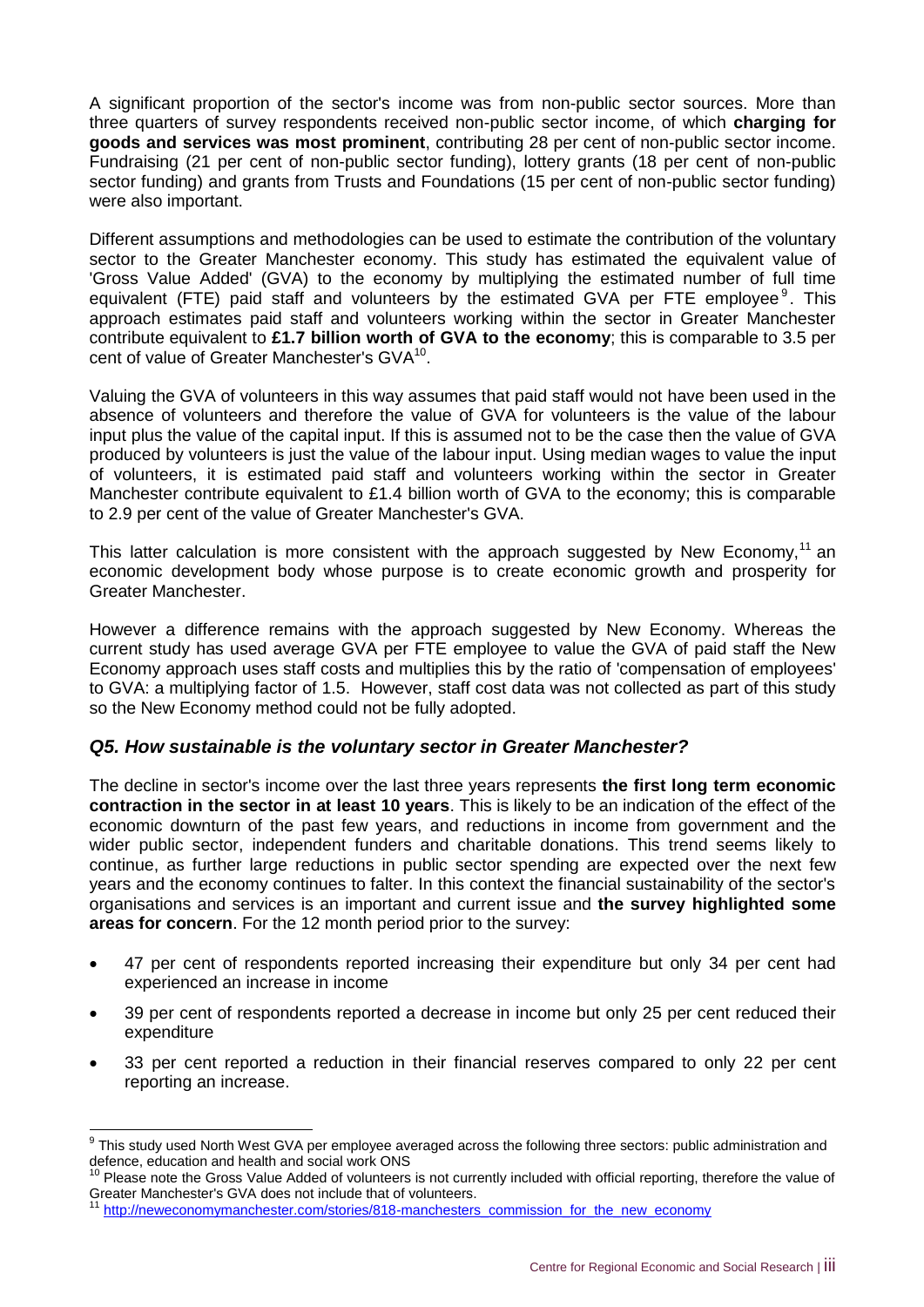This means that a significant number of organisations spent more money than they received in the past 12 months: 34 per cent of respondents provided an expenditure figure for 2011/12 that was greater than their income. This is likely to be in response to rising demand: many organisations will have drawn down financial reserves to maintain or increase levels of service provision rather than reduce their expenditure to match a decline in income.

These findings are very similar across Greater Manchester, and could be indicative of a longer term trend in response to the economic downturn and subsequent reductions in the sector's income. In light of this trend it seems likely that the sustainability of a significant number of organisations could be under threat.

The precarious financial situation of some organisations was further emphasised by the state of their reserves:

- 15 per cent had reserve levels of less than one month's expenditure
- 41 per cent had reserve levels of less than three month's expenditure.

This suggests that a number of organisations that have been dependent on external funding, particularly medium and large organisations that need high levels of income to carry out their work, could be particularly vulnerable should their funds be severely reduced or withdrawn.

#### *Q6. Who works in the voluntary sector and what do they do?*

#### *Paid Staff*

The voluntary sector in Greater Manchester employed an estimated **23,600 full-time equivalent (FTE)<sup>12</sup> paid staff in 2012/13<sup>13</sup>** . Just over half were in city of Manchester based organisations.

It is estimated that paid employees of Greater Manchester organisations contribute equivalent to £738.7 million worth of GVA to the economy per annum; this represents 1.5 per cent of Greater Manchester's GVA.

Sixty two per cent of FTE paid staff were employed in large organisations with an income of at least one million pounds. In comparison the 13,408 micro and small organisations combined were estimated to have employed just eight per cent of FTE paid staff.

#### *Volunteers*

In 2012/13, an estimated **334,200 volunteers** were part of the voluntary sector workforce in Greater Manchester, contributing an estimated **1.1 million hours** of their own time per week.

Assuming paid staff would not be used in the absence of volunteers it is estimated that volunteers in Greater Manchester organisations contribute equivalent to £947.1 million worth of GVA to the economy per annum.<sup>14</sup> If this is assumed not to be the case then the value of GVA produced by volunteers is just the value of the labour input. It is therefore estimated volunteers in Greater Manchester organisations contribute equivalent to £656.3 million worth of GVA to the economy per annum. This latter calculation is more consistent with the approach suggested by New Economy.

 $12$  FTEs are calculated on the basis that one worker in one paid full time job for a year would be one FTE and if that person worked half time they would be 0.5 FTE.

In 2010 data obtained by GMCVO from the Charity Commission indicated that the total number of people employed by registered charities in Greater Manchester was 20,825.

<sup>&</sup>lt;sup>14</sup> Please note the Gross Value Added of volunteers is not currently included with official reporting.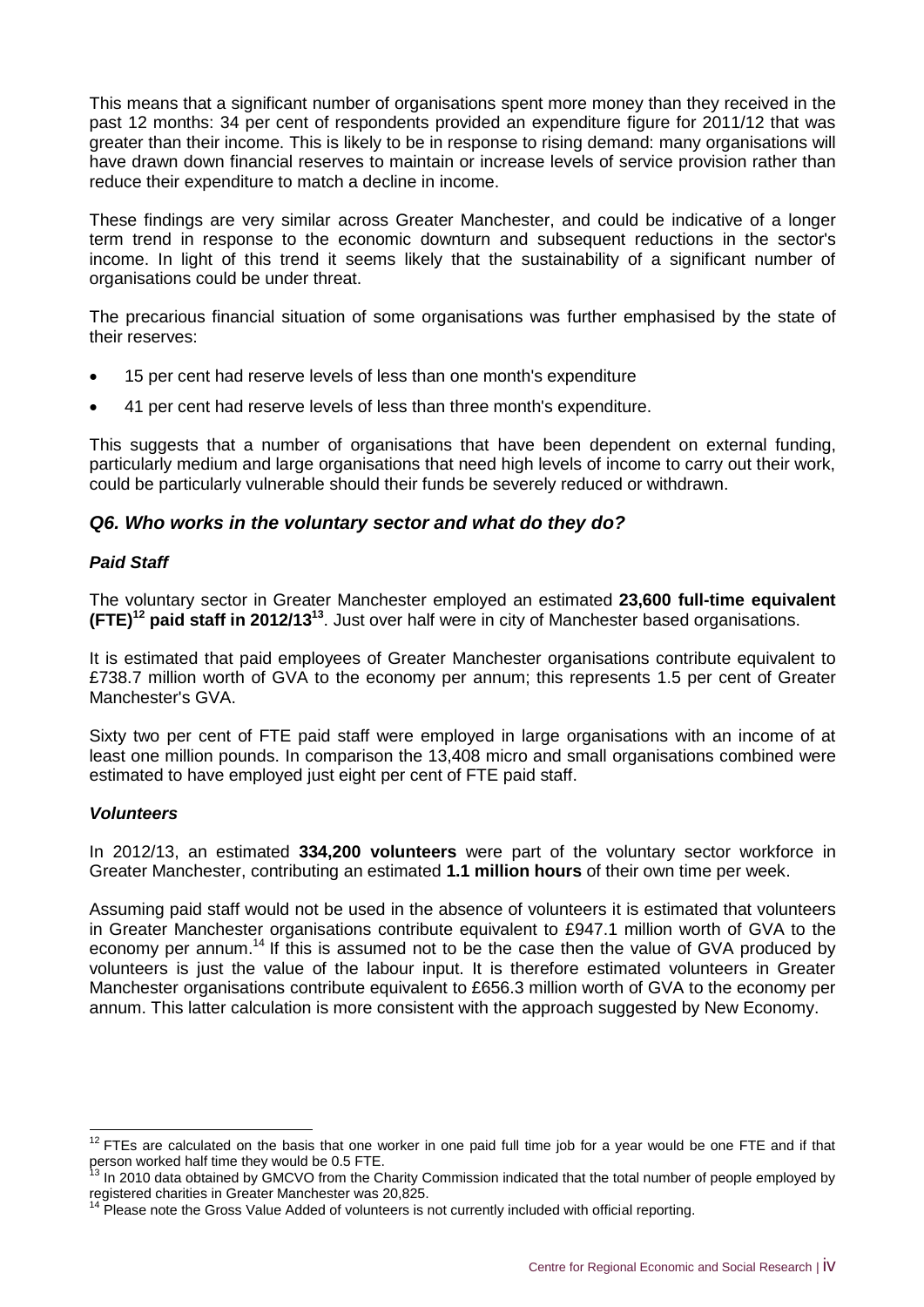Assessment of volunteers by job role reveals:

- 25 per cent of volunteers were in management roles, including committee/board members
- 11 per cent of volunteers were in administrative roles
- 62 per cent of volunteers were in roles delivering services.

#### *Work placements*

An estimated **1,990 FTE work placements** contributed to the voluntary sector's workforce in 2012/13.

#### *Q7. How good are relationships with public sector bodies?*

Survey respondents had dealings with a range of local public sector bodies, with **local authorities the most frequently identified**:

- 72 per cent of respondents had some dealings with at least one local authority: 11 per cent had a great amount of dealings and 29 per cent had a fair amount of dealings
- local NHS bodies (such as Primary Care and Foundation Trusts), the police and Further/Higher Education Institutions were also identified as important public sector contacts.

#### More than **half of respondents (53 per cent) received funding from public sector bodies**. Of these:

- 71 per cent received funding from local authorities
- 15 per cent received funding from local NHS bodies
- 9 per cent received funding from national Government Departments.

**Income from National Government Departments accounted more than half of all public sector funds received**. Local authorities provided around a third of funds, and NHS bodies and other public sector less than an tenth each. This was affected by a number of large national public sector contacts: across Greater Manchester the average value of income from national Government sources was £586,000, including three organisations in receipt of more than £1 million from national Government departments. By contrast the average value of local authority income was only £76,000 for local authority income and for health bodies was £134,000.

This highlights the importance of relationships with the public sector, particularly local authorities to the sector's work. To this end survey respondents were asked about the quality and effectiveness of their relationships with key public sector bodies. Responses to these questions showed that the sector's experiences of working with the public sector varied. Overall, 39 per cent of respondents felt that local authorities were a positive influence on their success and 37 per felt their most frequent other public sector contact (i.e. non local authority) was a positive influence on their success.

#### *Q8. How well does the voluntary sector work with commercial businesses?*

The relationship between the sector and commercial businesses is likely to increase in importance over the next few years as funding from public, charitable and philanthropic sources becomes less readily available. However, the survey evidence suggests there is some way to go: just under one in six survey respondents had a 'great' or 'fair' amount of dealings with local commercial businesses and very few were positive about their relationship with the commercial sector. Overall, only 19 per cent of respondents felt that the commercial business community in Greater Manchester was a positive influence on their organisation's success - **this was less than for local authorities and other public sector bodies**.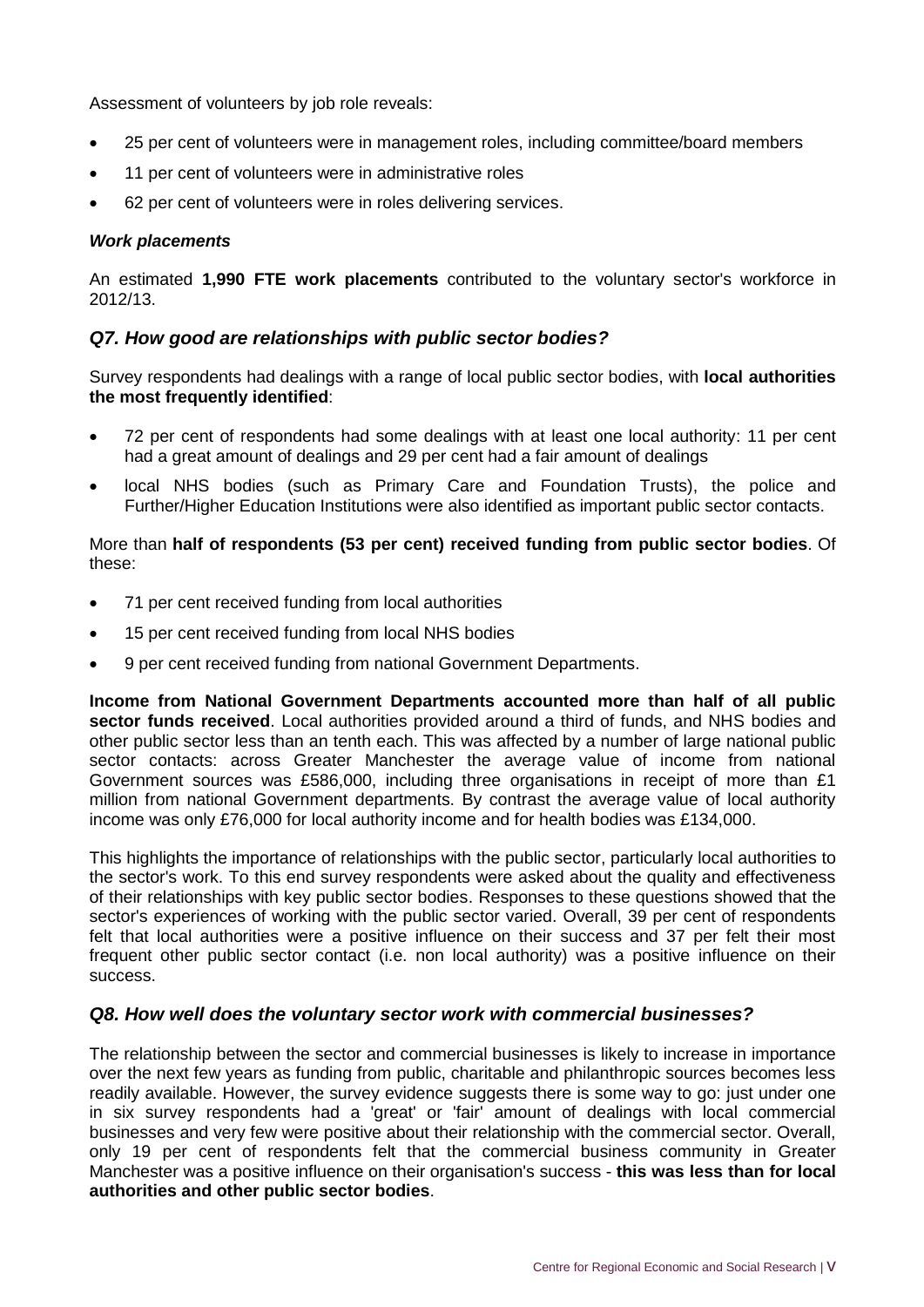#### *Q9. How well does the voluntary sector work together?*

**Respondents were more positive about their relationships with other voluntary and community sector organisations** than about those with the public and commercial sectors. Sixty per cent had a 'great' or 'fair' amount of contact with other organisations in the sector. Around half of respondents were positive about these relationships: 48 per cent were satisfied with opportunities to work together to influence decisions and 46 per cent were satisfied with opportunities to work together to deliver services.

#### *Q.10. What are the key challenges facing the voluntary sector in Greater Manchester?*

**Reduced access to funding and rising costs has left much of the sector facing an uncertain future.** This was particularly the case for those reliant on public sector funding, and many respondents expressed concerns about the future sustainability of their organisations. Securing and generating sustainable funding was the key challenge facing many organisations in the immediate and longer-term.

Alongside reducing resources, the sector faces **increasing demand for its services, and is identifying new needs, which in many cases it is unable to meet**. Respondents were fearful for the future, especially about the impact on Greater Manchester of the government's programme of welfare reform.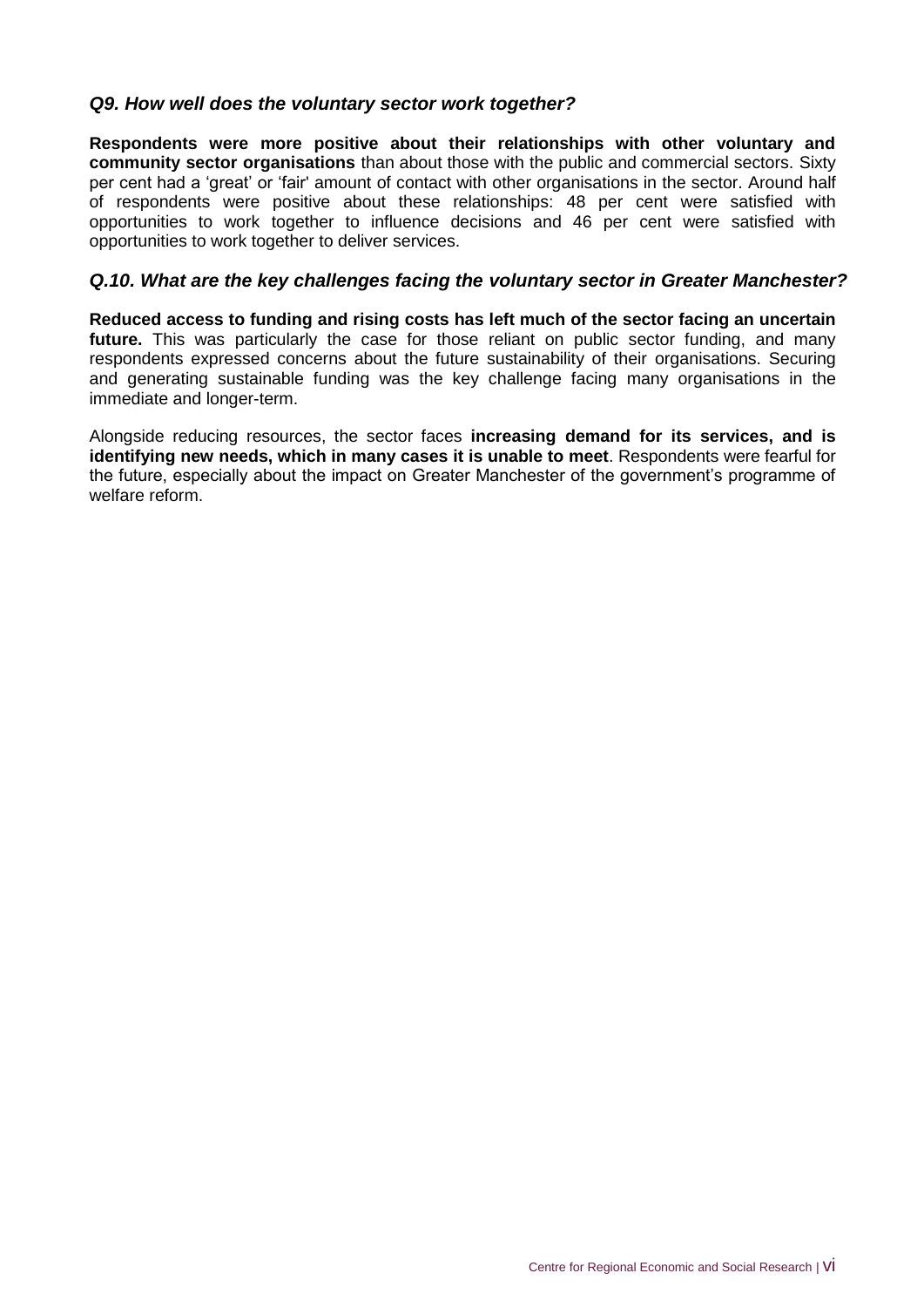<span id="page-13-0"></span>

The voluntary sector plays an important part in the life of Greater Manchester: it is estimated that **14,592 organisations** are working every day to improve the lives of local people and communities through a wide range of services. They are supported by a large workforce of paid staff and unpaid volunteers and provide advice, help, support and resources in areas often missed out by mainstream public and private sector provision.

This report provides the main findings of quantitative research aimed at improving understanding of the social and economic impact of the voluntary sector in Greater Manchester. The research was commissioned by a partnership of support and development organisations in Greater Manchester<sup>15</sup> and undertaken by the Centre for Regional Economic and Social Research (CRESR) at Sheffield Hallam University.

The study had three main objectives:

- to produce reliable, statistically significant and current data on the voluntary sector in Greater Manchester
- to provide intelligent information on the key issues affecting the voluntary sector in Greater Manchester
- to identify variations in the voluntary sector across Greater Manchester, particularly in terms of beneficiaries, income, staffing, volunteers, and relationships with the public and private sectors.

A large postal survey was carried out in seven Greater Manchester districts by local support and development organisations who actively encouraged responses. The research also involved a web based survey of organisations based in and supporting the people and communities of Greater Manchester which was distributed by GMCVO, covering all districts including 'Greater Manchester wide' organisations, and by community contacts at a local level to capture a greater number of 'below the radar' organisations. Responses were received as follows:

- **Bolton:** 243 responses
- **Manchester:** 315 responses
- **Oldham:** 121 responses
- **Salford:** 148 responses

-

**Tameside:** 230 responses

<sup>&</sup>lt;sup>15</sup> The organisations were: Salford CVS (lead partner), Greater Manchester Centre for Voluntary Organisation (GMCVO), Bolton CVS, Manchester Community Central, Voluntary Action Oldham, Community and Voluntary Action Tameside, Voluntary and Community Action Trafford, and Wigan and Leigh CVS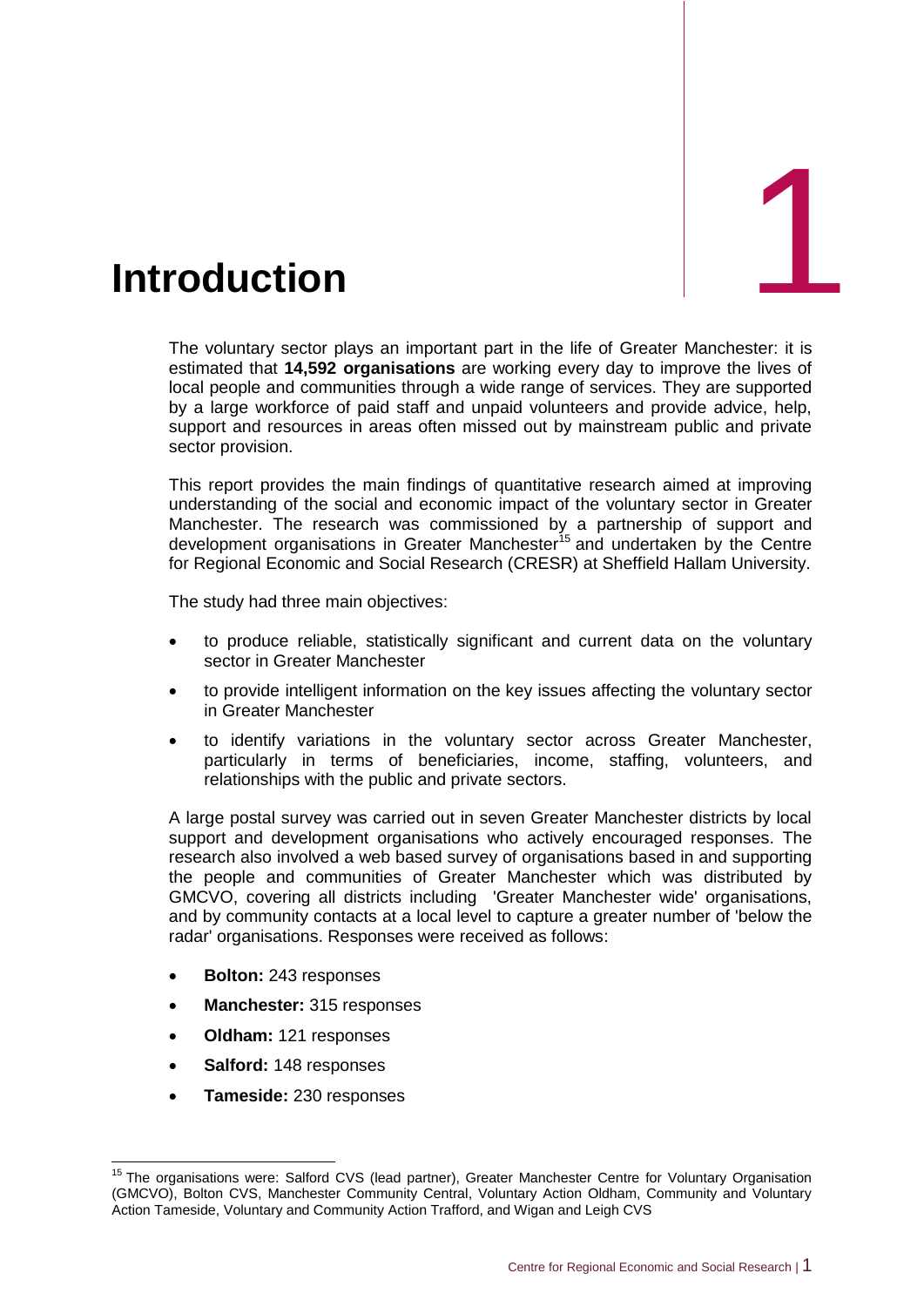- **Trafford:** 71 responses
- **Wigan:** 89 responses.

The survey of Greater Manchester wide organisations received 61 responses. In addition, GMCVO administered a web based survey of organisations in Bury, Rochdale and Stockport which achieved a further 125 responses.

At least partial responses were received from 1,403 of the 6,391 organisations that were sent a survey questionnaire: this represents an **overall response rate of 22 per cent**. This makes it one of the largest regional level surveys of the voluntary sector ever undertaken.

The questionnaire was based on one developed for research undertaken in Salford in 2010, but was revised following input from the Research Steering Group. It also included questions from the Cabinet Office's National Surveys of Third Sector Organisations (2008) and Charities and Social Enterprises (2010) to enable findings about the sector in Greater Manchester to be compared to the national picture<sup>16</sup>.

It provided data on various aspects of the voluntary sector including:

- **the scale and scope of its activity**, including the roles organisations undertake, the people they support, and the areas they benefit
- **the economic impact of its work**, including income and expenditure, sources of funding, the role of paid staff and volunteers, and financial sustainability
- **relationships with the public sector**, including local authorities, NHS Trusts, and a range of other local statutory bodies
- **relationships with other local organisations,** including other voluntary organisations and commercial businesses
- **views about the help, support and advice available** from local support and development organisations.

When reading this report it is important to acknowledge two key points. First, the results reported are based on the survey responses received. Therefore it is possible that if a different sample of organisations had taken part in the survey different results may have emerged. It is estimated that the results reported are within +/- 2.6 percentage points of the true value.

Secondly, in a number of instances the report presents grossed up estimates for all organisations within the Greater Manchester; for example estimates are provided of income, staffing and volunteers. These have been created using the estimated average for micro, small, medium and large organisations who took part in the survey. The averages are then multiplied by the estimated number of organisations within these size bandings within the Greater Manchester. These have then been summed to provide aggregate area level results. Please note it has been assumed here that the estimated averages for Greater Manchester organisations are representative for organisations within each local area. So for example it is has been assumed that the estimated average income of approximately £301,000 for medium sized organisations across Greater Manchester is representative of the income for

 $\overline{1}$ 

<sup>&</sup>lt;sup>16</sup> It should be noted that these two national surveys did not include unregistered or unincorporated organisations and groups in their samples. As these constitute a significant proportion of respondents to this study some caution should be taken when making direct comparisons with national and local results from the 2008 and 2010 National Surveys.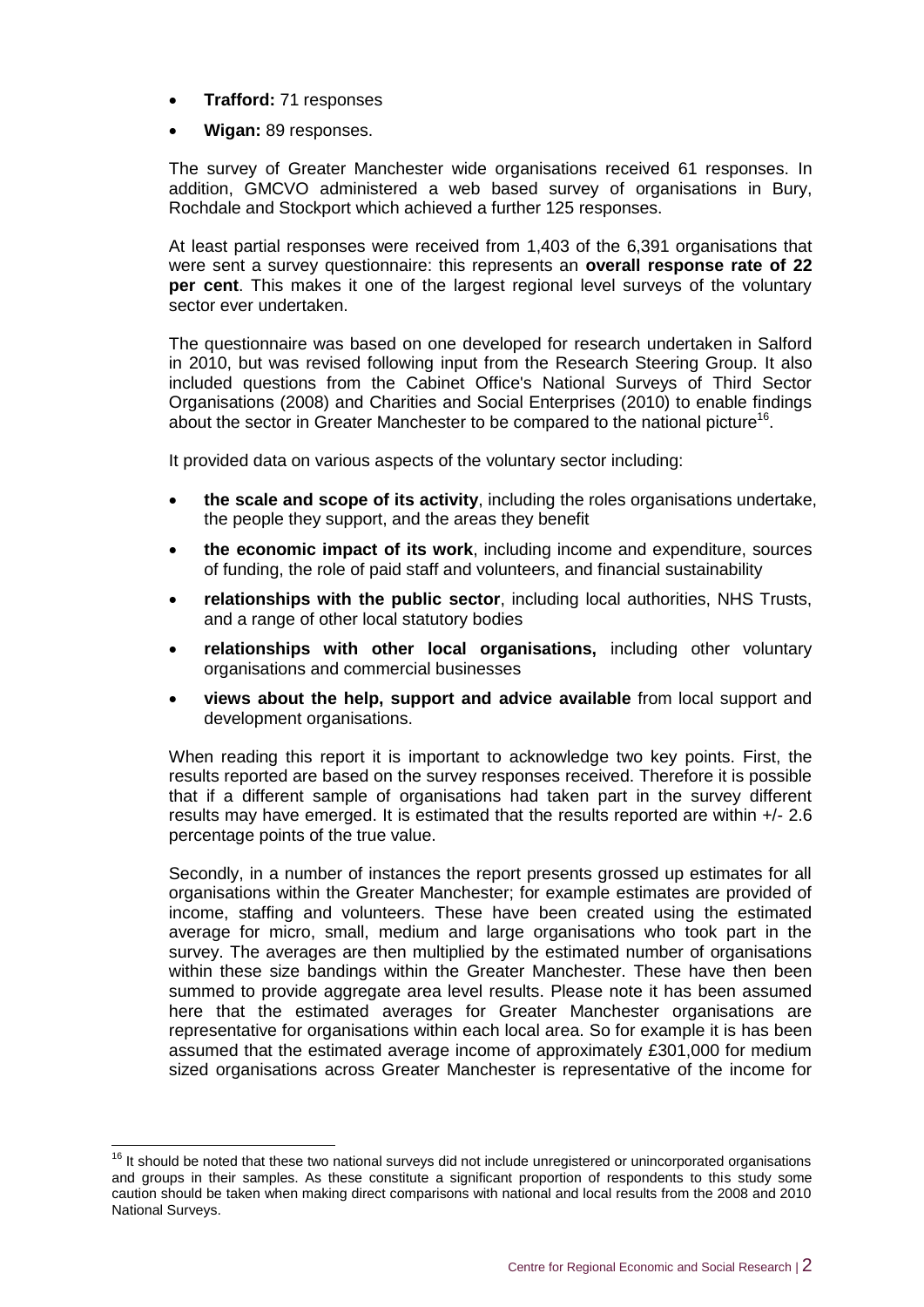medium sized organisations within Bolton, Manchester, Oldham and so on. Appendix 1 provides more detail on this estimation approach.

The remainder of this report has been structured into the following chapters:

- **chapter 2** briefly outlines the context for the research through discussion of recent policy debates and developments
- **chapter 3** is the first of four evidence based chapters, this chapter describes the anatomy of the voluntary sector in Greater Manchester
- **chapter 4** assesses the income, expenditure and sustainability of the voluntary sector in Greater Manchester
- **chapter 5** reports on the size and form of the voluntary sector workforce
- **chapter 6** explores relationships and partnership working with key local public sector bodies
- **chapter 7** explores relationships with commercial businesses,
- **chapter 8** explores relationships with other local voluntary organisations, and satisfaction with local support and development providers
- **chapter 9** is the conclusion and highlights the main findings from the research.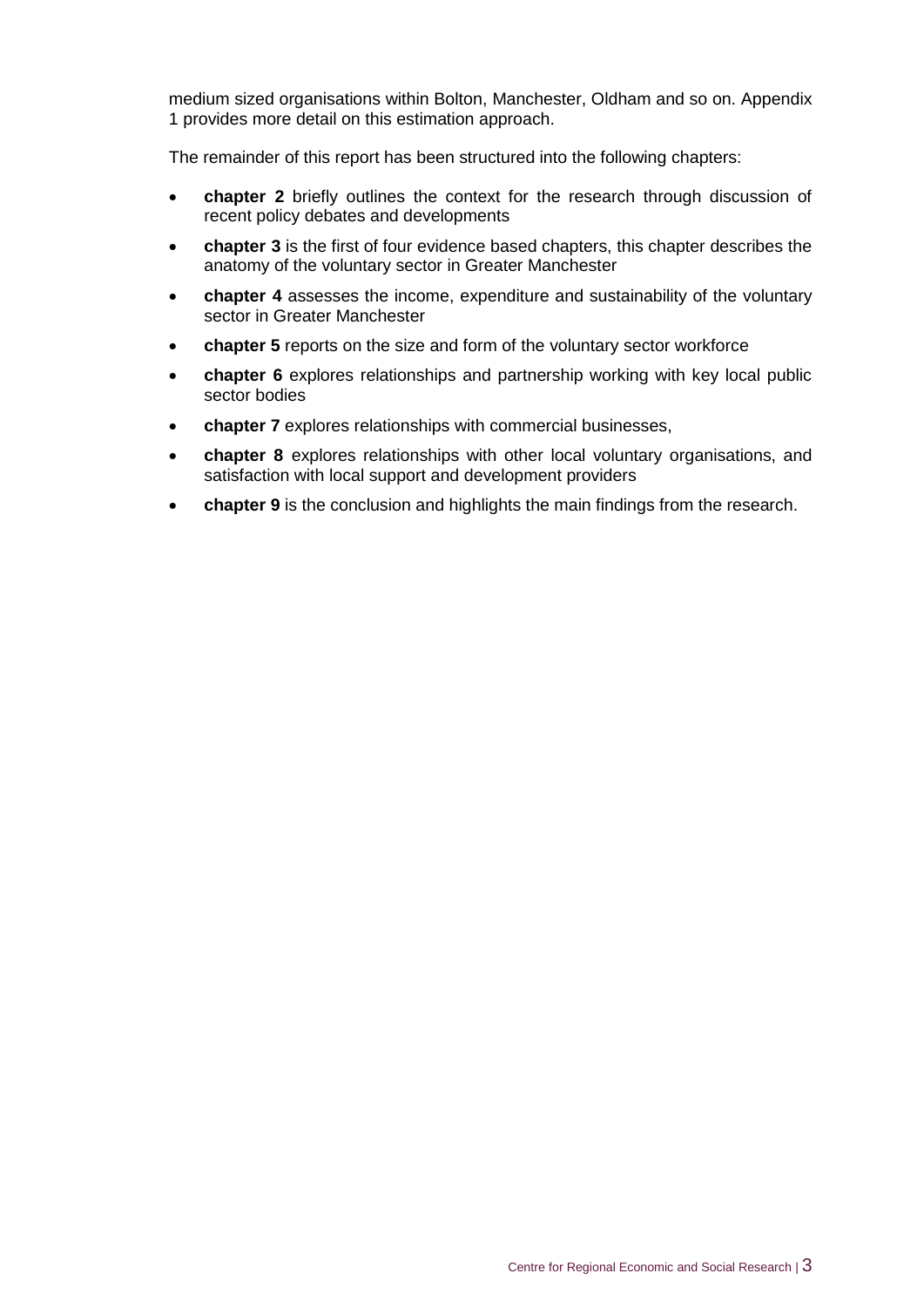

### <span id="page-16-0"></span>2. **Context for the Research**

This research comes during a period of considerable change for voluntary organisations, community groups, faith groups and social enterprises operating at every level. The period between 1997-2010 provided a very positive political climate for the sector and its activities with unprecedented levels of policy attention, including major investment in national sector-wide programmes and support for 'strategic partners' to provide voice and policy input to government. According to the National Council for Voluntary Organisations (NCVO) the sector grew considerably during this period<sup>17</sup>: there were only 98,000 active voluntary organisations in 1991 but by 2001 there were 153,000, and 164,000 by 2009/10; income increased 77 per cent from £20.7 billion in 2000/01 to £36.7 billion in 2009/10; likewise expenditure was up 83 per cent from £19.8 billion in 2000/01 to £36.3 billion in 2009/10.

Since 2010 the major parties have continued to see the voluntary sector as playing an important and expanding role in the social and economic development of the country, including in delivering public services and engaging citizens and communities. The current coalition Government has voiced its support for the sector through its vision for a Big Society and policy initiatives such as the Localism Act (2011), Public Services (Social Value) Act (2012) and Giving Green and White Papers (2010 and 2011). Within these proposals there has been much greater emphasis on citizen-led social action and investment in programmes like the National Citizen Service and Community Organisers that reflect new Government priorities. Although there have been fewer national sector-wide programmes some of the policy trends developed by the previous Government have continued to receive support: this includes encouragement for the sector's involvement in public service delivery and support for 'social investment' funding (i.e. loans and other equity models), based on the assumption that this will help the sector develop more sustainable market-based business models.

However, the current policy environment needs to be understood in the context of the long term economic downturn and alongside considerable reductions in public expenditure that will have a substantial impact on many organisations' income streams and programme budgets for at least the duration of this parliament (2010- 15). Estimates indicate that if the sector were to experience reductions in public sector funding equivalent to the 27 per cent planned cut in local government support, it would amount to £3.3 billion (around 9 per cent of total revenues) being lost from the sector each year<sup>18</sup>. This is particularly important considering that a key feature of the 1997-2010 period was a rise in income from public sector sources: NCVO estimate that statutory funding of the sector increased by 60 per cent between 2000/01 and 2007/08, and overall, it accounted for 36 per cent of the sector's funding in 2007/08.

-

Figures taken from [http://www.ncvo-vol.org.uk/policy-research/what-voluntary-sector/what-research-tells-us.](http://www.ncvo-vol.org.uk/policy-research/what-voluntary-sector/what-research-tells-us) Last accessed 22 March 2013.

<sup>18</sup> NCVO (2011). *Response to the Giving Green Paper*. London: NCVO.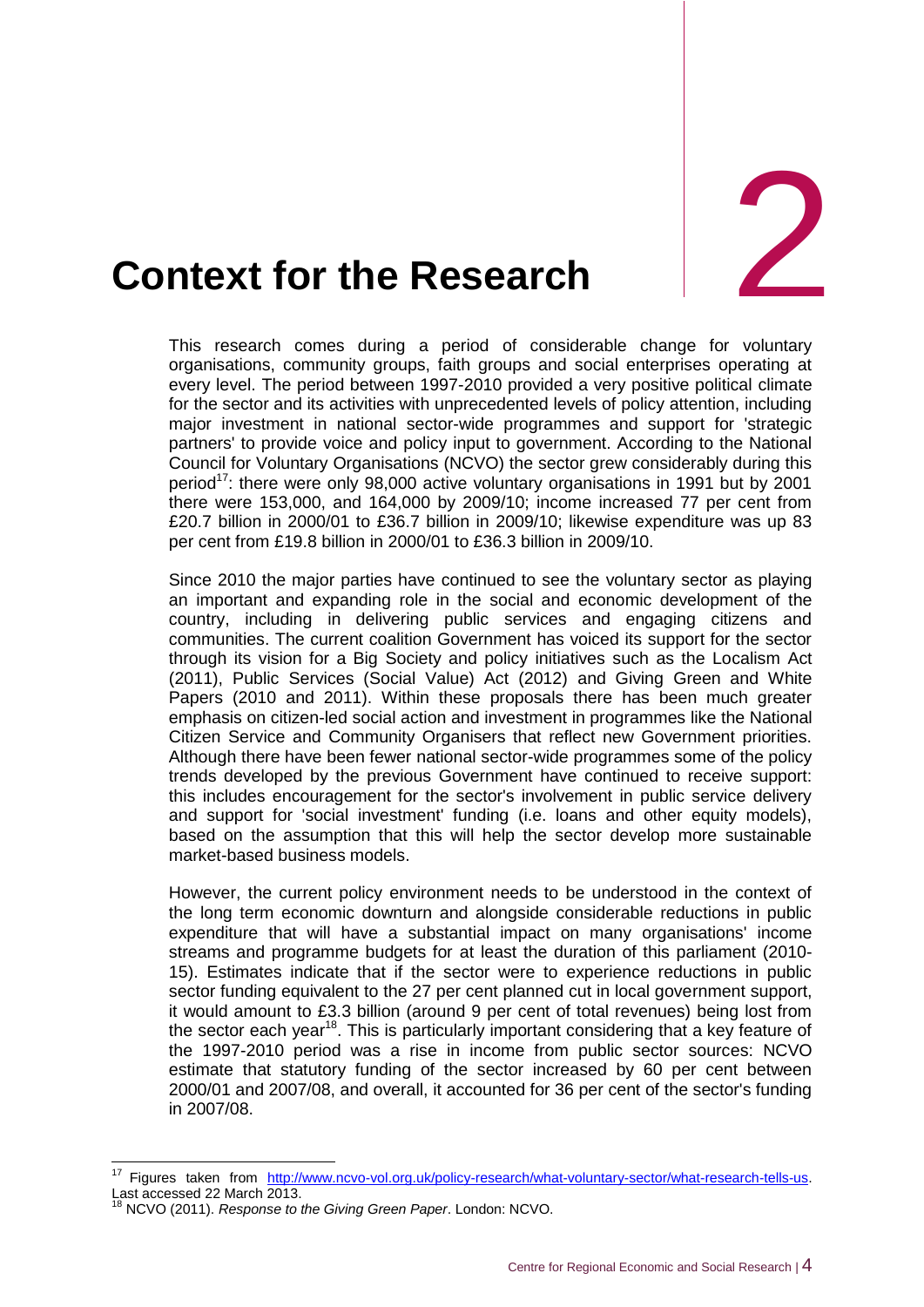This likely reduction in funding from public sector sources follows a period during which competition for other resources available to voluntary organisations, particularly grants and philanthropic donations, has already intensified<sup>19</sup>. These changes in the economic environment in which the sector operates are likely to put pressure on the financial health of voluntary organisations of all shapes and sizes but the impact of the economic downturn goes beyond income and expenditure. There is growing evidence to suggest organisations are trying to meet greater levels of need from existing and new beneficiaries – particularly in areas such as poverty relief and advice services - and this will only be exacerbated by the likely effects of the Government's programme of welfare reform.

Within this national context Greater Manchester, like all the large northern cities, has a history of industrialisation and post-industrial adjustment which continues to shape the local cultural, social and economic environment. It also has some unique political features which have resulted in a particular kind of collaborative working. These elements have helped to shape the Greater Manchester voluntary sector.

The current Greater Manchester voluntary sector was built on the foundations of close-knit working class communities, the co-operative and trade union movements, faith-based charity and a strong tradition of philanthropy. Some Greater Manchester cultural and social welfare charities are well over a hundred years old. Whilst the Greater Manchester sector has to some extent experienced the national trend of increased access to public and independent funding over the last thirty years, resulting in the development of a group of medium to large organisations especially in the city of Manchester, by far the largest proportion of organisations have always been small or micro, employ no paid staff and are not reliant on a relationship with the public or the commercial sectors.

Much of the Greater Manchester voluntary sector was developed in response to continually emerging social needs, and the history of voluntary action and giving in the city region is preserved in the strata of hospices and hostels; libraries, parks and schools; societies for children, older and disabled people; services for immigrating communities from Irish and Jewish through to Eastern Europeans; rehabilitation support for people with mental health, alcohol and drug problems; charitable relief for the most economically and socially excluded such as soup runs, night shelters and needle exchanges. The city region also hosts a vibrant community arts and music sector, a vigorous social enterprise movement and a growing green and sustainable living sector.

The size and nature of the local voluntary sector is subtly different in every one of the ten statutory local authorities, and there is a notable disparity between Manchester and the rest. There are also observable differences between the sectors in the seven authorities which have received various large grants over a considerable time from central government, owing to exceptionally high levels of deprivation, and those in the three which have not. The seven have tended to spend part of these government grants with their local voluntary sectors. In Bury, Stockport and Trafford, which have not benefitted from these levels of grant, there are in fact many individual neighbourhoods which are very deprived, but the voluntary sector in these areas is not as well developed or connected.

-

<sup>19</sup> On the prospects for grants see for example Macmillan, R. (2007). 'Understanding the idea of 'grant dependency' in the voluntary and community sector'. *People, Place & Policy Online*, 1 (1): 30-38.

On the prospects for giving and philanthropy see for example Pharoah, C. (2011a). *Charity Market Monitor 2011*. London: CaritasData, and, Pharoah, C. (2011b). 'Private giving and philanthropy – their place in the Big Society'. *People, Place & Policy Online*, 5 (2): 65-75.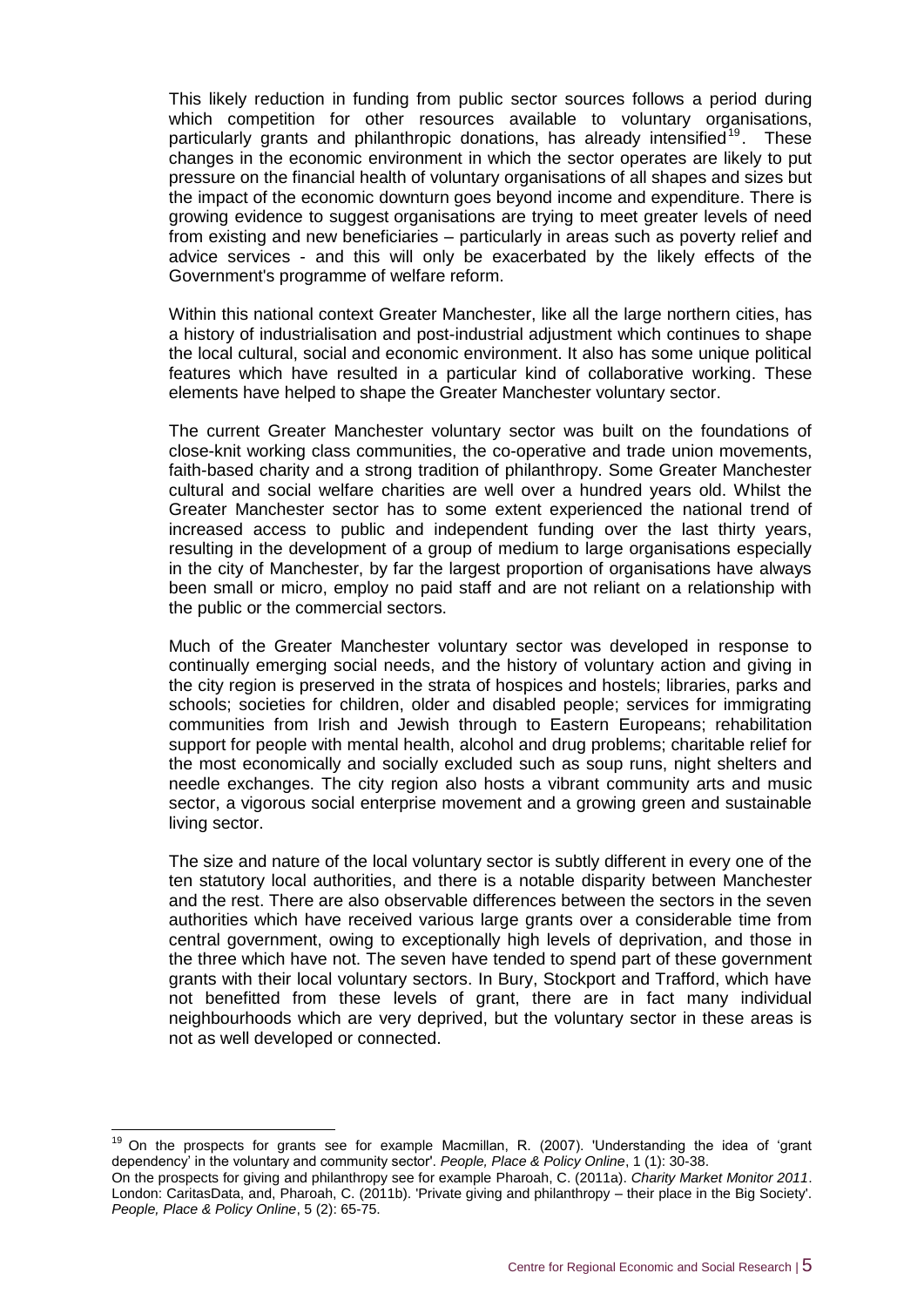Greater Manchester has a relatively strong economy, but this masks extreme economic inequalities amongst both individuals and neighbourhoods, low productivity, and a massive youth unemployment problem. Economic recession has made things worse, and the recent report of the Greater Manchester Poverty Commission<sup>20</sup> makes sobering reading. On the other hand local people are still able and willing to engage in voluntary action; the recent swift, focused and unilateral response of the voluntary sector to escalating food poverty was striking; within less than a year more than thirty food banks have been set up and maintained by volunteers from new or established voluntary groups.

Clearly, as the public sector withdraws from the provision of services and the economy continues to falter, the balance of power and responsibility between the sectors will change again. The social and economic contribution of the voluntary sector, already considerable, will be required to increase. It remains to be seen whether it will be able to meet this challenge.

Against this background, this research provides in depth data about the 'state of the voluntary sector' in Greater Manchester at the start of 2013 and answers some important questions. For example, what was the size, scale and scope of the sector; what role does it play in the social and economic life of the city region; how has it been affected by the economic downturn and public sector funding cuts; and what are the prospects and possibilities for the future?

 $\overline{a}$ 

<sup>20</sup> See: Centre for Local Economic Strategies (2010). *Greater Manchester Poverty Commission: Research Report.*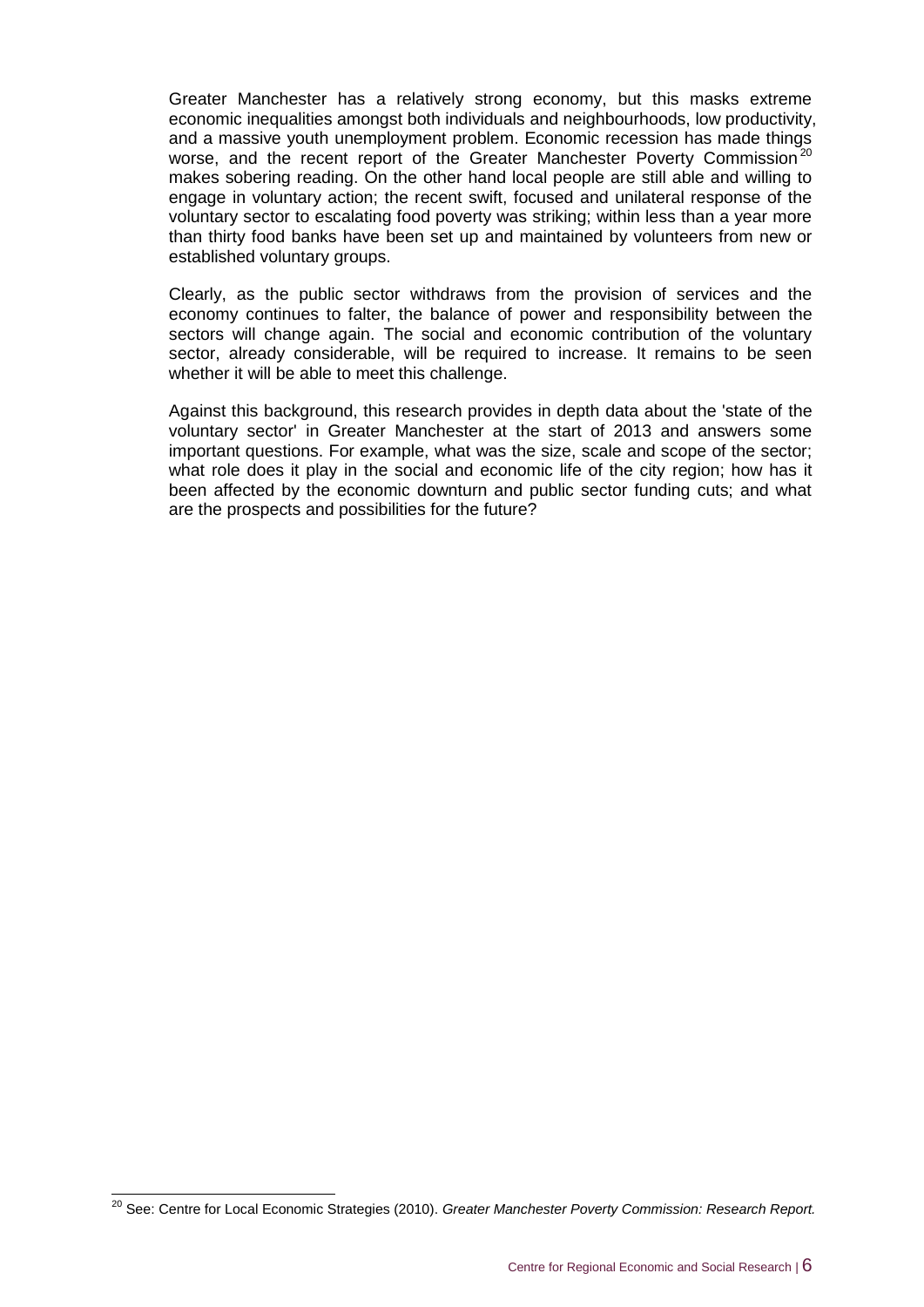## 3

## <span id="page-19-0"></span>3. **The Anatomy of the Voluntary Sector in Greater Manchester**

This chapter develops a picture of the core features of the voluntary sector in Greater Manchester. It focuses on a series of general questions in which respondents were asked about their group or organisation: what it is, what it does, who for, where and how?

This chapter considers seven questions in turn:

- how many organisations are there?
- what size are they?
- what types of organisations are there?
- how long have they been operating?
- what do these organisations do?
- who are their clients, users or beneficiaries?
- at what geographical levels do they operate?

#### **3.1. How many organisations are there in the voluntary sector in Greater Manchester?**

Estimating the number of organisations represents a major challenge. This is because **a large proportion of organisations are small, local and not formally constituted** as charities, limited companies or other recognised forms which require registration (i.e. industrial and provident societies). As a result they do not appear on formal central records such as those held by the Charity Commission or the Department for Business Innovation and Skills (BIS) so are considered **'below the radar' (BTR)**. Any estimate of the total number of organisations in an area therefore requires information on the numbers of registered and unregistered (i.e. BTR) organisations.

In estimating the total number of organisations in Greater Manchester we drew on information from three sources:

 a sample of 6,391 organisations compiled from information held on the project partners databases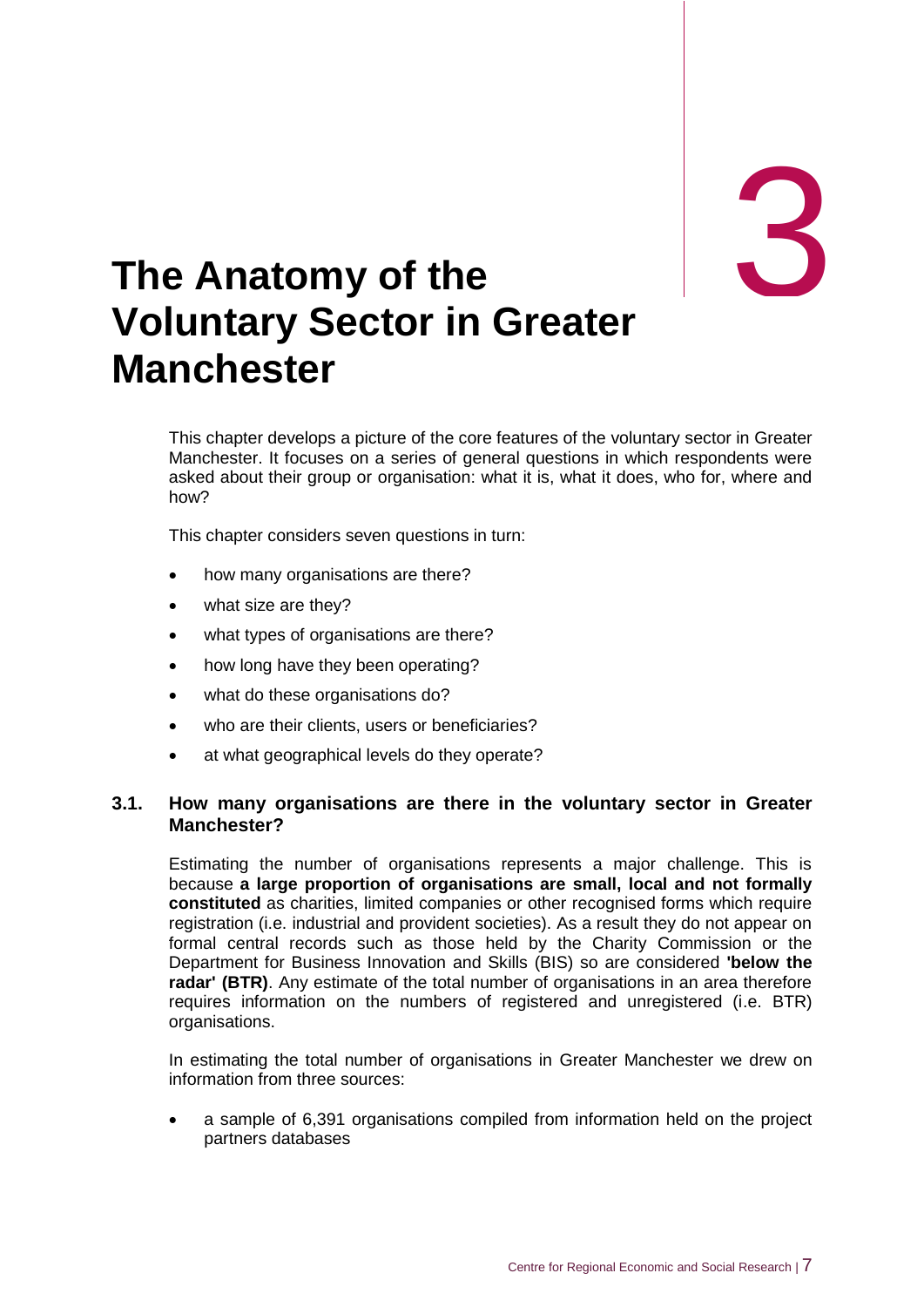- official Cabinet Office figures indicate that the total number of registered organisations in the voluntary sector in Greater Manchester is 4,968<sup>21</sup>
- research by NCVO and the University of Southampton<sup>22</sup> which found that on average there are 3.66 BTR organisations per 1,000 population. If this figure is applied to Greater Manchester<sup>23</sup>, it can be estimated that there are  $9,624$  BTR organisations in the City Region.

Summing the official Cabinet Office figures and BTR $^{24}$  estimates produces an estimated figure of **14,592** for the total number of organisations operating in the sector in Greater Manchester. A breakdown by area is provided in table 3.1.

|               | No of<br>organisations | <b>Registered</b> | <b>BTR</b> |
|---------------|------------------------|-------------------|------------|
| <b>Bolton</b> | 1,418                  | 443               | 975        |
| <b>Bury</b>   | 1,054                  | 381               | 673        |
| Manchester    | 3,093                  | 1,267             | 1,826      |
| Oldham        | 1,112                  | 308               | 804        |
| Rochdale      | 1,079                  | 328               | 751        |
| Salford       | 1,364                  | 526               | 838        |
| Stockport     | 1,601                  | 559               | 1,042      |
| Tameside      | 1,068                  | 274               | 794        |
| Trafford      | 1,336                  | 541               | 795        |
| Wigan         | 1,467                  | 341               | 1,126      |
| Total         | 14,592                 | 4,968             | 9,624      |

#### **Table 3.1: Estimated number of organisation in the sector in Greater Manchester**

#### **3.2. What size are organisations in Greater Manchester?**

The size of organisations is traditionally measured using their annual income<sup>25</sup>. When the distribution of Greater Manchester organisations was explored by size category based on income for 2011/12, it showed that **the majority of organisations were either micro or small**. But the survey was underrepresentative of BTR organisations (only 42 per cent of survey respondents were identified as BTR), so this did not present an accurate picture of the actual distribution. The figures were therefore adjusted based on the assumption that the estimated 8,201 organisations not included in the survey sample were BTR and micro in size<sup>26</sup>. The outcome of this process is shown in figure 3.1, which demonstrates that 80 per cent of the sector (an estimated 11,963 organisations) are micro in size, 11 per cent are small (1,620 organisations), seven per cent are medium (965 organisations), and two per cent are large (314 organisations).

 $\overline{a}$ 

<sup>&</sup>lt;sup>21</sup> This estimate was calculated as part of the 'National Survey of Charities and Social Enterprises' undertaken by Ipsos MORI for Cabinet Office in 2010

<sup>22</sup> Mohan, J et al (2010). *Beyond 'flat-earth' maps of the third sector: enhancing our understanding of the contribution of 'below-the-radar' organisations*. Northern Rock Foundation Briefing Paper

<sup>&</sup>lt;sup>23</sup> Based on Office for National Statistics 2010 population estimates

<sup>&</sup>lt;sup>24</sup> It is important to note that the BTR figure is an estimate based on an average across 46 local authorities. The BTR research found significant variability, with some local authorities having more than seven BTR organisations per 1,000 population, and in one case more than 10.

<sup>&</sup>lt;sup>25</sup> In exploring organisation size we used the categories developed by NCVO for use in their Almanac series (see e.g. Clark, J *et al*., 2010)

 $^{26}$  The basis for these assumptions is discussed in more detail in the methodological annex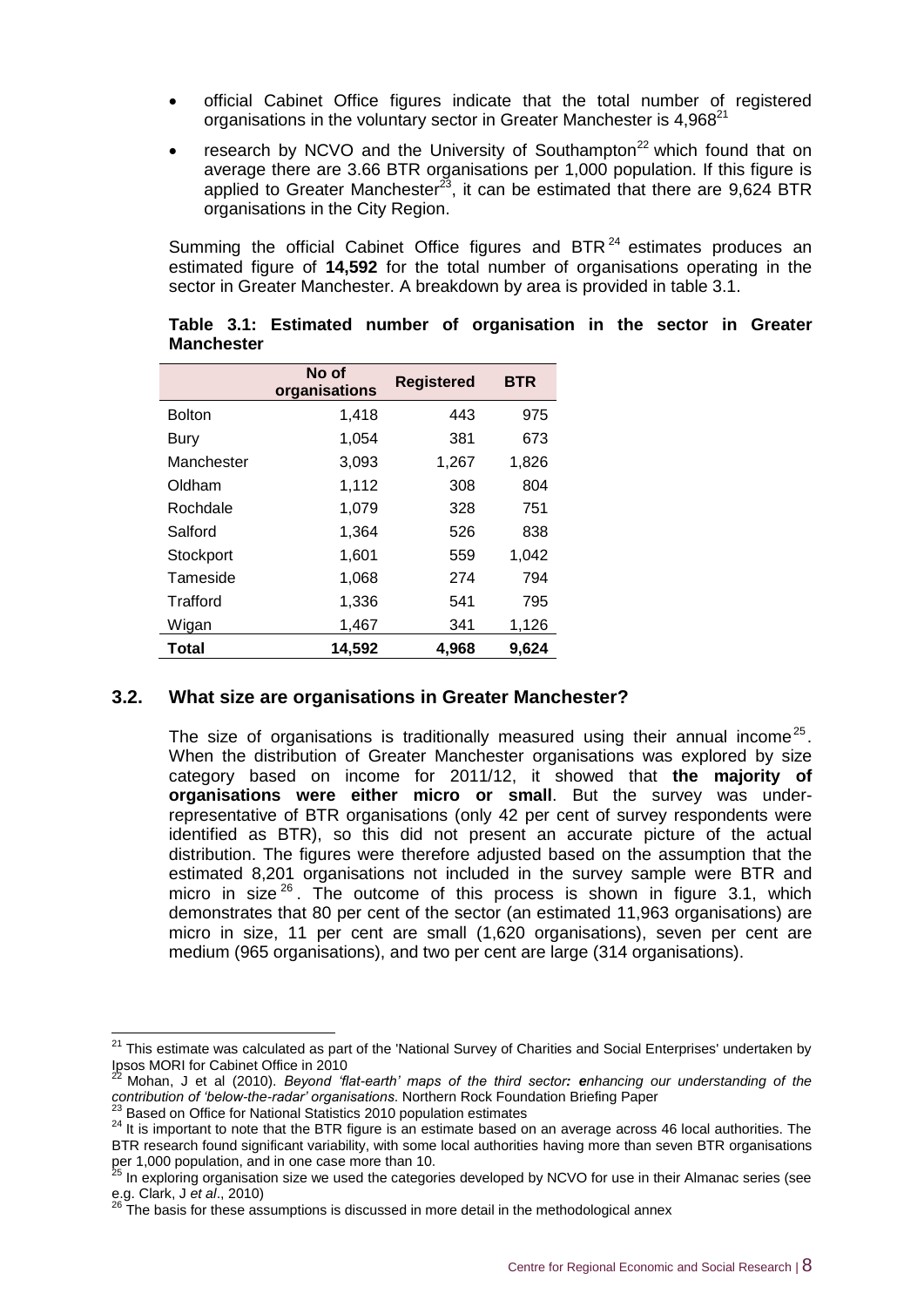Introducing the BTR figure produces a much higher estimate for the number and proportion of micro organisations and emphasises the finding that a very large proportion of organisations in the sector in Greater Manchester are very small. This is consistent with national trends:  $NCVO<sup>27</sup>$  estimate that 85 per cent of the sector is made up of micro or small organisations, 12 per cent are medium, and three per cent are large.



**Figure 3.1: Proportion of Greater Manchester voluntary sector organisations by organisation size**

Source: Greater Manchester State of the Voluntary Sector survey 2012/13 Base: 1,018

#### **3.3. What types of organisations operate in the voluntary sector in Greater Manchester?**

The questionnaire asked two questions to elicit information which describe the types of organisations in the voluntary sector in Greater Manchester.

In the first question respondents were asked to identify the legal status of their organisation. For this question it was possible for organisations to select registered charity in addition to identifying their legal form. Figure 3.2 shows:

- 38 per cent of organisations were a group with a constitution, but not registered charities
- 22 per cent of organisations were companies limited by guarantee
- four per cent of organisations responding to the survey had no legally constituted form
- separate to identifying their legal status nearly half, **48 per cent, identified that their organisation was a registered charity.**

 $\overline{a}$ <sup>27</sup> See Clark, J *et al.,* (2010)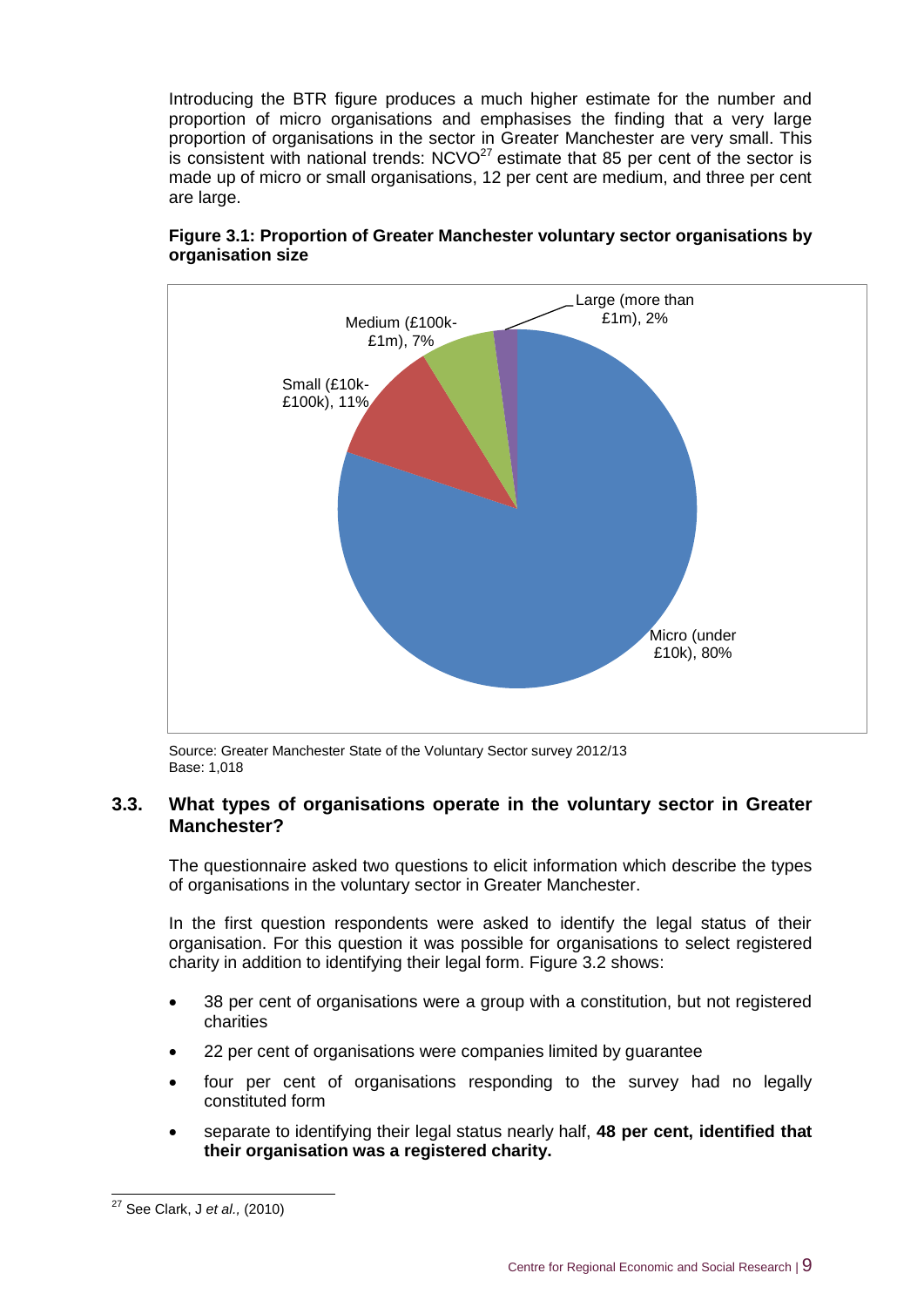Comparing responses across the seven Greater Manchester areas which were part of the detailed study found:

- more than half of organisations from Trafford (60 per cent), city of Manchester (56 per cent) and Salford (55 per cent) were registered charities; however, only 34 per cent were registered charities in Bolton
- city of Manchester was the only area where 'a group with a constitution but not a registered charity' was not the most common type of legal status; company limited by guarantee was the most common status type in the city of Manchester (29 per cent)
- Trafford (six per cent) and city of Manchester (five per cent) had the highest proportions of organisations with no legally constituted form; in comparison no responding organisations from Salford or Wigan reported this to be the case.



**Figure 3.2: The legal status of organisations**

Source: Greater Manchester State of the Voluntary Sector surveys 2012/13 Base: 1,195

In the second question respondents were asked to identify which category from a list of 'organisation types' best described their organisation. The results indicate that many organisations in the sector are likely to have a local focus; a theme developed later in this chapter. Figure 3.3 shows that the largest proportion, **26 per cent, identified their organisation as being a local voluntary organisation**. This proportion is some eight percentage points higher than for the next most common type: community or neighbourhood group (18 per cent). National organisations were less common: just 11 per cent of respondents were either a local branch of a national voluntary organisation (seven per cent) or a national voluntary organisation (four per cent). This pattern was replicated across the seven participating Greater Manchester areas.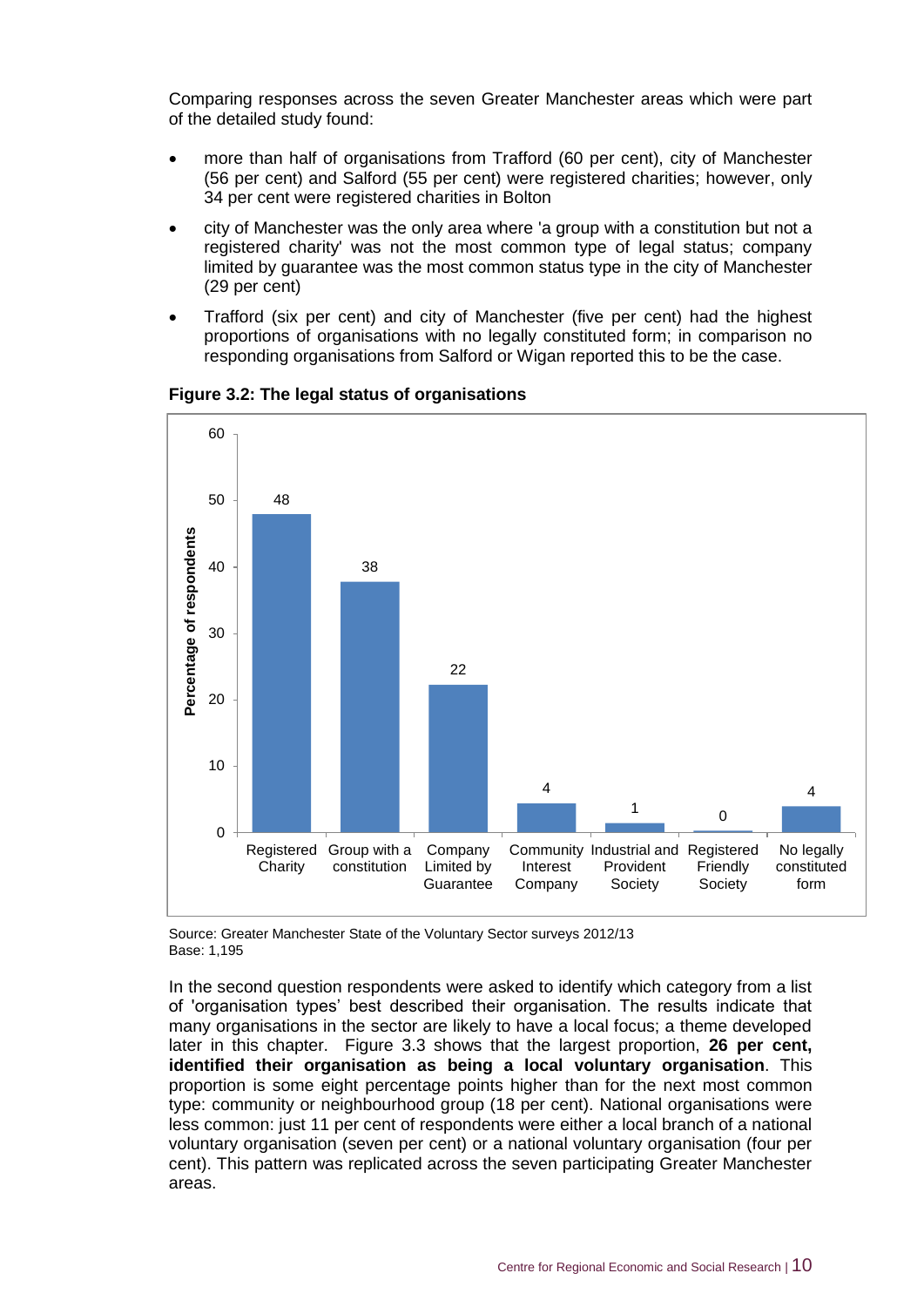

**Figure 3.3: Type of organisations** 

Source: Greater Manchester State of the Voluntary Sector surveys 2012/13 Base: 1,198

#### **3.4. How long have organisations in the voluntary sector been operating?**

The questionnaire asked respondents to indicate when their organisation was formed. Assessment of organisations by the year in which they were formed provides an indication of how established the sector was in Greater Manchester. In addition it might also be possible to identify patterns: for example time periods when greater numbers of organisations had been formed.

The responses received build a picture of a sector that has a fairly well established core. However, the sector in Greater Manchester has also seen the formation of many new organisations since 2001. Figure 3.4 shows that 44 per cent of organisations responding to the survey had been formed since 2001, including 37 per cent in the past 10 years (i.e. since 2003). Furthermore, an additional 18 per cent were formed between 1991 and 2000; this means **62 per cent of organisations were formed in the last 22 years.** At the other end of the spectrum 19 per cent of organisations had been formed before 1971, including seven per cent formed in 1910 or before.

This pattern was replicated uniformly across the seven Greater Manchester areas. The Oldham and Wigan samples reported the highest proportions of organisations having been formed within the previous 10 years: 39 per cent. The figure for Trafford was some 14 percentage points lower (25 per cent). Also of note, compared with the other six areas, Tameside had over double the proportion of organisations formed in 1910 or before (15 per cent).

It is important to conclude this section by noting that because we do not know the rate of closure over time we cannot be certain whether the aggregate number of organisations being established or surviving is increasing or not. By definition, the survey is of organisations that are still operating in Greater Manchester in 2012/13,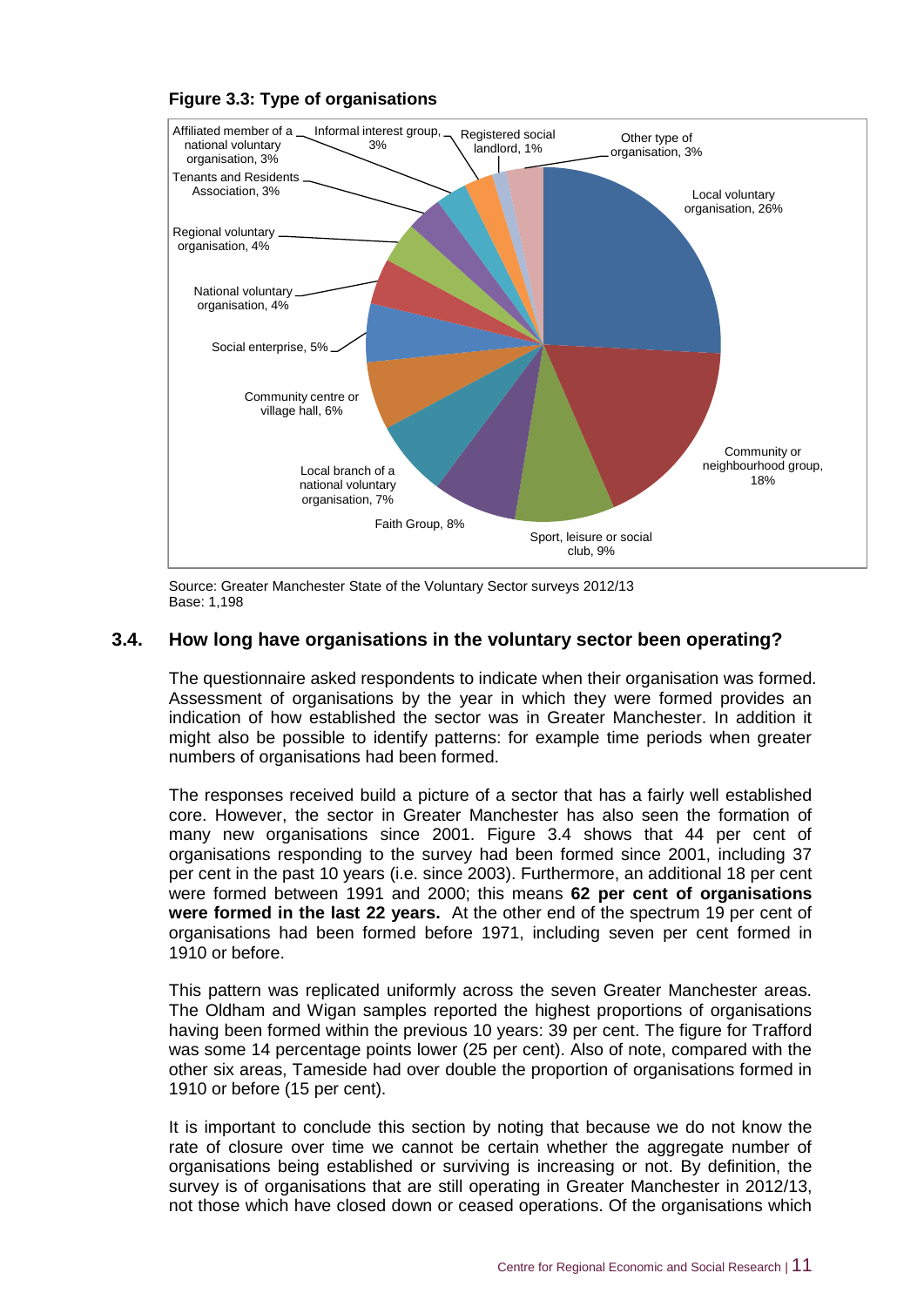have survived through to 2012/13, the results suggest that a high proportion were established in the last 10 years. But some of the organisations established before, and since, may have subsequently closed down.



**Figure 3.4: Year in which organisations were formed**

Source: Greater Manchester State of the Voluntary Sector surveys 2012/13 Base: 1,110

#### **3.5. What does the voluntary sector in Greater Manchester do?**

To elicit a picture of what the voluntary sector in Greater Manchester does the survey asked respondents to identify up to three main areas in which their organisation operates. Figure 3.5 presents the results to this question and confirms the message that the voluntary sector in Greater Manchester works in a diverse range of thematic service areas. However, the proportion of responding organisations working in each area varies. This is most likely dependent on need and funding opportunities.

Figure 3.5 shows more than a quarter of organisations worked in each of the following four areas:

- health and well-being (37 per cent)
- community development (37 per cent)
- education, training and research (28 per cent)
- and sport and leisure (27 per cent).

Analysis across the seven study areas finds a similar pattern with the same four areas of work featuring as the most common. Perhaps of note, city of Manchester, at eight per cent, has almost double the proportion of campaigning and lobbying groups compared with the other six areas.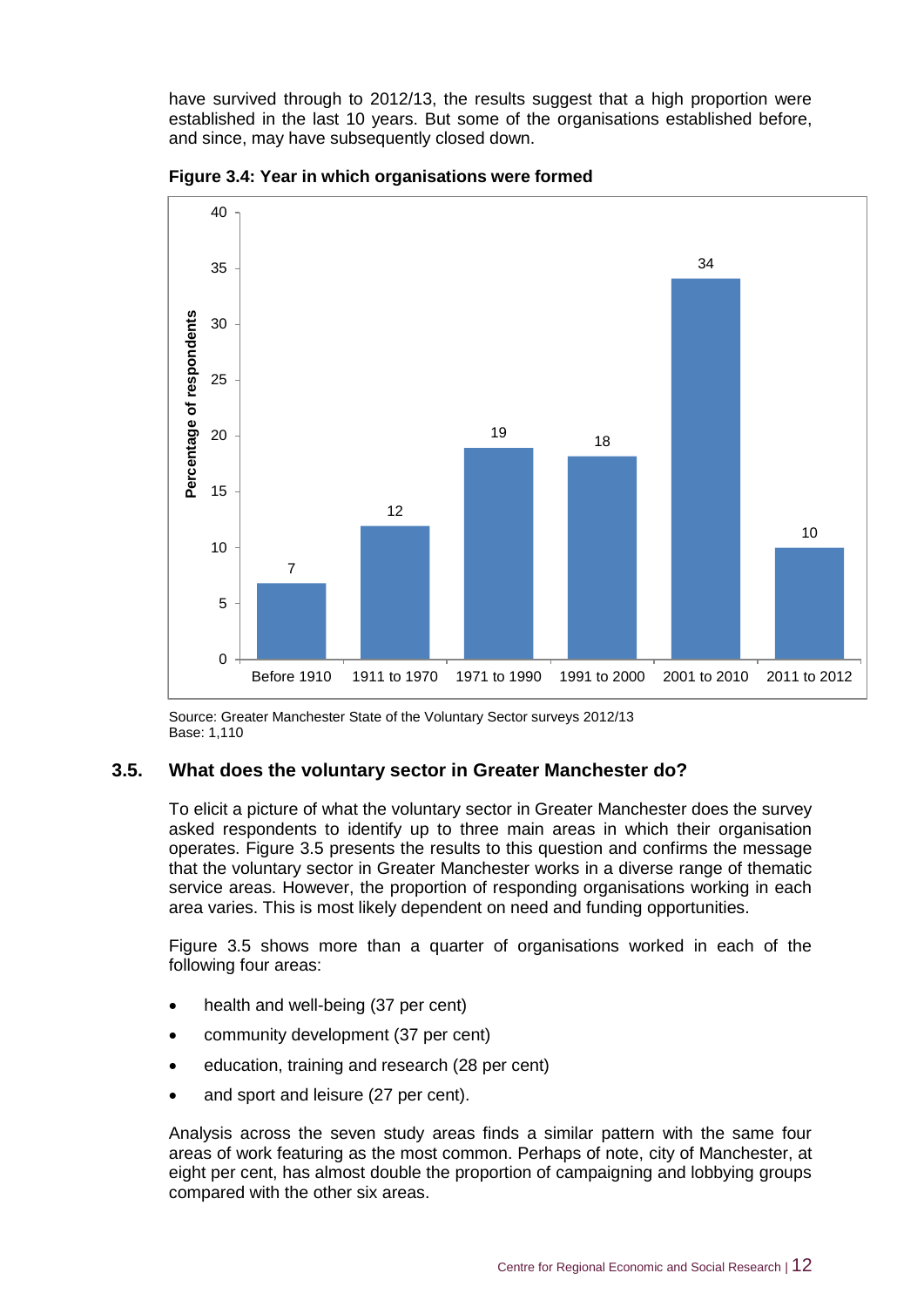

#### **Figure 3.5: Main areas in which organisations work**

Source: Greater Manchester State of the Sector surveys 2012/13 Base: 1,200

#### **3.6. Who are the clients, users or beneficiaries of the voluntary sector in Greater Manchester?**

The questionnaire asked respondents to provide the total number of individual clients, users or beneficiaries that their organisation had supported in the last year. Analysis of responses to this question by size and type of organisation revealed that in many cases organisations had provided the number of 'interventions' or 'contacts' that they had had with clients, users or beneficiaries. So for example an individual who visited a community centre once a week would have been counted 52 times within the year. Whilst some organisations will have provided the number of unique clients, users or beneficiaries in our analysis, so as not to overestimate, we have assumed the number provided represents the total number of interventions.

Summing across the 981 organisations that responded gives a total of 3.2 million interventions. The responses received can be extrapolated for the estimated 14,592 organisations thought to be operating in the sector in Greater Manchester to provide an estimate of the total number of interventions by Greater Manchester organisations. Working through the calculation it is estimated that **Greater Manchester**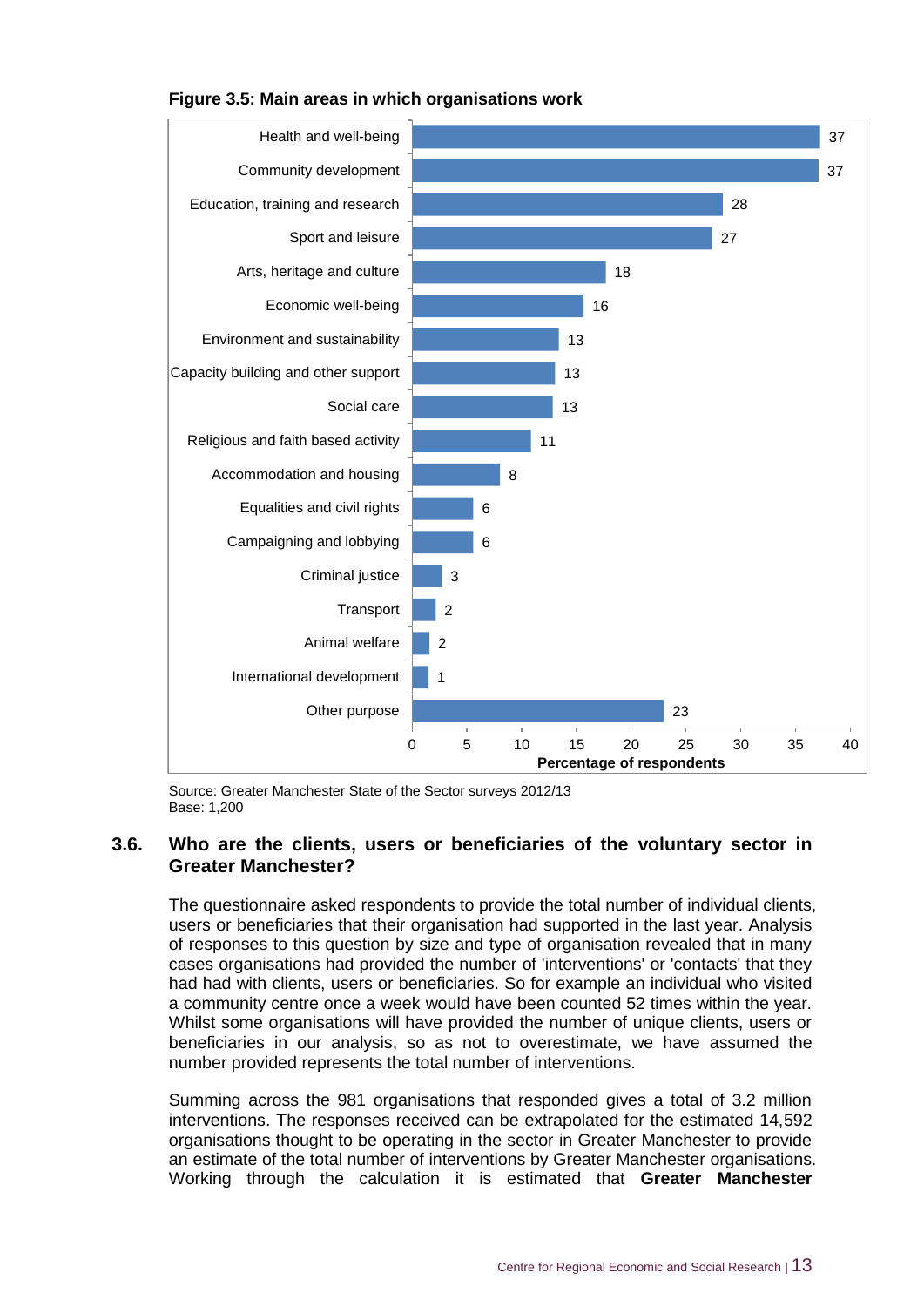#### **organisations made 21.2 million interventions with clients, users or beneficiaries** in the past year.

The questionnaire also asked respondents to identify up to three groups that make up the main clients, users or beneficiaries of their organisation. Figure 3.6 shows that, as might be expected, the sector in Greater Manchester served a diverse and wide ranging client group. In many cases, client groups were served by relatively small numbers of organisations: ten per cent of organisations or fewer served 12 of the client groups listed.

Figure 3.6 shows 'everyone' was listed as a main client group for 31 per cent of organisations. The following were also listed as a main client, user or beneficiary group by at least one in five organisations:

- women (26 per cent)
- young people aged 13 to 25 years (24 per cent)
- children aged under 13 years (24 per cent)
- men (23 per cent)
- older people (23 per cent).

Individuals with health issues were also served by relatively high proportions of organisations. Disabled people were a main client, user or beneficiary group for 14 per cent of organisations. Black and Minority Communities were a main client group for around one in ten organisations.

Analysis of responses from each of the Greater Manchester areas found a similar pattern with general and demographic client groups being the most common beneficiary groups identified.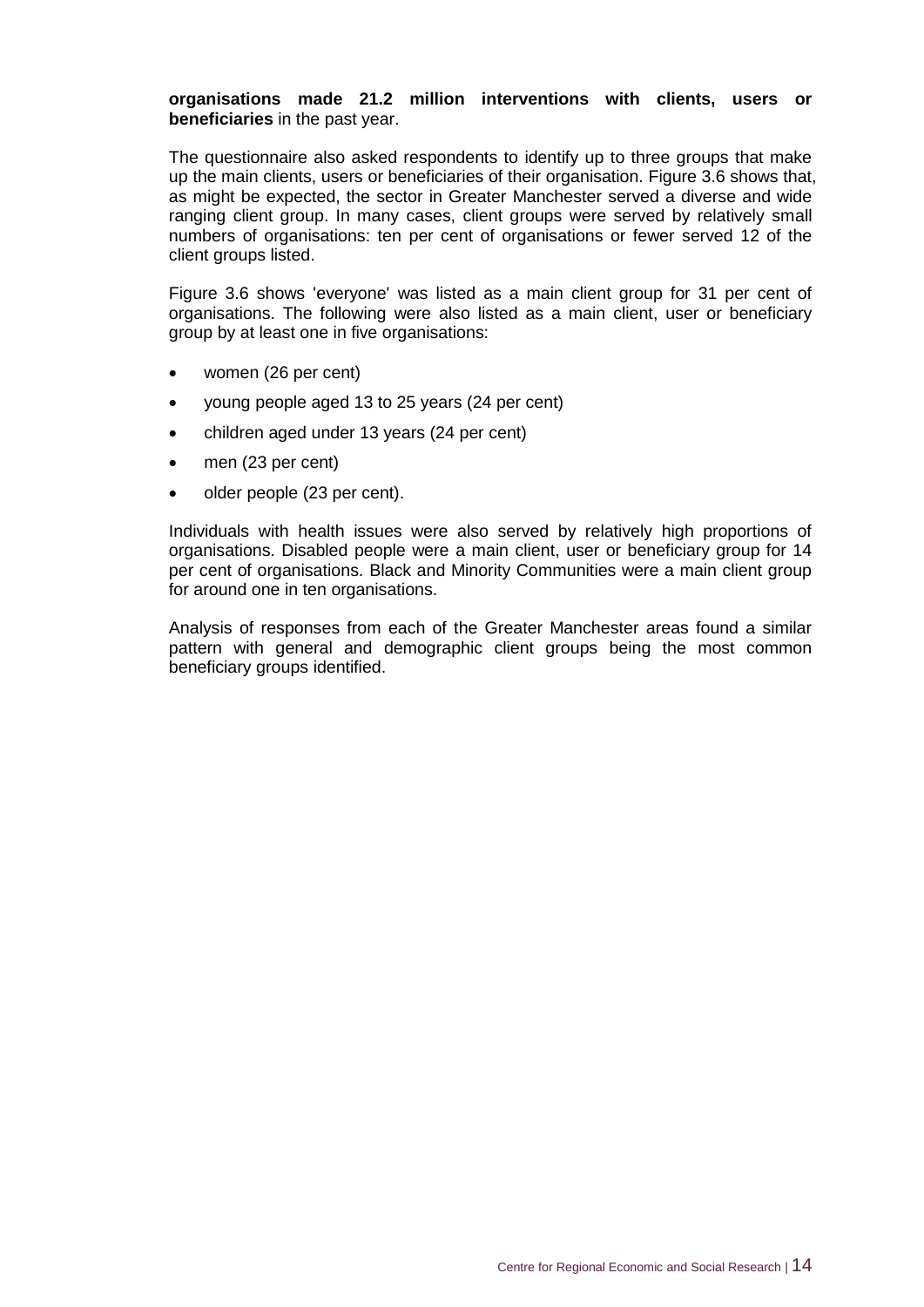

#### **Figure 3.6: Main client groups of Greater Manchester organisations**

Source: Greater Manchester State of the Voluntary Sector surveys 2012/13 Base: 1,288

#### **3.7. What geographical levels does the voluntary sector operate at?**

The survey asked respondents to identify the main geographical levels at which they operated - this ranged from the neighbourhood level, to those operating across England, the UK or overseas. In this question respondents were asked to pick out up to three main geographic levels, the results of which are presented in figure 3.7. This shows that the **local area was a main focus for a majority of organisations**:

- over half (57 per cent) identified particular Greater Manchester neighbourhoods or communities were a main focus
- 42 per cent identified one or more particular local authority areas within Greater Manchester as a main focus of their work
- modest proportions of organisations cited that a main geographic area at which they work is either national (11 per cent) or international (four per cent).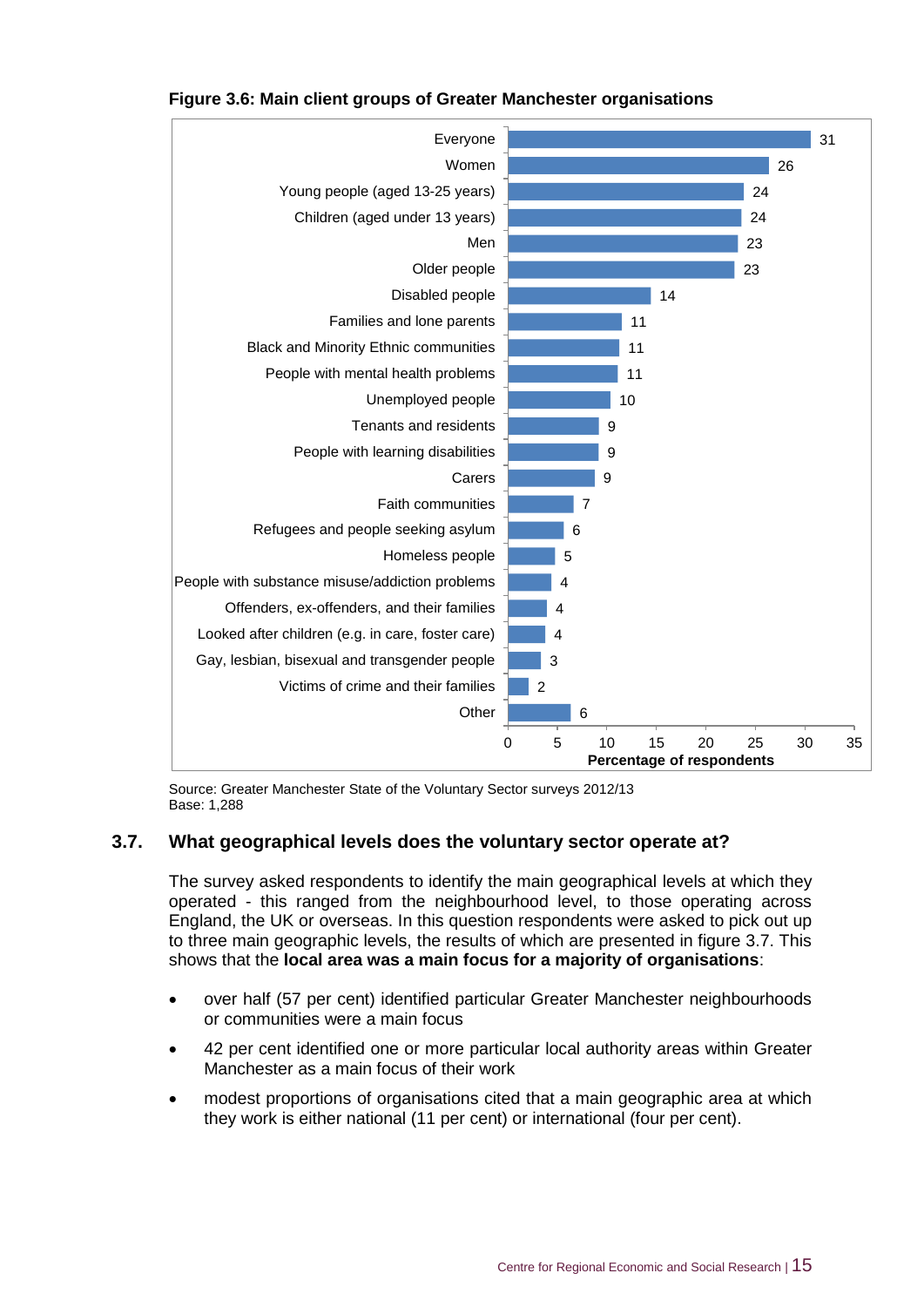



Source: Greater Manchester State of the Voluntary Sector survey 2012/13 Base: 1,188

Using the responses to this question it is also possible to identify the highest geographic area that was a main focus for each organisation. This analysis finds:

- for 41 per cent of organisations their highest main geographic focus was particular Greater Manchester neighbourhoods or communities
- for 28 per cent of organisations their highest main geographic focus was one or more particular Greater Manchester local authority areas
- for 19 per cent of organisations their highest main geographic focus was the region
- for eight per cent of organisations their highest main geographic focus was the nation as a whole
- and for four per cent of organisations their highest main geographic focus was international.

A similar pattern emerges looking individually at the seven Greater Manchester local authority areas which were part of the detailed study. Tameside had the highest proportion of organisations whose highest main geographic focus was particular neighbourhoods or communities within the local authority (48 per cent). This percentage was lowest in Oldham and Wigan (both 32 per cent). The percentage of organisations whose highest geographic focus was international ranged between five per cent in city of Manchester, Salford and Tameside to less than one per cent in Bolton.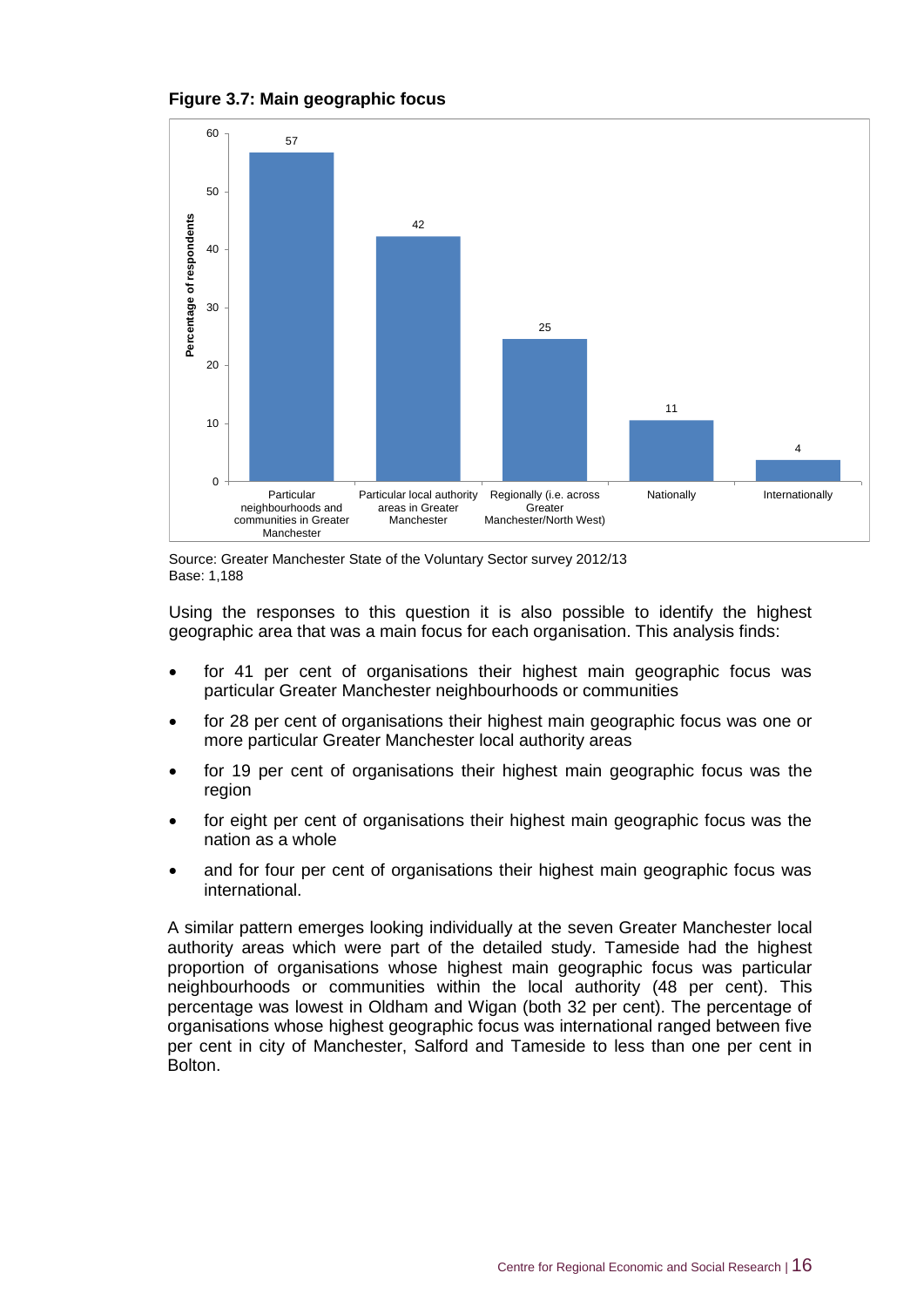# <span id="page-29-0"></span>Finances and Income

This chapter provides an overview of the finances and income of the voluntary sector in Greater Manchester. It includes estimates of the overall income received by the sector between 2009/10 and 2011/12, analysis of the different sources of income received (public sector and non-public sector) and their relative contribution, and an assessment of the financial sustainability of the sector in the context of the economic uncertainty and large scale public sector expenditure cuts during this period.

#### **4.1. Income**

Based on the average (mean) income of respondents to the survey across Greater Manchester, and drawing on the assumptions used to estimate the total number of organisations in Greater Manchester, it is estimated that **the total income of the sector in the city was £1 billion in 2011/12. However year-on-year reductions have been identified.** It represents a reduction of two per cent compared to 2010/11 and follows a larger reduction between 2009/10 and 2010/11 when the total income of the sector reduced by an estimated five per cent, from £1.071 billion to £1.018 billion. This data is outlined in table  $4.1^{28}$ .

|         | % Change |    |
|---------|----------|----|
| 2009/10 | £1.071bn |    |
| 2010/11 | £1.018bn | -5 |
| 2011/12 | £1.000bn | -2 |

**Table 4.1: Estimated annual income of the sector in Greater Manchester (2009/10-2011/12)**

Source: Greater Manchester State of the Voluntary Sector survey 2012/13 Base: 1,018 All figures are in 2011/12 prices

This decline in income between 2009/10 and 2011/12 needs to be considered in the context of national trends discussed in chapter 2. Although there are no figures for Greater Manchester during the 2000/01-2007/08 period, nationally the sector's income grew by an average of five per cent a year over these six years<sup>29</sup>. If it is assumed that the sector in Greater Manchester developed at a similar rate during this period, then **the decline in income in the last three years represents**

-

<sup>&</sup>lt;sup>28</sup> In 2010 data obtained by GMCVO from the Charity Commission indicated that the total income of the sector in Greater Manchester was £1.2 billion.

<sup>29</sup> See Clark, J *et al.,* (2010)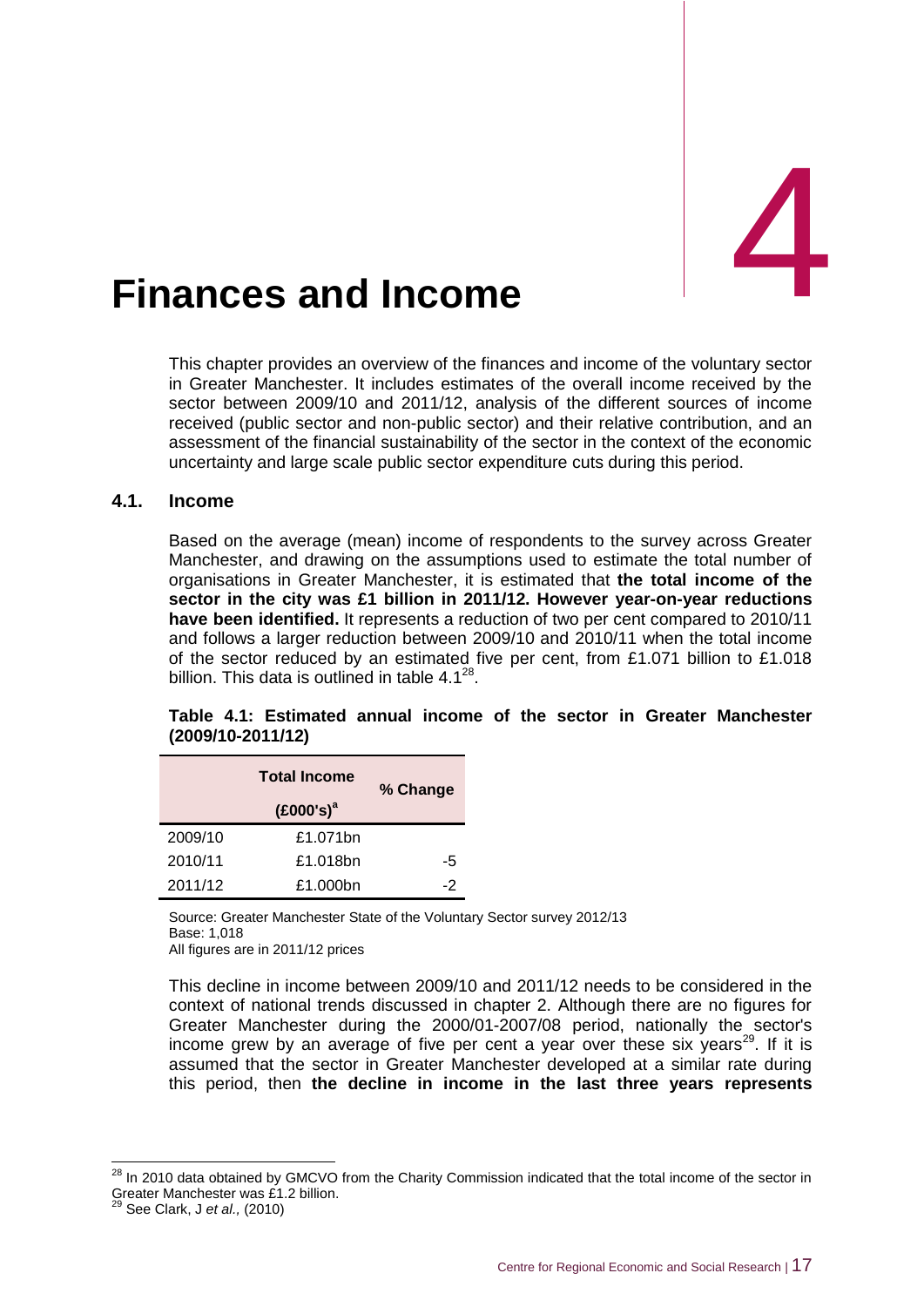**the first long term economic contraction in the sector in at least 10 years**. This is likely to be an indication of the effect of the economic downturn of the past few years which, as discussed in chapter 2 is likely to have led to a reduction in income from public sector sources, other government sources, independent funders and charitable donations. **This trend seems likely to continue**, as further large reductions in public sector spending are expected over the next few years and the economy continues to falter.

When the sector's income is explored in more detail it shows significant variations according to organisation size $30$ . In 2011/12, the majority of income was concentrated in large and medium sized organisations even though the majority of organisations were micro or small. This is outlined in more detail in figure 4.1.



#### **Figure 4.1: Proportion of organisations and proportion of income by organisation size (2011/12)**

Source: Greater Manchester State of the Voluntary Sector survey 2012/13 Base: 1,018

-

This shows that **micro and small organisations received less than ten per cent of total income, despite accounting for more than 90 per cent of organisations in the sector**. By contrast medium and large organisations accounted for less than a tenth of the sector's organisations but received more than 90 per cent of its income. Income is concentrated particularly heavily in the largest organisations, with more than three fifths of all income (62 per cent) into the sector received by only 314 organisations.

 $30$  In exploring organisation size we used the categories developed by NCVO for use in their Almanac series (see e.g. Clark *et al*,. 2010)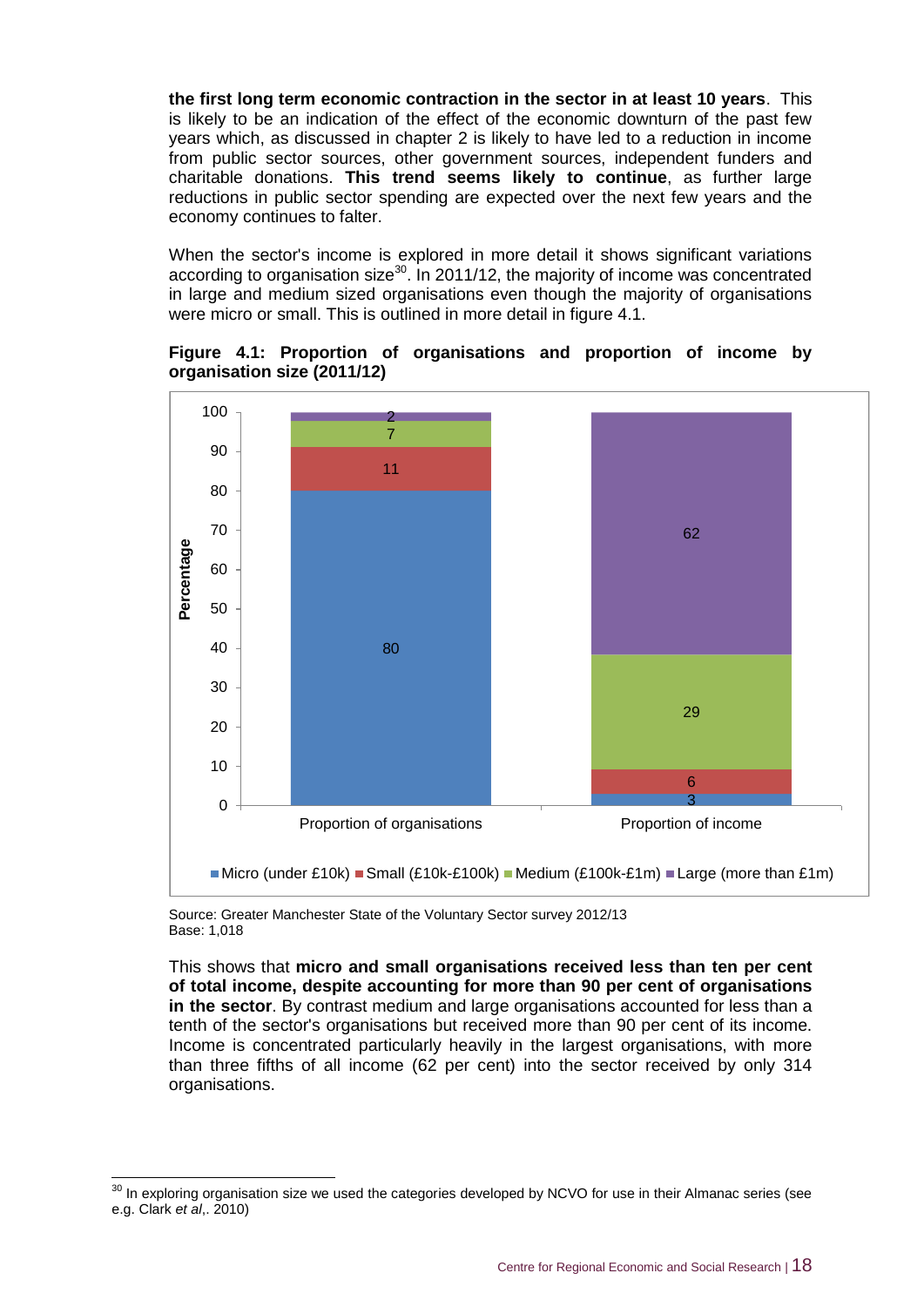Analysis of income data from survey respondents from across Greater Manchester $31$ identified further variations according to organisation size when we explored how income levels had changed between 2009/10 and 2011/12. These are summarised in table 4.2.

|         | <b>Micro</b> |             | <b>Small</b> |             | <b>Medium</b> |             | Large           |             |
|---------|--------------|-------------|--------------|-------------|---------------|-------------|-----------------|-------------|
|         | (under £10k) |             | (£10k-£100k) |             | (£100k-£1m)   |             | (more than £1m) |             |
|         | Income       | %<br>change | Income       | %<br>change | Income        | %<br>change | Income          | %<br>change |
| 2009/10 | £32.9m       |             | £61.2m       |             | £340.6m       |             | £635.7m         |             |
| 2010/11 | £34.5m       | 5           | £60.7m       | -1          | £302.9m       | $-11$       | £620.1m         | -2          |
| 2011/12 | £30.4m       | $-12$       | £62.3m       | 3           | £290.9m       | -4          | £615.9m         | -1          |

#### **Table 4.2: Estimated change in annual income by organisation size (2009/10- 2011/12)**

Source: Greater Manchester State of the Voluntary Sector Survey 20112/13 Base: 1,018 All figures are in 2011/12 prices

This shows that across Greater Manchester the medium and large organisation categories experienced year on year reductions in total income between 2009/10 and 2011/12. Medium organisations experienced a particularly large reduction of more than 10 per cent between 2009/10 and 2010/11. By contrast micro organisations experienced a small increase between 2009/10 but a large reduction of more than 10 per cent between 2010/12 and 2011/12. The income of small organisations remained relatively stable.

#### **4.2. Sources of Income**

#### *4.2.1. Public sector income*

Survey respondents were asked to identify the public sector bodies from which they received funding in 2011/12 and the value of that funding. Overall, **53 per cent of respondents reported having at least one source of public sector funds**. The results are outlined in figure 4.2.

This shows that **local authorities were the most frequently identified source of public sector funding** (71 per cent of public sector funding recipients). Only 15 per cent of respondents received income from local public sector health bodies, followed by nine per cent from national Government Departments and nine per cent who received income from grant schemes administered by local support and development organisations (LSDOs). In addition, 37 per cent of respondents received income from a variety of other public sector bodies: within this group of other public sector sources fewer than 4 per cent of respondents received income from each of: direct payments/personal budgets, the Police, Fire Service or Higher/Further Education Institutions. This pattern was reflected across the different areas of Greater Manchester, where local authorities consistently emerging as the most common source of public sector funds.

 $\overline{a}$  $31$  It was not possible to undertake sufficiently robust analysis of these trends at a local authority level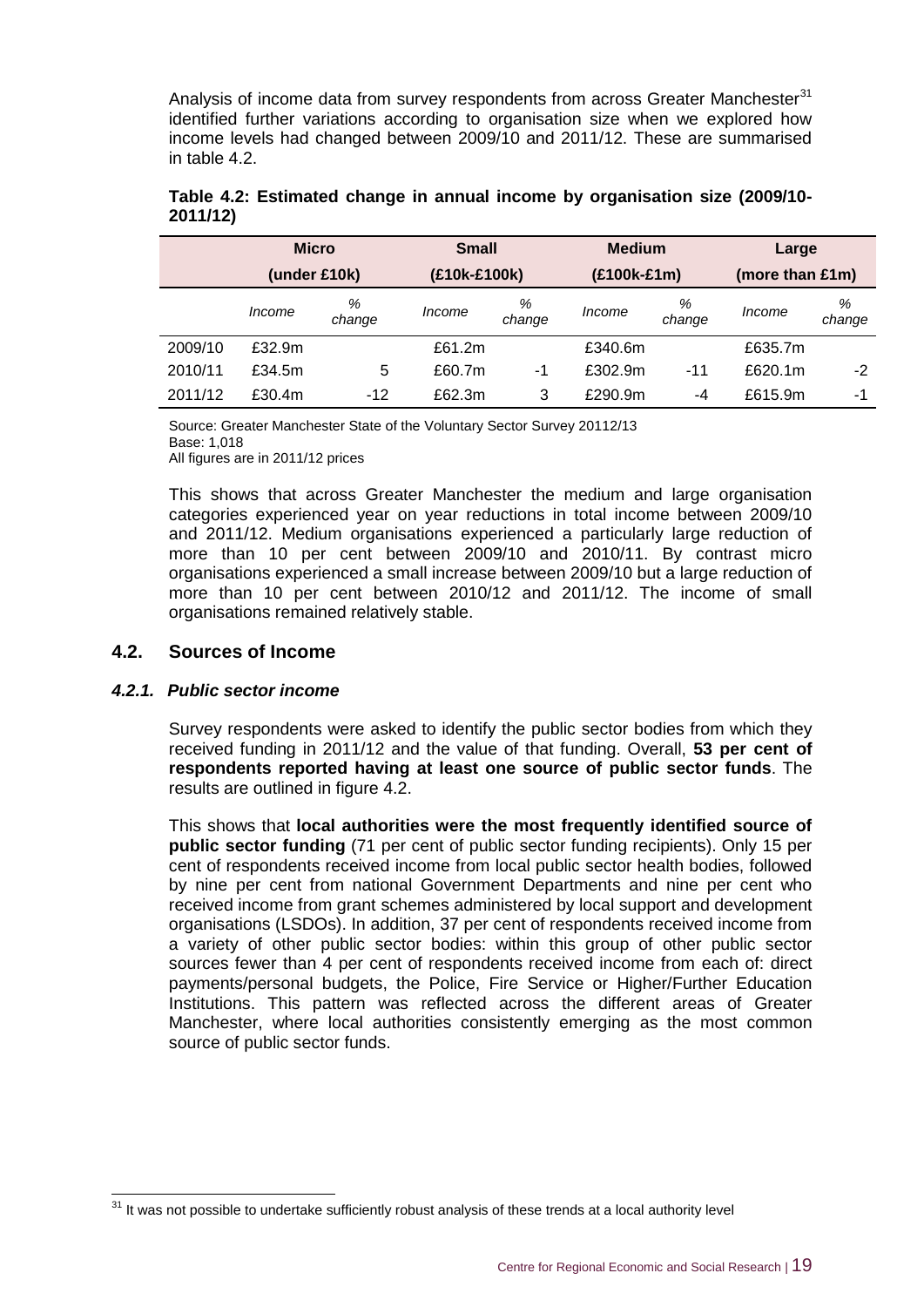

#### **Figure 4.2: Public sector funds received by Greater Manchester voluntary sector organisations (2011/12)**

Source: Greater Manchester Sate of the Voluntary Sector survey 2012/13 Base: 570

Figure 4.3 provides an insight into the relative value of public sector funds. It shows that income from National Government Departments accounted for more than half of all public sector funds received by the sector. By contrast local authorities provided just less than a third of funds, and health bodies and other public sector bodies less than a tenth each. It is important to recognise that this figure is affected by a number of large national public sector contacts: across Greater Manchester the average value of income from national Government sources was £586,000, including three organisations with more than £1 million from national Government departments. By contrast the average value of local authority income was only £76,000 and for health bodies was £134,000.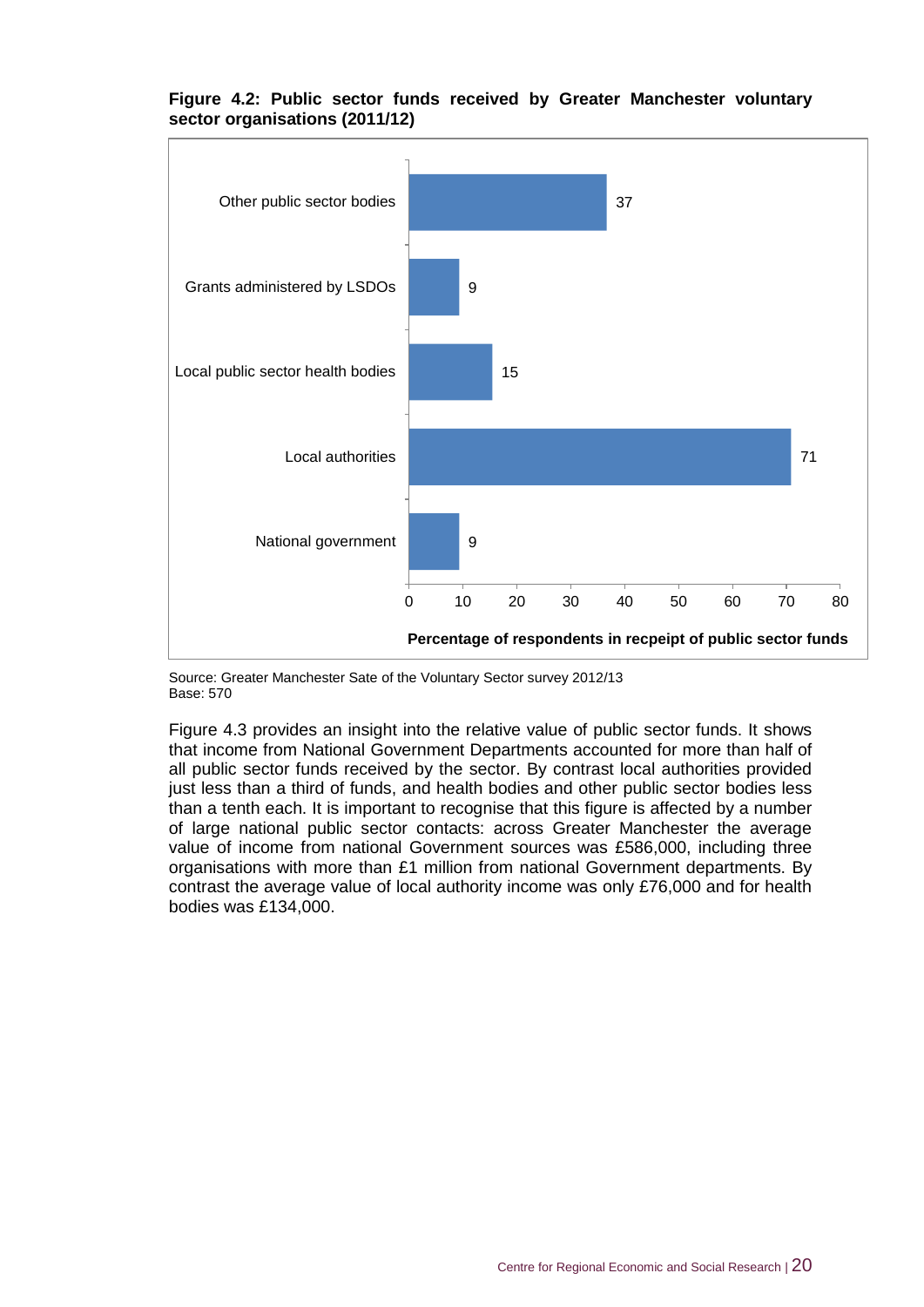

#### **Figure 4.3: Relative value of public sector funds by Greater Manchester voluntary sector organisations (2011/12)**

Source: Greater Manchester State of the Voluntary Sector survey 2012/13 Base: 437

#### *4.2.2. Other sources of income*

Survey respondents were also asked to identify any other sources of income (i.e. non-public sector) they received in 2011/12. Overall, **76 per cent of respondents received funds from at least one non-public sector source**. This is outlined in more detail in figure 4.4. This shows that fundraising was the most frequently identified source of other funds (54 per cent of respondents) followed by grants from charitable trusts and foundations (39 per cent), membership fees and subscriptions (37 per cent) and charging for goods and services (29 per cent).

Figure 4.5 provides an insight of the relative value of non-public sector funds received. It shows that income from charging for goods and services provided the most value (28 per cent), followed by fundraising (21 per cent), lottery grants (18 per cent) and grants from trusts and foundations (15 per cent). It therefore seems that non-public sector income is more evenly distributed, in terms of value, than public sector income, which was dominated by large national government contracts.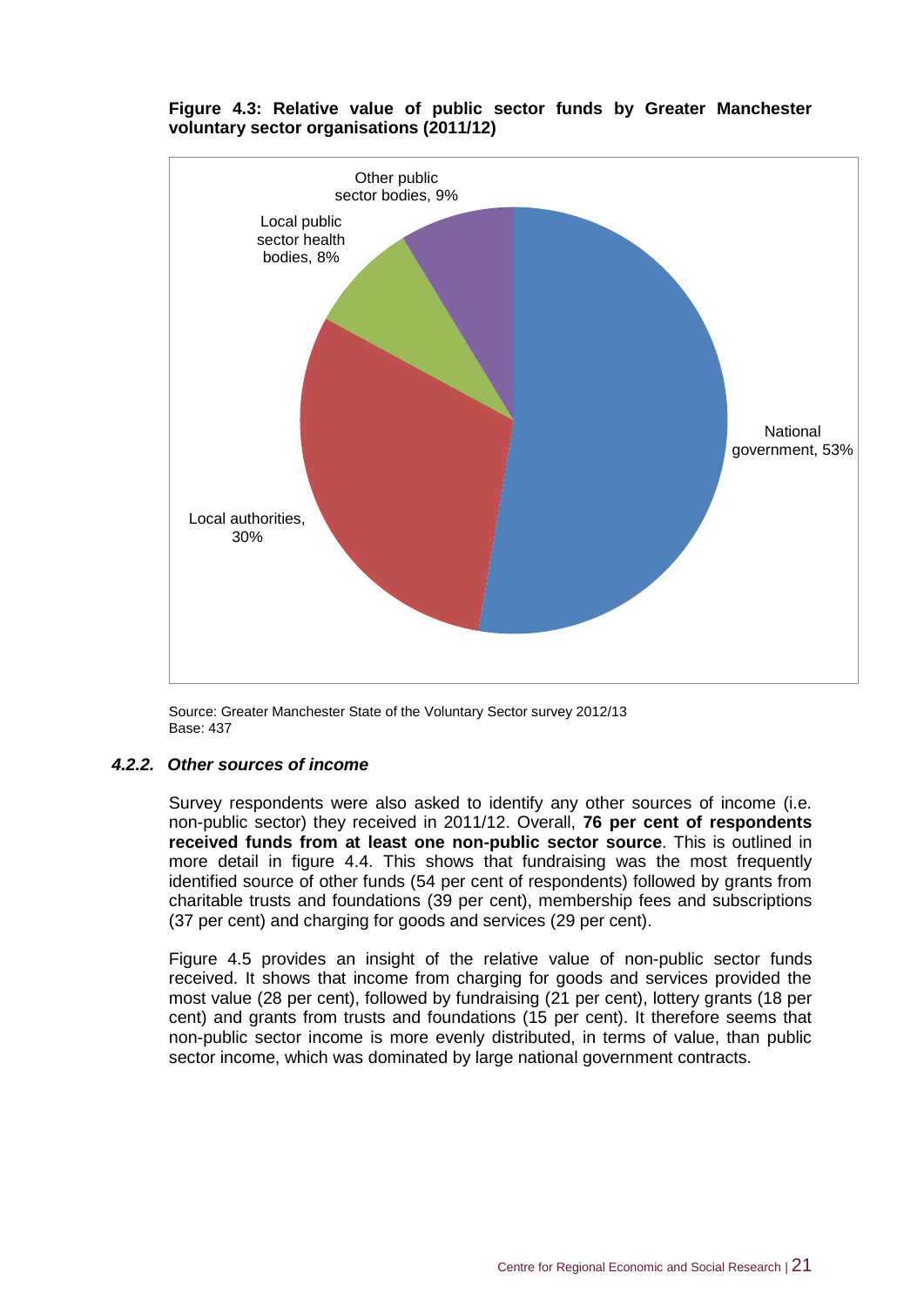

#### **Figure 4.4: Other funds received by Greater Manchester voluntary sector organisations (2011/12)**

Source: Greater Manchester State of the Voluntary Sector survey 2012/13 Base: 771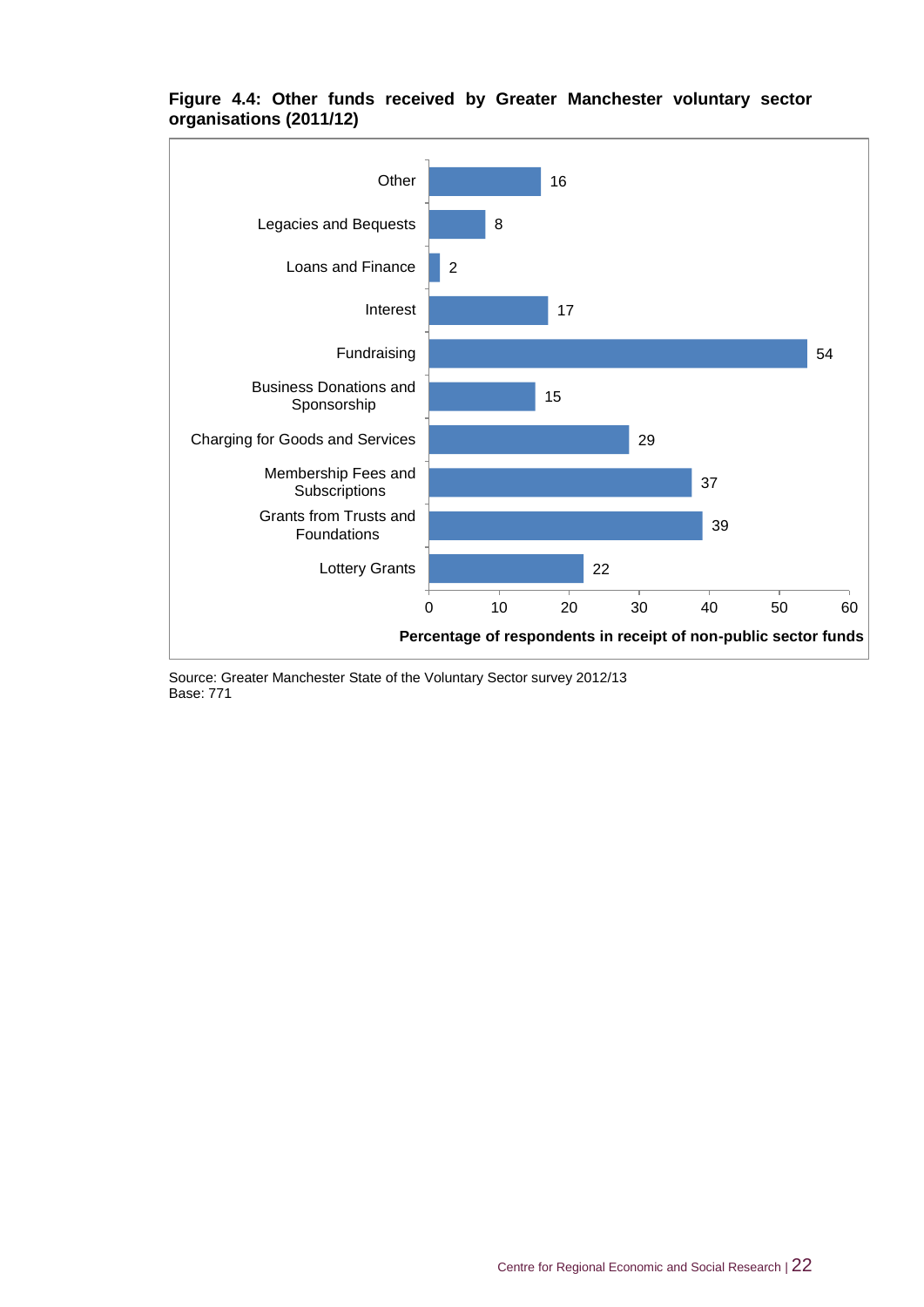

#### **Figure 4.5: Relative value of non-public sector funds by Greater Manchester voluntary sector organisations (2011/12)**

Source: Greater Manchester State of the Voluntary Sector Survey 2012/13 Base: 594

#### **4.3. Financial Sustainability**

Earlier in this chapter we discussed the probable impact of the economic downturn on the sector's income: funding from the public sector, government, independent funders and charitable donations have reduced and may fall yet further whilst competition for these funds increases. This is likely to put pressure on the financial health of voluntary organisations and community groups of all shapes and sizes. The survey therefore asked respondents about how their organisation's financial situation had changed in the past 12 months (i.e. during the current financial year). The results are outlined in figure 4.6.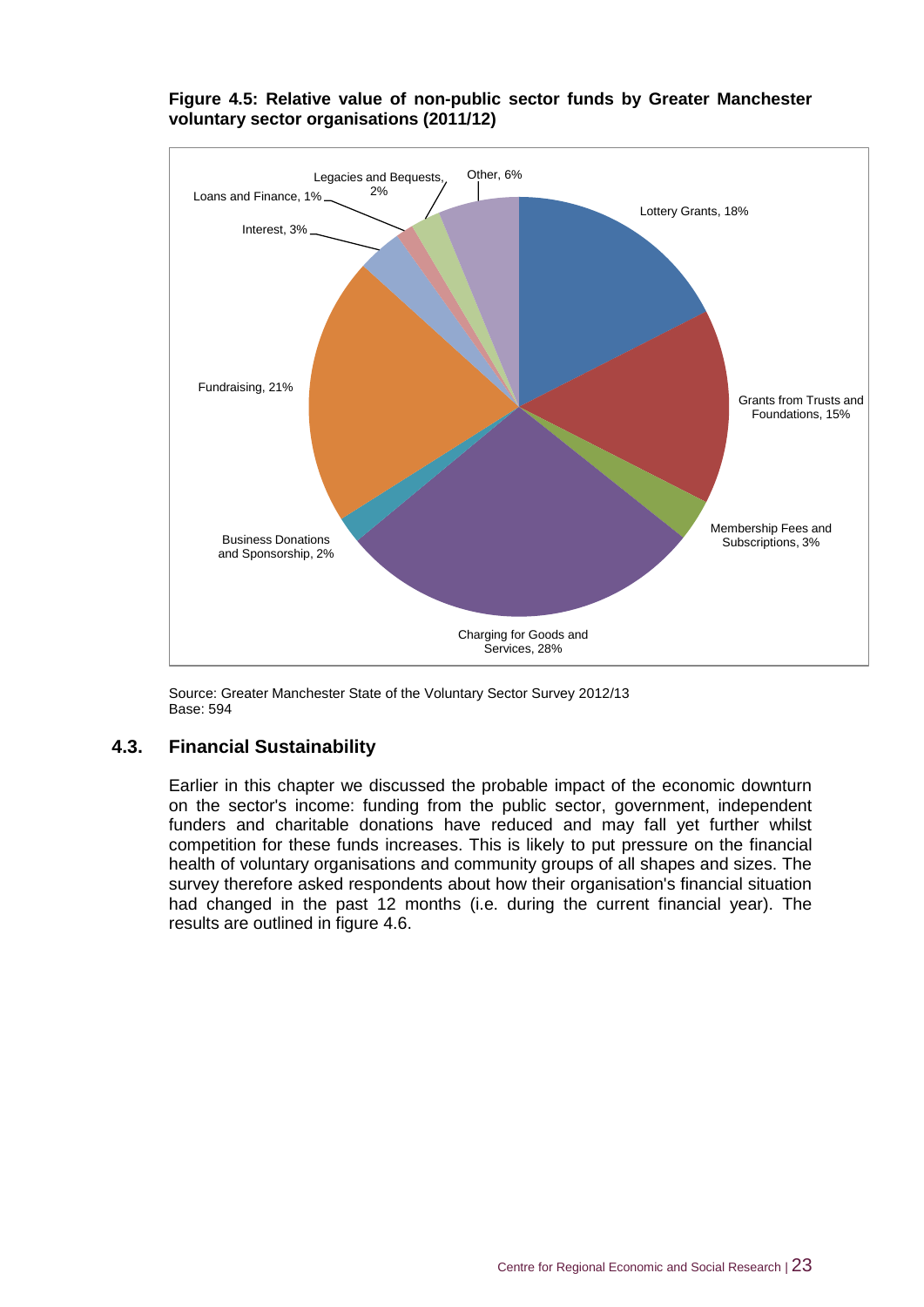



Source: Greater Manchester State of the Voluntary Sector survey 2012/13 Base: 767,750, 667

This raises some concerns: 47 per cent of respondents reported increasing their expenditure but only 34 per cent had experienced an increase in income and only 22 per cent reported an increase in reserves; in addition, 39 per cent of respondents reported a decrease in income but only 25 per cent had reduced their expenditure and 33 per cent reported a reduction in their financial reserves. This means that **there were a significant number of organisations that spent more money than they received in the past 12 months**: 34 per cent of respondents provided an expenditure figure for 2011/12 that was greater than their income. These findings are very similar across Greater Manchester, and could be indicative of a longer term trend in response to the economic downturn and subsequent reductions in the sector's income. In light of this trend it seems likely that the sustainability of a significant number of organisations could be under threat.

Explored by organisation size, the data suggests that reductions in income were more common in **medium and large organisations** than smaller ones. In terms of expenditure, **small and medium organisations** were more likely to report an increase, while large organisations were more likely to report a decrease. Collectively, the data indicates that the sustainability of small and medium sized organisations is of particular concern: 58 per cent of small organisations reported increasing their expenditure in the past 12 months but only 43 per cent increased their income; 52 per cent of medium organisations reported increasing their expenditure in the past 12 months but only 38 per cent increased their income. This data is outlined in more detail in figures 4.7a and 4.7b overleaf.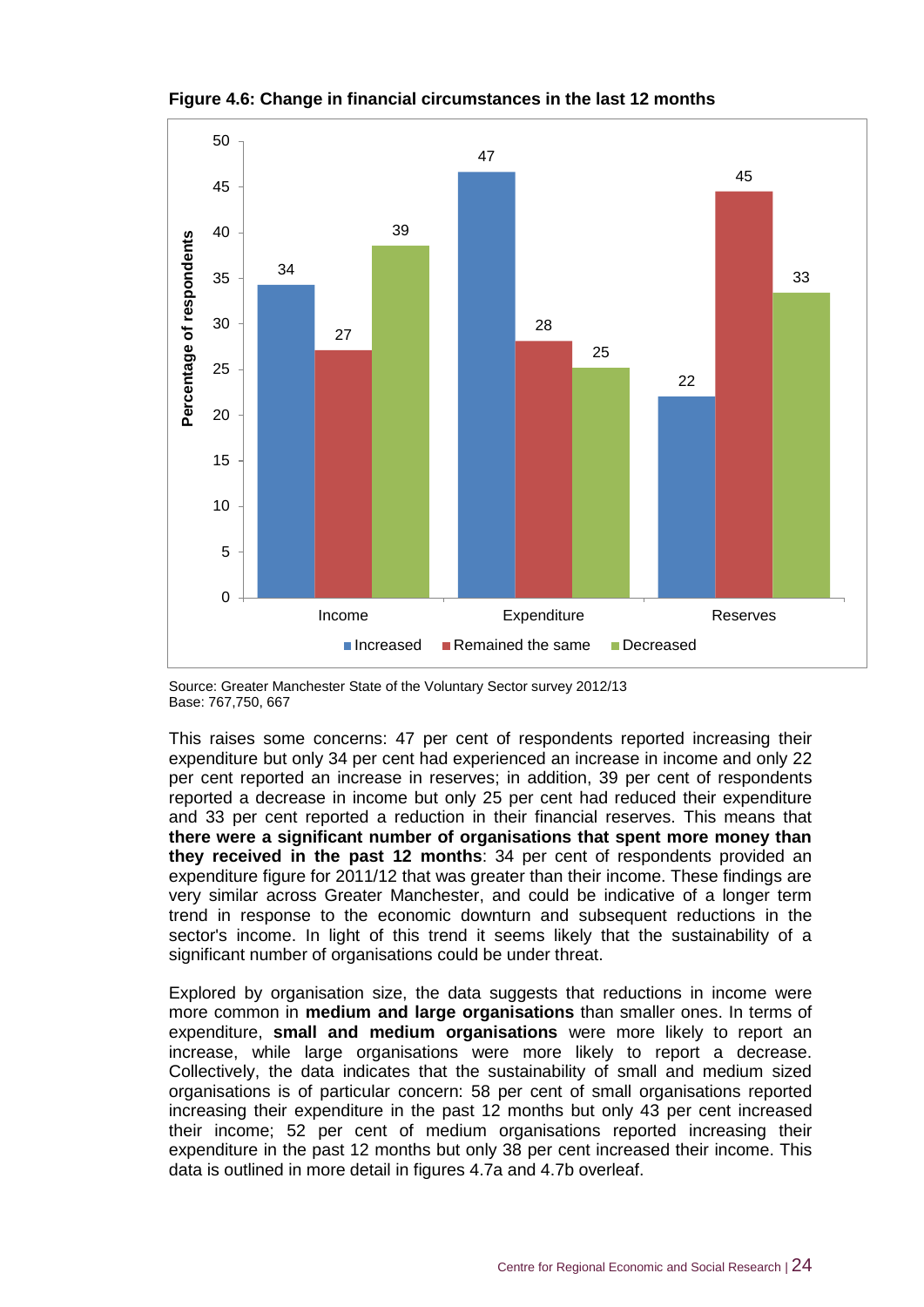

**Figure 4.7a: Change in income in the last 12 months by organisation size**

Source: Greater Manchester State of the Voluntary Sector survey 2012/13 Base: 767

Note: 'cannot say' response has been excluded from the analysis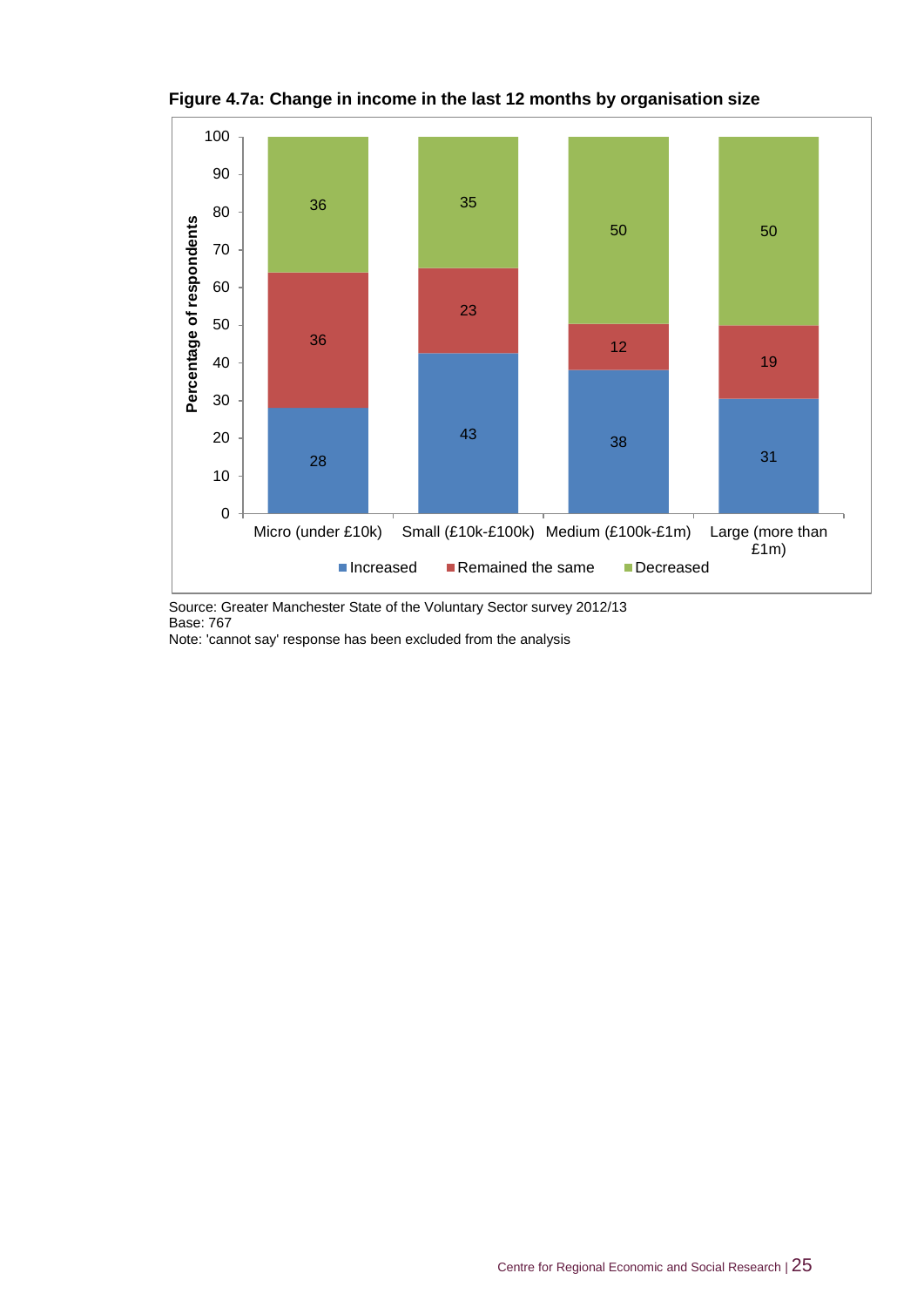

**Figure 4.7b: Change in expenditure in the last 12 months by organisation size**



Note: 'cannot say' response has been excluded from the analysis

Further analysis of the financial reserve levels reported by respondent organisations provides an additional insight into the financial health of the sector. Reserves are important as they provide organisations with funds to fall back on in the short term should other sources of funding reduce or be withdrawn. They also provide organisations with the flexibility to develop new and innovative activity that might not have attracted external funding from the outset. Organisations with low reserves relative to expenditure are therefore more likely to be restricted in their ability to adapt if key external funding is lost. In order to explore this issue in more detail reserves (2011/12) were calculated as a proportion of expenditure (2011/12) for each respondent. The results are shown in figure 4.8.

This shows that **15 per cent had reserve levels of less than one month's expenditure**, and a further 26 per cent had reserves that covered less than three months expenditure. This suggests that up to two-fifths of all organisations in the sector could be vulnerable should their funds be severely reduced or withdrawn. This trend was consistent across the seven areas of Greater Manchester covered in detail by the survey. In reality it is likely to be the medium and large organisations in this category that are most at risk: they have greater financial commitments and require higher levels of income to carry out their work.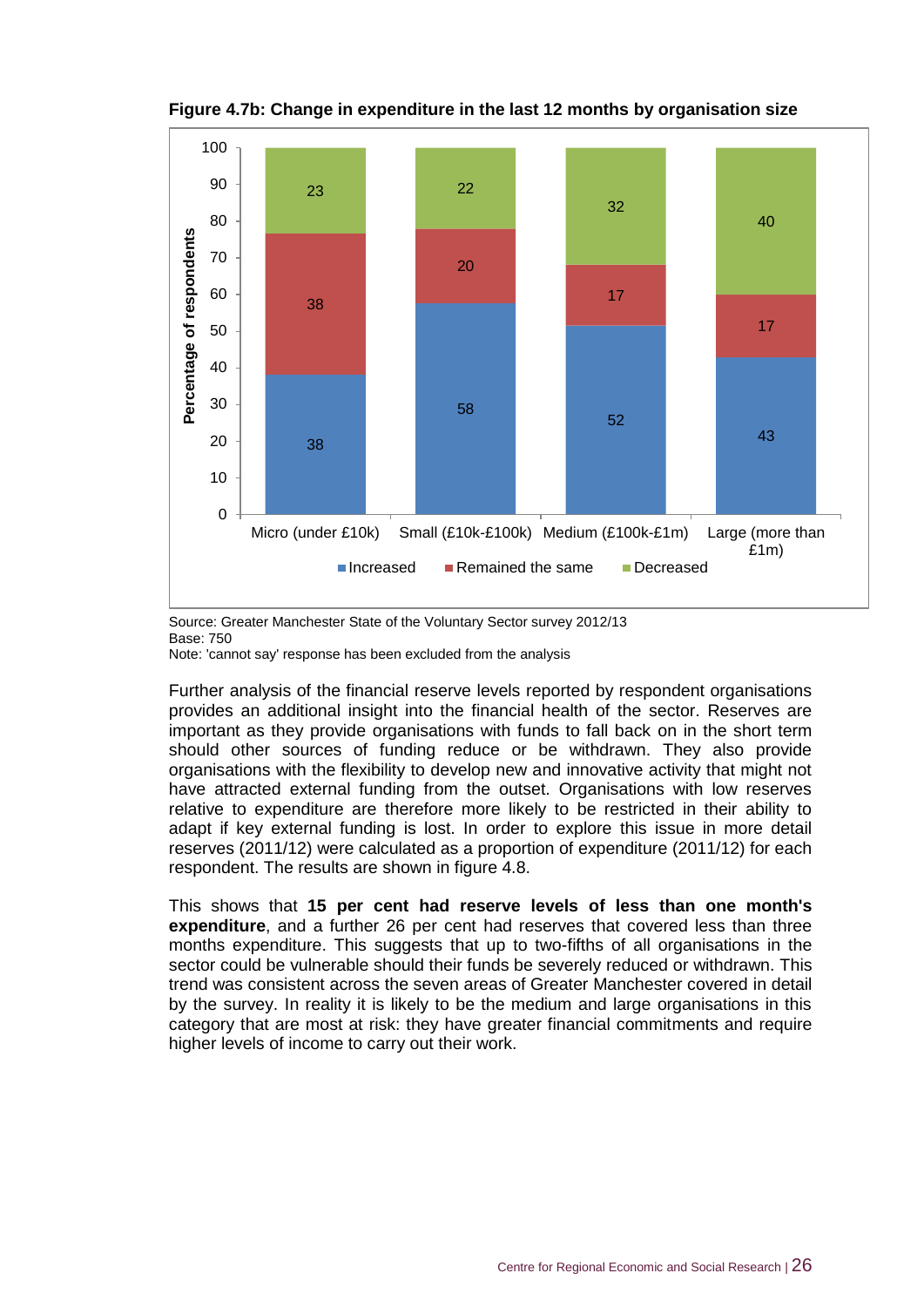

**Figure 4.8: Financial vulnerability of organisations in Greater Manchester**

Source: Greater Manchester State of the Voluntary Sector survey 2012/13 Base: 436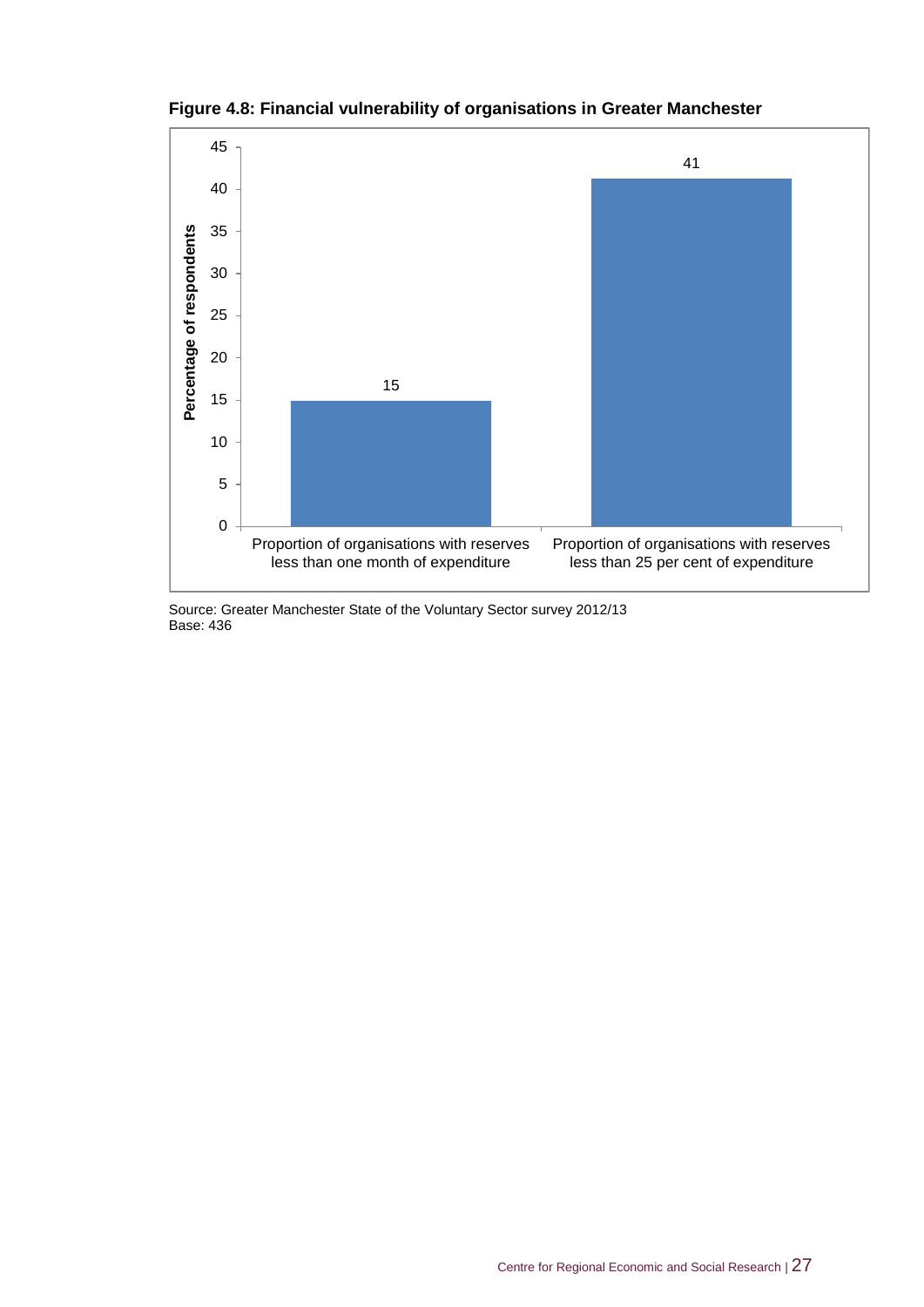# <span id="page-40-0"></span>The Workforce

This chapter looks at the human resources employed in the voluntary sector in Greater Manchester: paid staff, work placements and volunteers. The survey asked organisations to record:

- the number of full time equivalent  $(FTE)^{32}$  members of paid staff that they employ
- the number of FTE people on work placements that are part of their workforce
- the number of volunteers that are part of their workforce, the number of hours each week that they contribute and their broad role type.

To provide context on how the workforce has changed the survey also asked organisations how aspects of their workforce had changed in the 12 months prior to the survey.

#### **5.1. How many FTE paid staff are employed in the voluntary sector in Greater Manchester?**

Based on the average number of FTE paid staff employed by respondents to the survey across Greater Manchester, and drawing on the assumptions used to estimate the total number of organisations in Greater Manchester, it is estimated that the 14,592 organisations in Greater Manchester employed **23,600 FTE paid staff (34,200 employees)** in 2012/13. Sixty two per cent of FTE paid staff were employed in large organisations with an income of at least one million pounds. In comparison the 13,408 micro and small organisations employed just eight per cent of FTE paid staff. Just over half (53 per cent) of FTE paid staff were estimated to work in city of Manchester based organisations.

Gross Value Added (GVA), the value of goods and services produced, is a key measure of the economic contribution of organisations or sectors. It can be estimated for paid employees working in Greater Manchester organisations by multiplying the number of FTE paid staff by the estimated gross value added (GVA) per FTE employee<sup>33</sup>. From this calculation it is estimated paid employees of Greater Manchester organisations contribute £738.7 million to the economy per annum

 $\overline{a}$  $32$  FTEs are calculated on the basis that one worker in one paid full time job for a year would be one FTE and if that person worked half time they would be 0.5 FTE.

 $33$  This study used North West GVA per employee averaged across the following three sectors: public administration and defence, education and health and social work ONS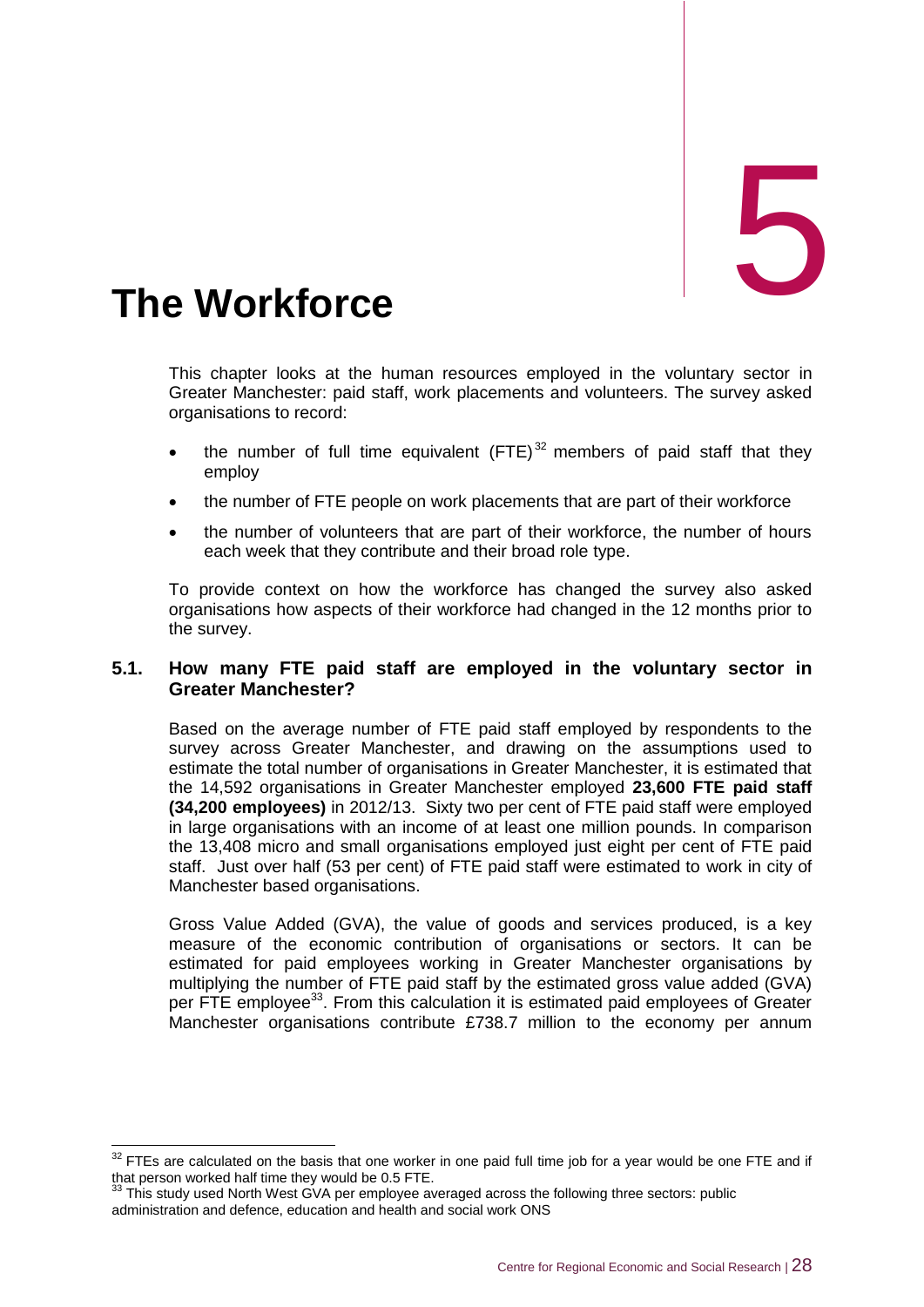Figure 5.1 presents a breakdown of responding organisations by the number of FTE paid staff they employed. Sixty four per cent of organisations did not employ any FTE paid staff and a further 22 per cent employed less than 5 FTE employees. At the other end of the spectrum just four per cent of organisations employed 20 or more FTE paid staff.

Bolton (82 per cent) and Tameside (81 per cent) had the highest proportions of organisations with no FTE paid staff. This percentage was lowest in city of Manchester where only half of respondents had no FTE paid staff. Salford had the highest percentage of organisations that employed 10 or more FTE paid staff: 13 per cent.



#### **Figure 5.1: Organisations by numbers of FTE paid staff**

Source: Greater Manchester State of the Voluntary Sector survey 2012/13 Base: 738

#### **5.2. How many FTE work placements are employed in the voluntary sector in Greater Manchester?**

16 per cent of responding organisations reported that part of their workforce were on work placements (e.g. students or trainees). As in the previous section, survey responses can be extrapolated to the total number of organisations thought to be operating in the sector in Greater Manchester to provide an estimate of the total number of FTE work placements in the voluntary sector. From this calculation there were **an estimated 1,990 FTE work placements** contributing to the workforce in Greater Manchester in 2012/13. Around two fifths of the estimated total was within city of Manchester based organisations.

#### **5.3. How many volunteers are part of the voluntary sector workforce in Greater Manchester and what is their economic contribution?**

This section assesses the contribution of volunteers to the sector in Greater Manchester.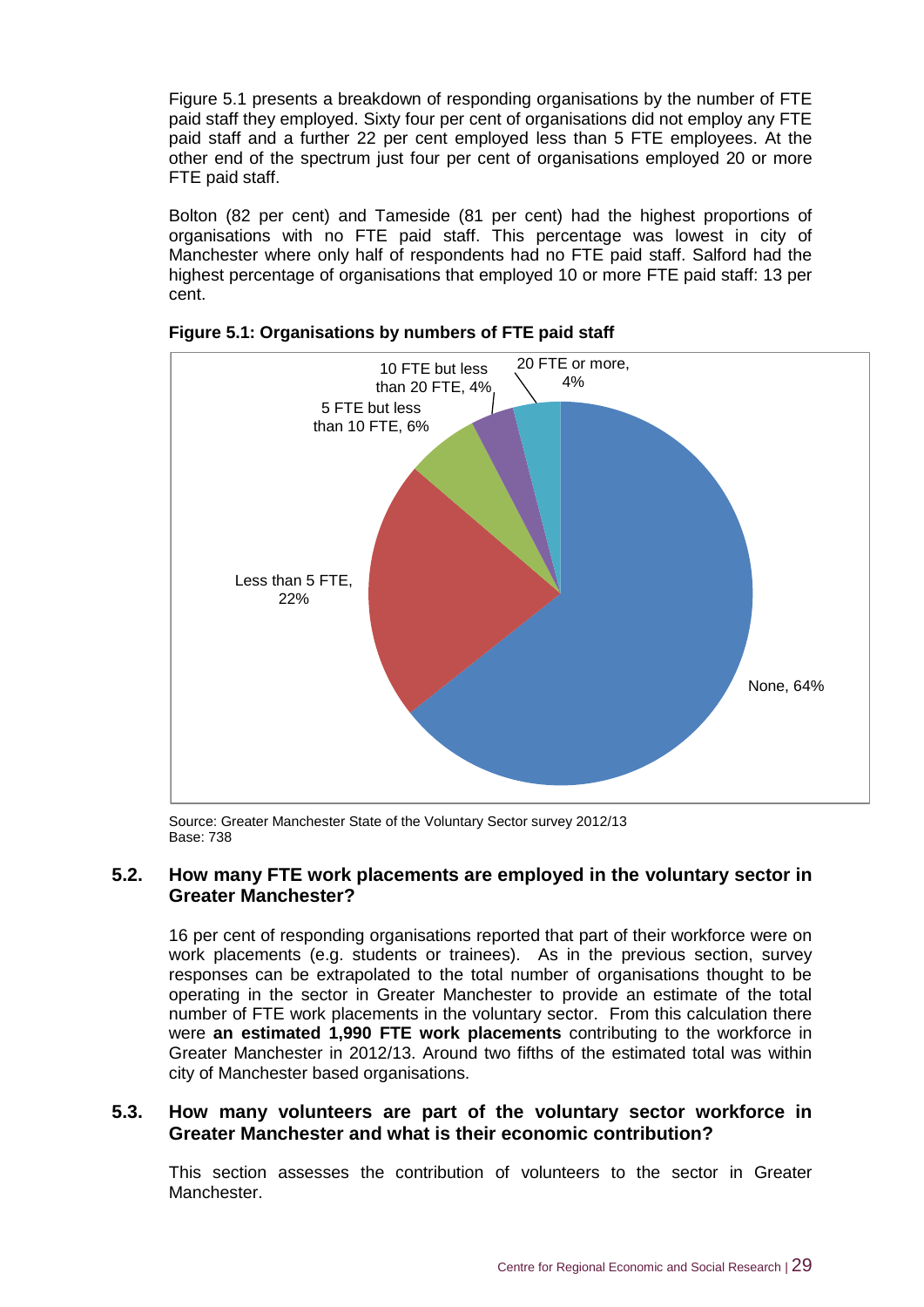Based on responses to the survey across Greater Manchester on numbers of volunteers and the hours which they contribute, and drawing on the assumptions used to estimate the total number of organisations in Greater Manchester, it is estimated:

- **334,200 volunteers** were part of the sector's workforce in Greater Manchester in 2012/13; this represents 12 per cent of Greater Manchester's total population  $(2,685,400)^{34}$
- these volunteers provided an estimated **1.1 million hours of their time per week**.

There are two broad approaches to valuing the contribution of volunteers. One method, and this study's preferred approach, is to value the output that they produce. In effect this is the value to society of the goods and services that volunteers produce. This can be estimated by multiplying the number of FTE volunteers by the estimated gross value added (GVA) per FTE employee<sup>35</sup>. From this calculation **the economic contribution of volunteers in Greater Manchester organisations is estimated to be £947.1 million per annum<sup>36</sup>** .

The use of estimated GVA per FTE employee to measure the value of the output produced by volunteers assumes that paid employees would not be used in the absence of volunteers to produce the same level of goods and services. In such a situation the value of volunteer output is the value of the equivalent labour input (wages and benefits) plus the value of the capital input (for example office space and computers). If paid employees would be used to produce the same level of goods and services then the value of capital input would be borne whether or not volunteers were used. Therefore the value of the output from volunteers would be just the value of the labour input. This value would be roughly equivalent to the value estimated from the input method of valuation which is outlined in the next paragraph. This latter calculation is more consistent with the approach suggested by New Economy, $37$  an economic development body, established by the Association of Greater Manchester Authorities, whose purpose is to create economic growth and prosperity for Greater Manchester.

In the second method, the value of the input of volunteers is used to value the contribution of volunteers<sup>38</sup>. This is the amount that it would cost to pay employees to do the work carried out by volunteers. As such, this can be considered to be the benefit to organisations<sup>39</sup>. However, this benefit might also be passed onto society via lower prices for goods and services due to lower costs of production. The input value of volunteers can be calculated by multiplying the number of hours that volunteers give per week by an estimate of how much it would cost to employ someone to do that work. There are a number of widely accepted hourly rates that could be used to estimate this value; these include: the national minimum wage, the local median wage, the local mean wage and the reservation wage. The latter, the hourly rate associated with the actual role of volunteers is the preferred option; however incomplete responses to the breakdown of volunteers by their role prevented an accurate calculation using this method. Therefore the preference in this study has been to provide a range using the national minimum wage (low estimate)

<sup>37</sup> [http://neweconomymanchester.com/stories/818-manchesters\\_commission\\_for\\_the\\_new\\_economy](http://neweconomymanchester.com/stories/818-manchesters_commission_for_the_new_economy)

-

 $34$  It is possible that some of these volunteers could be the same person volunteering for multiple organisations. <sup>35</sup> This study used North West GVA per employee averaged across the following three sectors: public

administration and defence, education and health and social work ONS

 $36$  Please note currently the work of volunteers is not included within official GVA figures

<sup>&</sup>lt;sup>38</sup> This is the approach recommended by Volunteering England

<sup>&</sup>lt;sup>39</sup> This assumes that there are no additional costs faced by organisations in using volunteers: for example extra management costs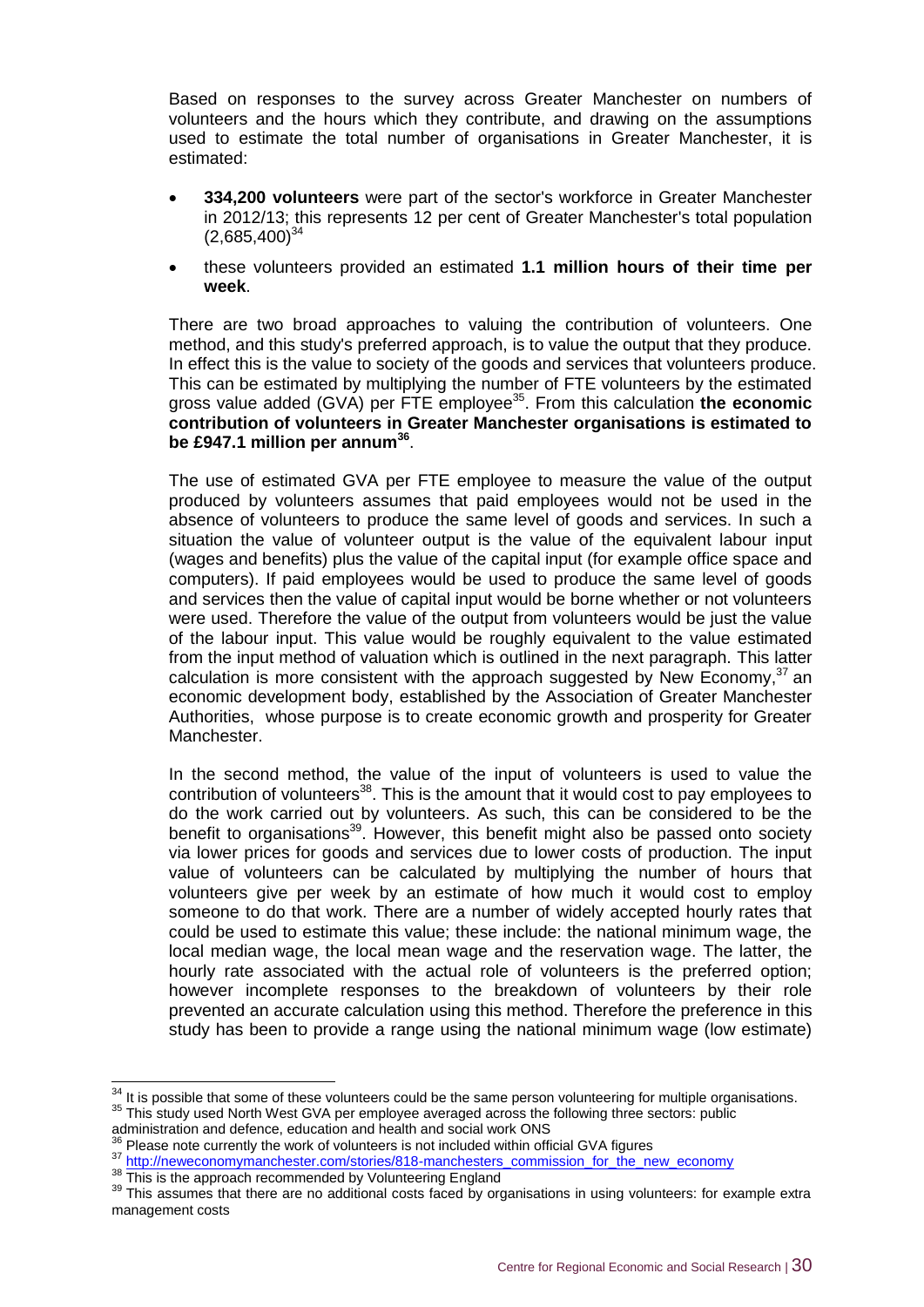and the local median wage (high estimate). In reality the true value of the input provided by volunteers will lie between the two estimates. Given the results to the survey it is estimated that:

- assuming the national minimum wage for adults<sup>40</sup> it would cost £340.2 million **annually to employ staff to do the work provided by volunteers in Greater Manchester organisations**
- assuming the median gross hourly wage for full time employees in the North West<sup>41</sup> it would cost £656.3 million annually to employ staff to do the work **provided by volunteers in Greater Manchester voluntary organisations.**

Figure 5.2 presents a breakdown of survey responses by the number of volunteers that they use. It shows:

- 1 per cent of organisations had no volunteers
- 31 per cent of organisations had one to nine volunteers
- 26 per cent of organisations had 10 to 19 volunteers
- 27 per cent of organisations had 20 to 49 volunteers
- and 14 per cent of organisations had more than 50 volunteers.

This pattern was fairly similar within each of the seven Greater Manchester areas that were part of the detailed study.



#### **Figure 5.2: Organisations by numbers of volunteers**

Source: Greater Manchester State of the Voluntary Sector survey 2012/13 Base: 842

-

 $^{40}$  £6.19 for 21 years and older in 2012

<sup>41</sup> £11.94 for 2012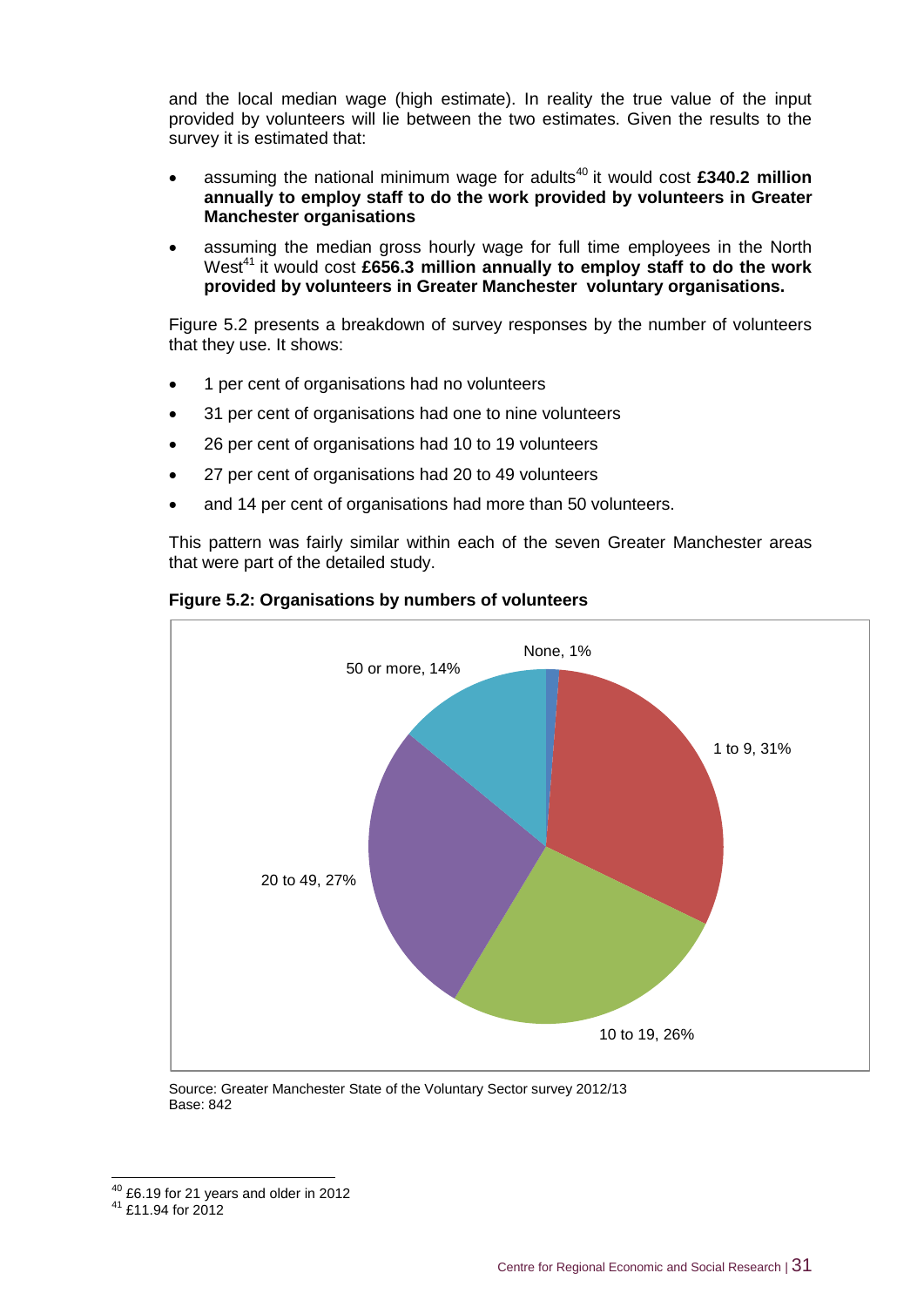Assessment of the breakdown of volunteers by job role reveals:

- 25 per cent of volunteers were in management roles, including committee/board members
- 11 per cent of volunteers were in administrative roles
- 62 per cent of volunteers were in roles delivering services.

#### **5.4. How has the voluntary sector's workforce changed in the last 12 months?**

The final section of this chapter reports on how respondents perceived three aspects of their workforce had changed in the past 12 months. The survey asked respondents whether the following aspects of their organisation's workforce had 'increased', 'stayed the same' or 'decreased' in the last 12 months:

- the total number of paid employees
- the total number of work placements
- the total number of volunteers.

Figure 5.3 presents the results to these questions, the key findings of which are:

Paid employees:

- two thirds of organisations reported that the number of their paid employees had stayed the same over the past year
- of organisations who reported a change, similar proportions of respondents reported an increase (17 per cent) and a decrease (17 per cent) in the number of their paid employees over the previous year.

Work placement:

- 79 per cent of respondents reported that the number of work placements within their organisation had remained the same over the past year
- 14 per cent of respondents reported an increase in their number of work placements over the previous year
- only eight per cent reported a decrease in the past year.

Volunteers:

- Half of respondents reported that the number of volunteers within their organisation had remained the same over the past year; of organisations who reported a change:
	- 39 per cent of respondents reported increased numbers of volunteers now compared with a year ago
	- in comparison just 11 per cent of organisations reported a decrease in volunteer numbers.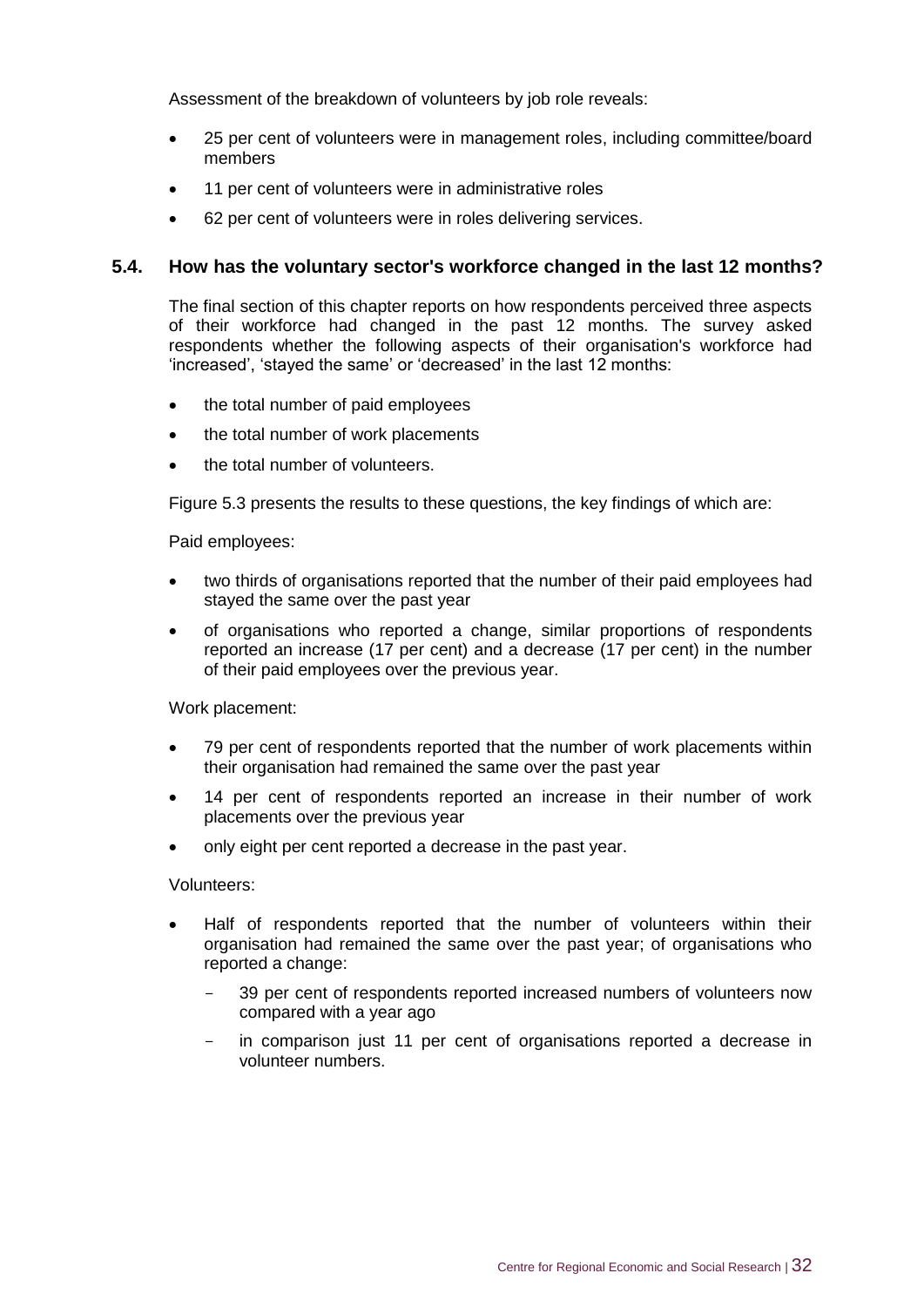

#### **Figure 5.3: Change in aspects of the workforce in the last 12 months**

Source: Greater Manchester State of the Voluntary Sector surveys 2012/13 Base: paid employees (793) work placements volunteers (462) volunteers (569) Note: 'cannot say' response has been excluded from the analysis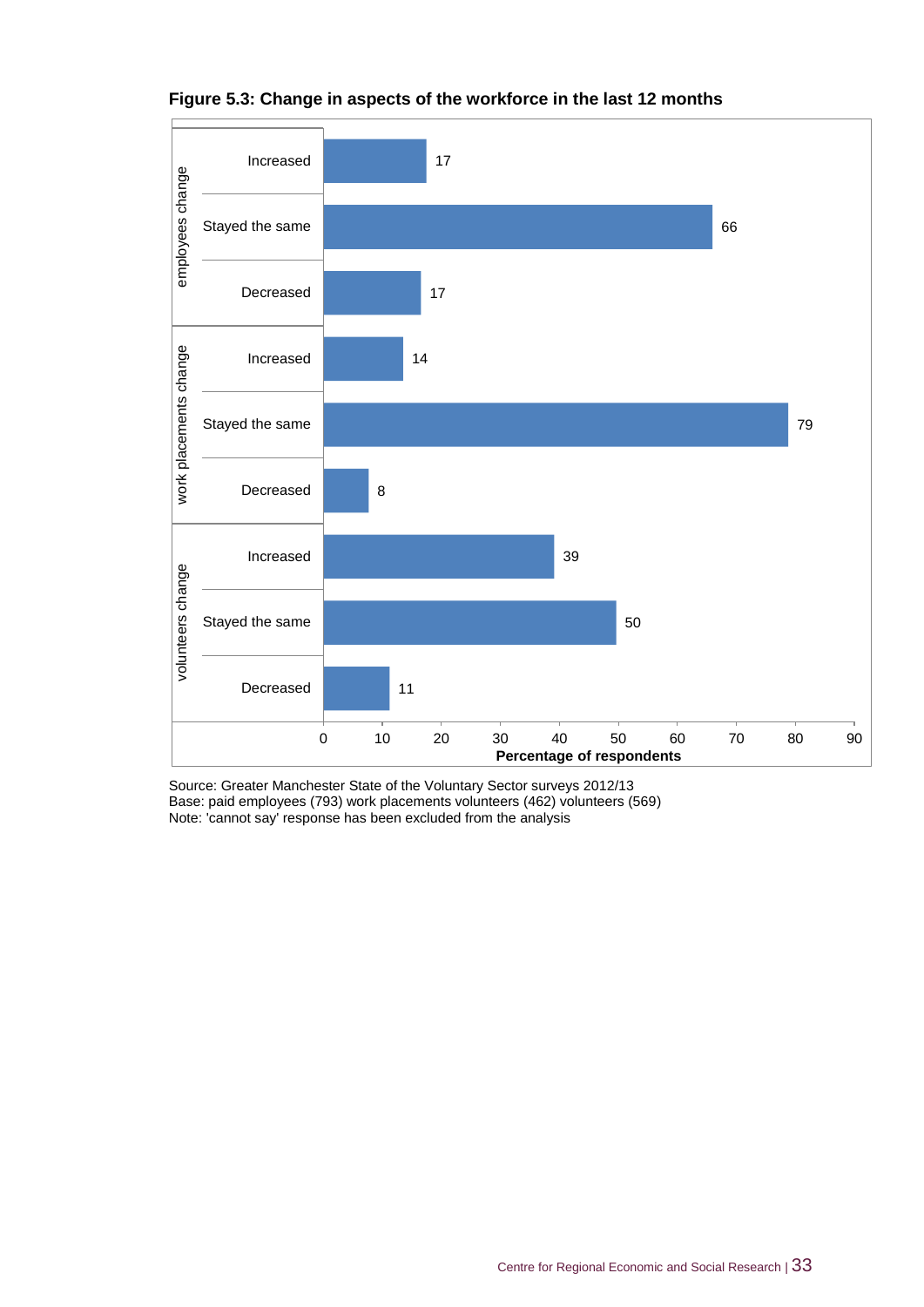## <span id="page-46-0"></span>**Partnership Working: the Public Sector**

This chapter explores survey respondents' experiences of partnership working. It includes the extent of their engagement with public sector bodies in Greater Manchester and their perceptions about how these statutory agencies perceive their work.

#### **6.1. Dealings with local public sector bodies**

Survey respondents were asked about the extent of their dealings with each of the local authorities in Greater Manchester in which their organisation worked. An overview of their responses is provided in figure 6.1.

Overall, 72 per cent of respondents in Greater Manchester had some dealings with at least one local authority: 11 per cent had a great amount of dealings with at least one local authority and 29 per cent had a fair amount of dealings.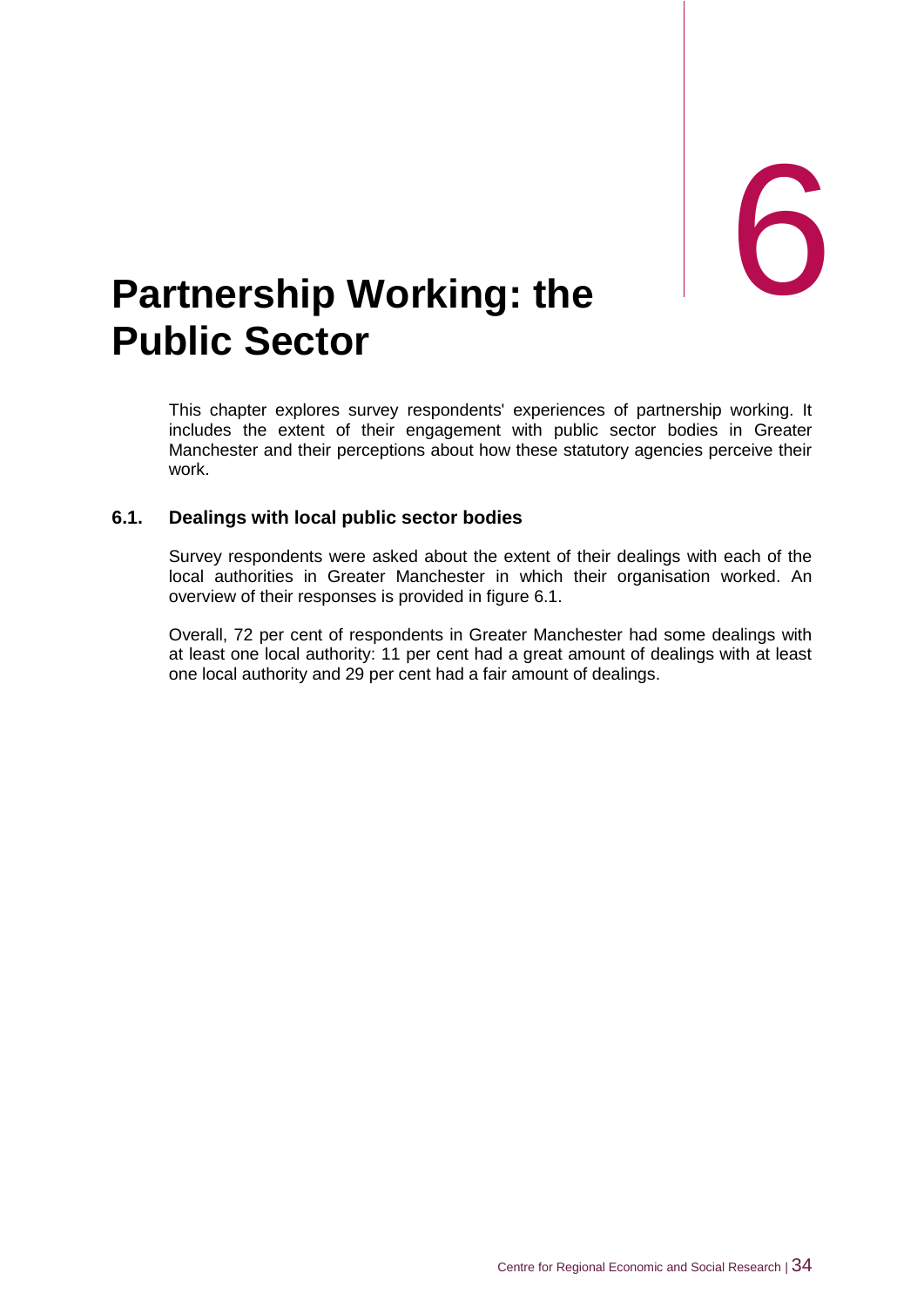

#### **Figure 6.1: Dealings with Greater Manchester local authorities**

Source: Greater Manchester State of the Voluntary Sector survey 2012/13 Base: 1,072

#### **6.2. Relationships with local public sector bodies**

The previous section highlighted the importance of relationships with local public sector bodies, particularly local authorities, to the sector's work. To this end survey respondents were asked about the quality and effectiveness of their relationships with key public sector bodies. The questions covered the extent to which respondents said public sector bodies:

- valued their organisation's work
- understood the nature and role of their organisation
- respected their organisation's independence
- informed their organisation about the issues which affected them or were of interest to them
- consulted their organisation about issues which affected them or were of interest to them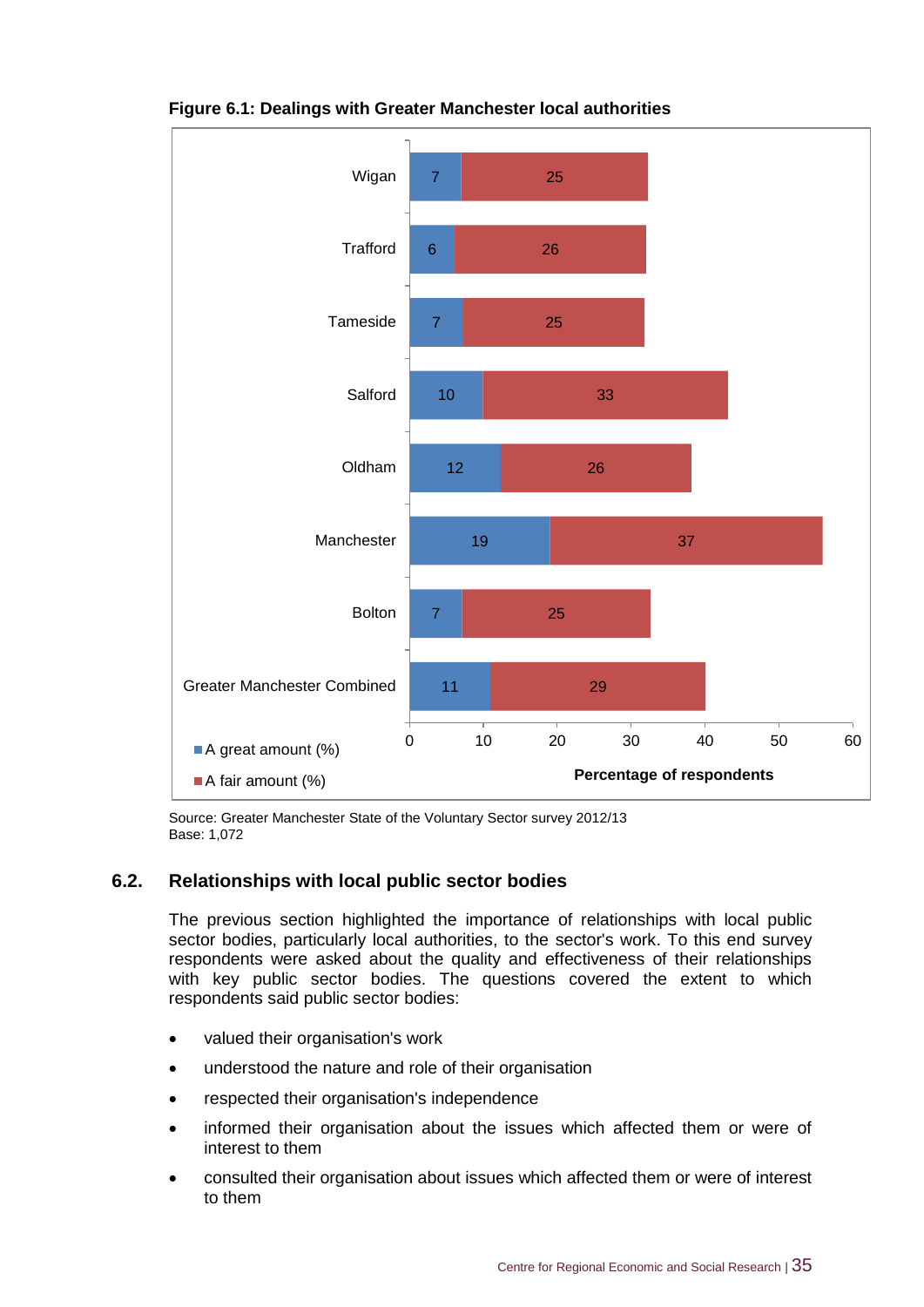- involved their organisation appropriately in developing and carrying out policy on issues which affected them
- acted upon their organisation's opinions and/or responses to consultations.

Respondents were asked to provide an answer for any local authorities in Greater Manchester to which they related, and for their most frequent contact from the list of other public sector bodies. The results of each question are summarised in figure 6.2 overleaf.

Figure 6.2 shows that the sector's experiences of working in partnership with local public sector bodies were quite mixed:

- **valuing their work:** 55 per cent of respondents said that local authorities valued the work they did. In addition, 61 per cent of respondents said that their most frequent other public sector contact valued their work
- **understanding their role:** 53 per cent of respondents said that local authorities understood the role and nature of their organisation's role. In addition, 60 per cent of respondents said that their most frequent other public sector contact understood their role
- **respecting their independence:** 55 per cent of respondents said that local authorities respected their organisation's independence. In addition, 59 per cent of respondents said that their most frequent other public sector contact respected their independence
- **informing about key issues:** 45 per cent of respondents said that local authorities kept their organisation informed about issues which affected them or were of interest to them. In addition, 45 per cent of respondents said that their most frequent other public sector contact kept them informed
- **consulting about key issues:** 38 per cent of respondents said that local authorities consulted their organisation about issues which affected them or were of interest to them. In addition, 38 per cent of respondents said that their most frequent other public sector contact consulted them
- **involving in policy development:** 27 per cent of respondents said that local authorities involved their organisation appropriately in developing and carrying out policy on issues which affected them. In addition, 32 per cent of respondents said that their most frequent other public sector contact involved them in policy development
- **acting on their views:** 27 per cent of respondents said that local authorities acted upon their organisation's opinions and/or responses to consultations. In addition, 33 per cent of respondents said that their most frequent other public sector contact acted on their views.

This suggests an overall pattern in which the sector's experience of working with local authorities was broadly similar to that of working with other public sector contacts. Importantly, they are more positive than the picture nationally. For example, in the 2010 national survey only 39 per cent of respondents said local public sector bodies valued their work and 38 per cent of respondents said local public sector bodies understood their nature and role.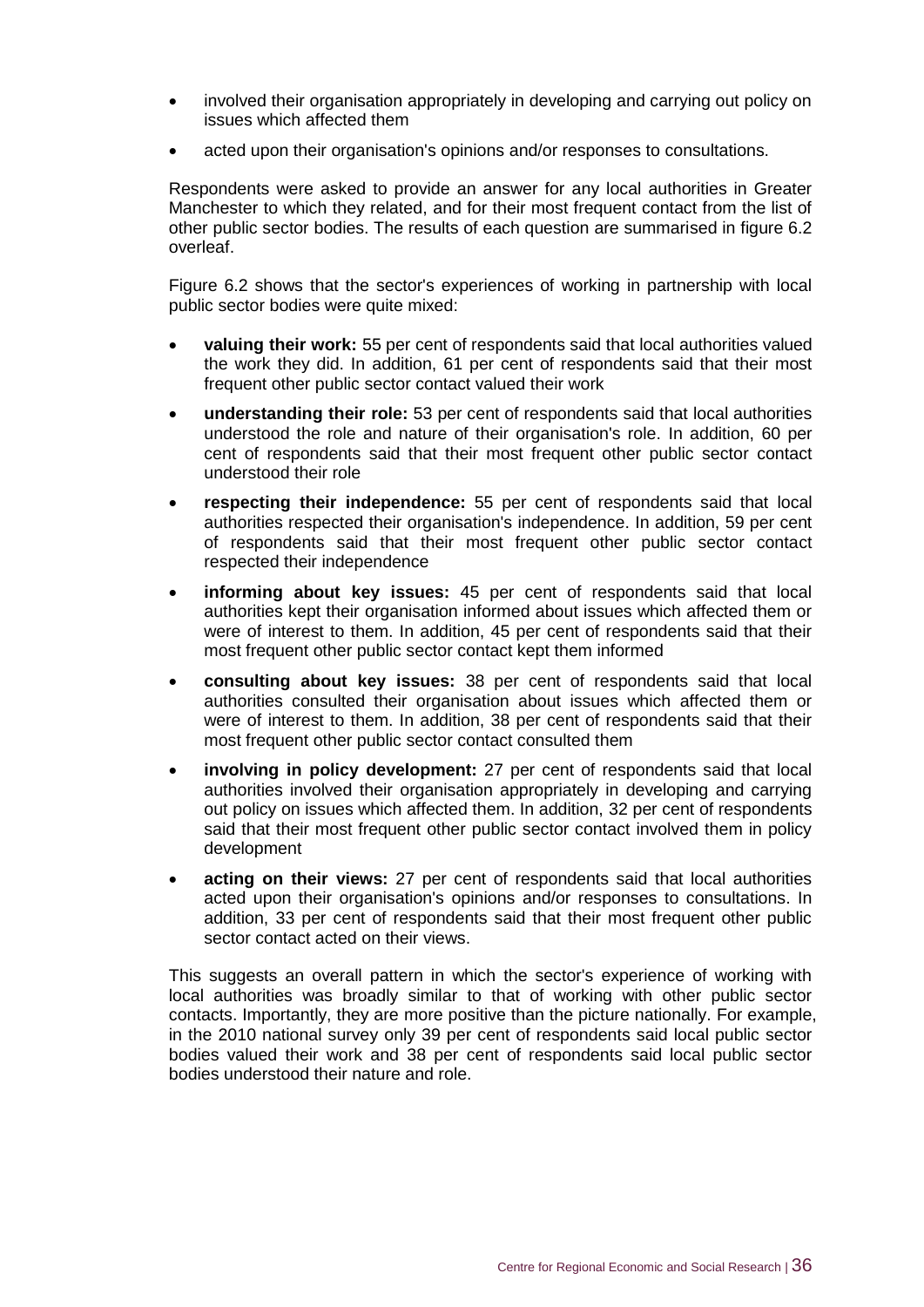

**Figure 6.2: Relationships with key public sector bodies**

Source: Greater Manchester State of the Voluntary Sector survey 2012/13 Base: 612 - 863

The findings from figure 6.2 are further emphasised by responses to two further questions which asked the extent to which organisations were satisfied with their ability to influence public sector decisions of relevance to their organisation and the extent to which they thought local statutory bodies influenced their success. The results of these questions are summarised in figure 6.3.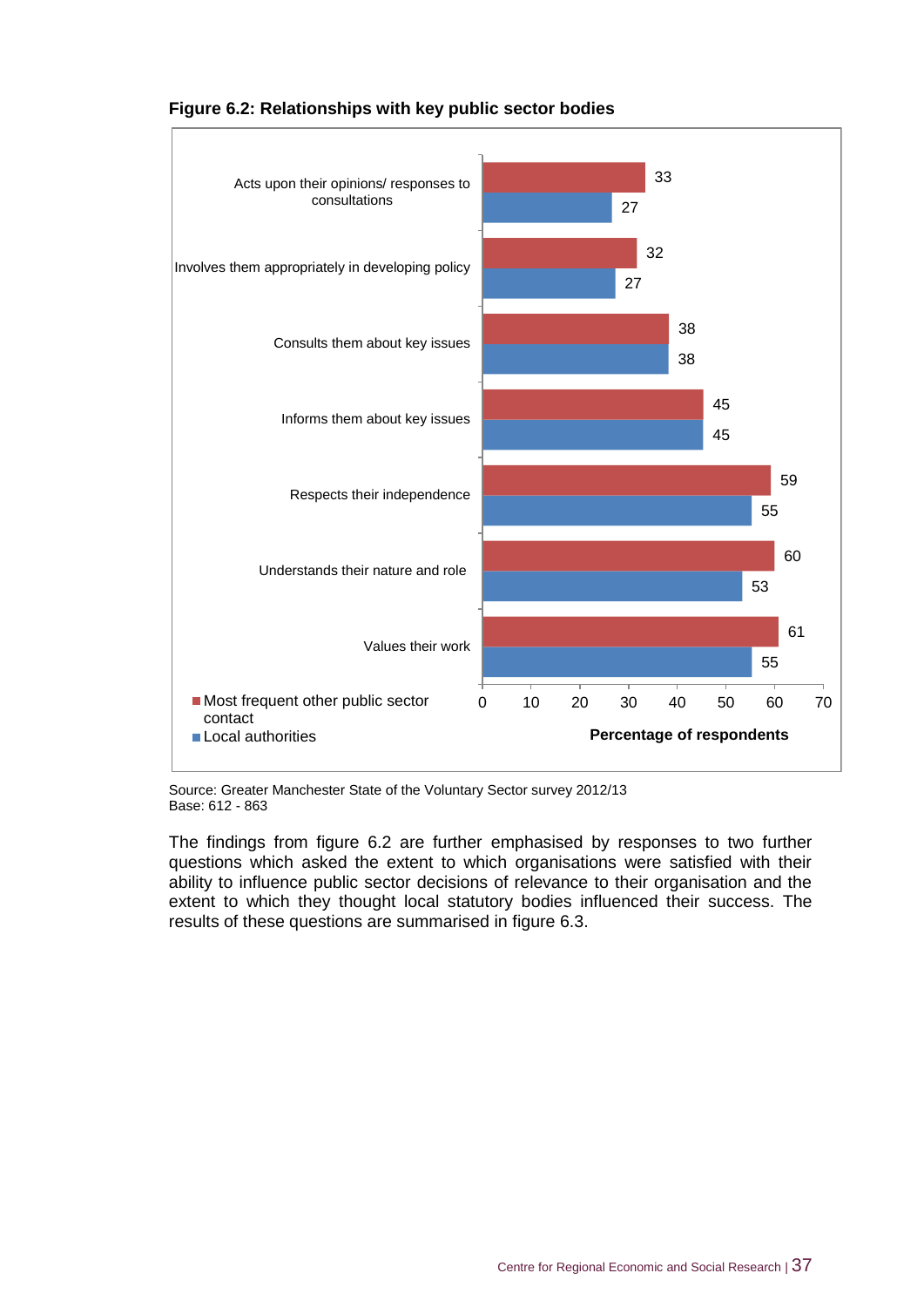



Source: Greater Manchester State of the Voluntary Sector survey 2012/13 Base: 749/629

This shows that 28 per cent of respondents were satisfied with their ability to influence local authorities' decisions of relevance to their organisation and 39 per cent said that local authorities had a positive influence on their organisations success. In comparison, 23 per cent of respondents said they were satisfied with their ability to influence key decisions of their most frequent other public sector contact and 37 per cent said this contact had a positive influence on their success.

Overall this was more positive than the local and national picture from the 2010 national survey: nationally only 16 per cent were satisfied with their ability to influence local public sector bodies' decisions of relevance to their organisation and 18 per cent said that local public sector bodies had a positive influence on their organisations success.

#### **6.3. Funding from local public sector bodies**

Respondents were also asked to reflect on their experiences of public sector funding in terms of how successful they had been; how satisfied they were with bidding arrangements; and how satisfied they were with the level of opportunity to bid for long-term funding. The responses are illustrated in figure 6.4 and are split between perceptions of local authorities and of organisations' most frequent other public sector contact. This shows that 50 per cent of respondents were successful in bidding for contracts with local authorities compared to a 34 per cent success-rate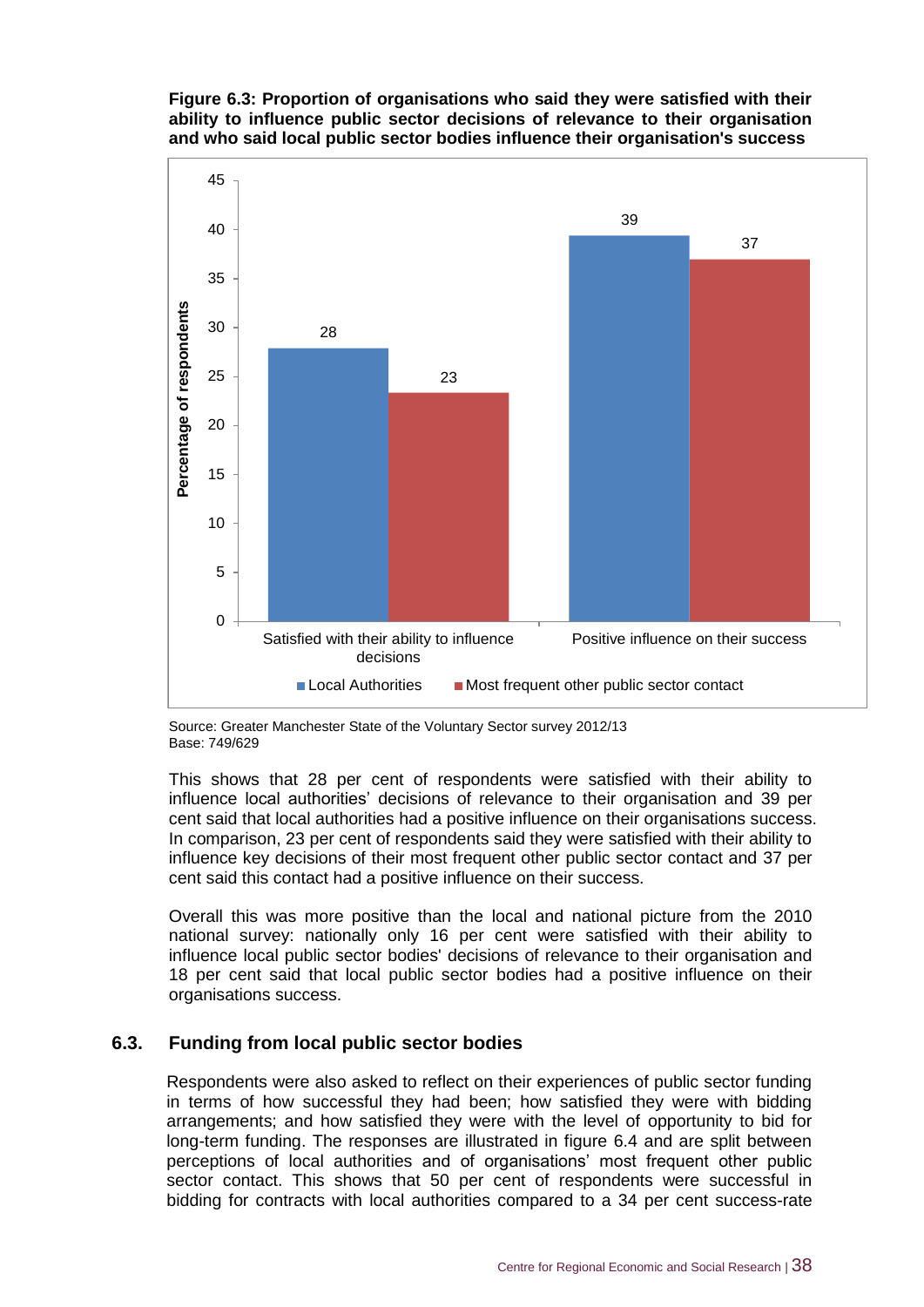with other public sector bodies. Satisfaction with bidding arrangements was also greater for local authorities, with 48 per cent satisfied with bidding arrangements for local authority contracts and 31 per cent for their most frequent other public sector contract. Only 23 per cent were satisfied with the opportunities for funding or contracts with local authorities that last three years or longer. However this was some nine percentage points higher than the percentage which were satisfied with opportunities for funding or contracts with most frequent other public sector contacts (14 per cent).

Once again this was more positive than the local and national picture from the 2010 national survey: nationally only 26 per cent of respondents were successful in bidding for contracts with local public sector bodies, 14 per cent were satisfied with bidding arrangements for local public sector contracts, and just five per cent were satisfied with the opportunities for funding or contracts with local authorities that last three years or longer.



**Figure 6.4 Experiences of bidding for funding and contracts with the public sector**

Source: Greater Manchester State of the Sector Survey 2012/13 Base: 873 / 673

#### **6.4. Qualitative perspectives on local public sector bodies**

Following on from quantitative questions regarding the nature of respondents' relationships with local public sector bodies, respondents were also asked to provide further qualitative (i.e. narrative) information about these relationships. In the case of local authorities, positive comments tended to reflect the role of funding streams or council contracts in maintaining or strengthening the provision of organisations: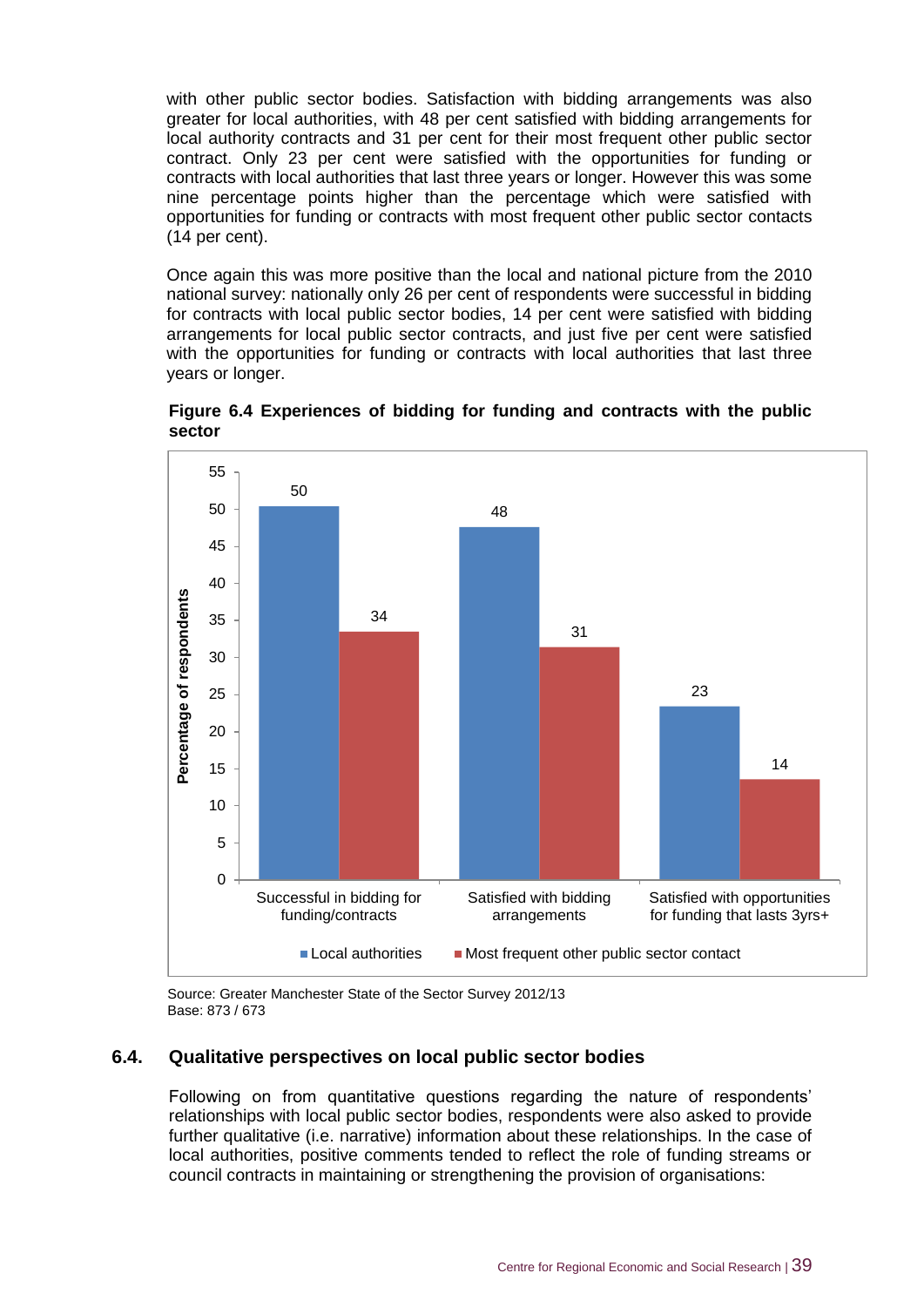*"Without the support and funding from (the Council) our group would not have survived."*

*"With the help of (the Council) we are able to grow our group and add value to people's well-being."*

*"Without (the Council) and various funding opportunities it would not be possible to carry on delivering the support and help we give to local residents and community groups."*

This was also the case for some organisations that had contracts with other public sector bodies. However, across the board - but particularly in relation to local authorities - funding was becoming harder to access. This was largely owing to the effects of government cuts on the level of funding available, but some organisations also found that commissioning procedures were becoming more bureaucratic and difficult to engage with:

*"Cuts mean the limited funding we used to receive is at risk"*

*"The new contract bidding process is too complicated and time consuming for us. The grant system was easier to apply for."*

*"Changes in tendering and contracting can only have a detrimental effect on the voluntary sector"*

*"With the funding cuts and economic downturn (the Council) over the last three years no longer supports the work we do in (our area). As a social enterprise we used to hold various contracts with (the Council) but all these have been ended. We have tried to secure other contracts but have not been successful."*

But non-financial support was also an important aspect of organisations' relationships with public sector bodies. In the case of local authorities, facilities provision was particular important, as well as access to training and advice:

*"In all my dealings with (the Council) I have found all the staff very helpful with advice and assistance which has led to a successful conclusion."*

*"When we have problems we always seem to get over them with help from various departments."*

*"(the Council) development officer and cohesion officer have provided advice, guidance and support to achieve outcomes and develop the organisations."*

Experience in this regard was mixed, however, and other groups felt that public sector bodies did not understand their work and that communication between the sectors could be improved:

*"We previously had more communication/contact which again has recently stopped. Many of the larger public sector bodies are not aware of the quality of service we provide. Having no budget for marketing, it is often difficult to make ourselves stand out and encourage referrals etc."*

*"The Council do not consult or involve local groups at all well and when they try to it is not genuine."*

*"They are difficult to contact. (It is) difficult to find the correct people to deal with. Council procedures are slow and frustrating to deal with."*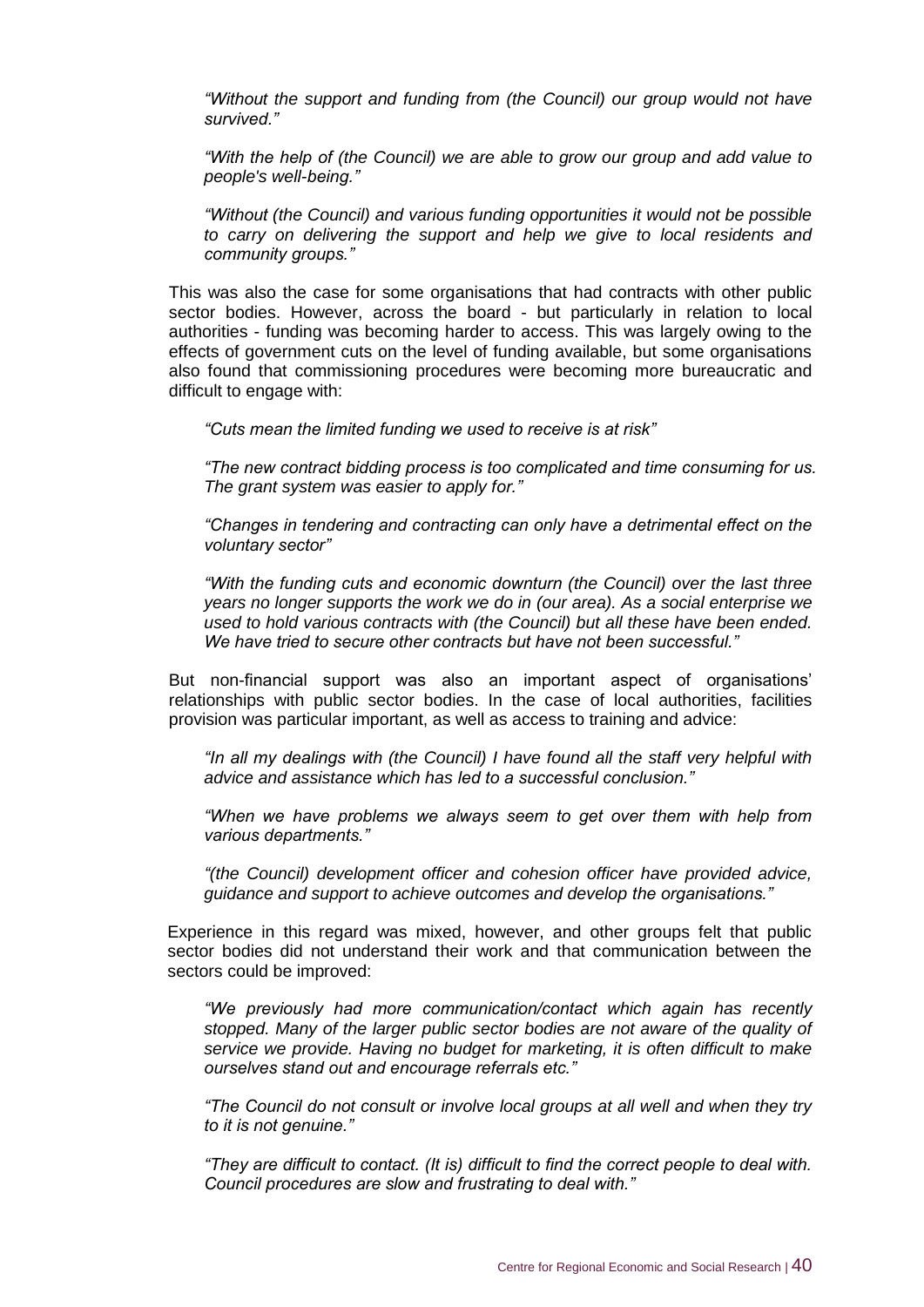## <span id="page-53-0"></span>Partnership Working: **Commercial Businesses**

The previous chapter explored respondents' experiences of partnership working with public sector bodies. This chapter moves on to explore their experiences of working with the commercial sector. This is new territory for many voluntary organisations but may become more important as funding from other sources reduces. Survey respondents were asked about their direct dealings and experiences of working with commercial businesses in their local authority area.

#### **7.1. Working with commercial businesses**

Survey respondents were asked to indicate the extent to which they had direct dealings with commercial businesses in their local authority area. Across Greater Manchester 55 per cent reported that they had some direct dealings, with 16 per cent having a 'great' or 'fair' amount of contact (figure 7.1). Organisations in the cities of Salford (23 per cent) and Manchester (22 per cent) had more frequent contact with commercial businesses than organisations in the other areas.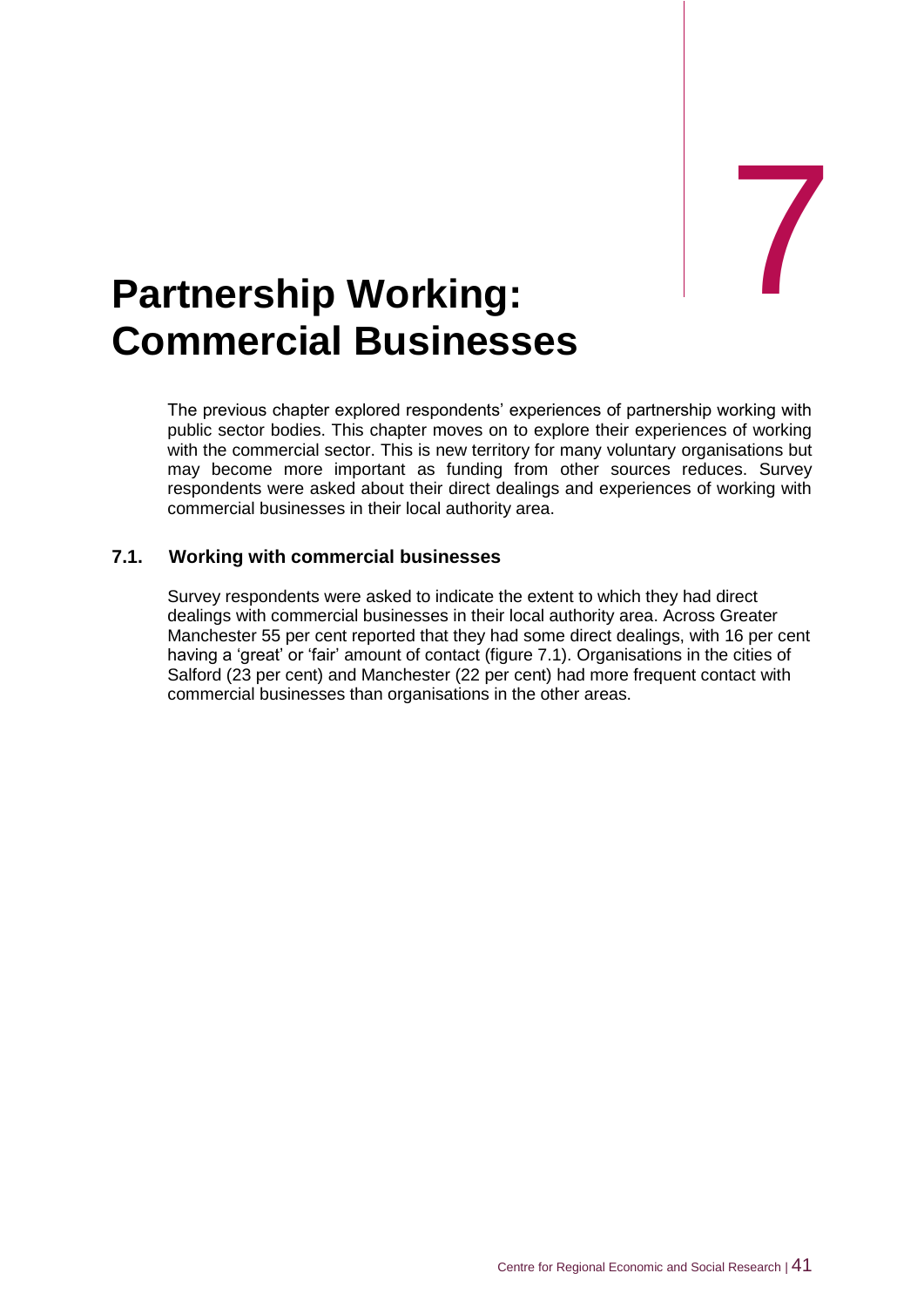

**Figure 7.1 Extent of direct dealings with commercial businesses**

Source: Greater Manchester State of the Voluntary Sector survey 2012/13 Base: 796

As with public sector bodies, survey respondents were also asked about their perceptions of commercial businesses. They were asked to indicate the extent to which they thought that commercial businesses:

- valued their organisation's work
- understood the nature and role of their organisation
- had a good record in terms of corporate social responsibility (CSR)
- provided local voluntary organisations/groups with 'in kind' help and/or support.

The results are summarised in figure 7.2. This shows that, compared with perceptions of public sector bodies (see figure 6.2), survey respondents had less positive perceptions of commercial businesses:

- 22 per cent of respondents felt that commercial businesses **valued their work**
- 20 per cent of respondents felt that commercial businesses **understood the nature and role of their organisation or group**
- 16 per cent thought that commercial businesses had a good record on **corporate social responsibility**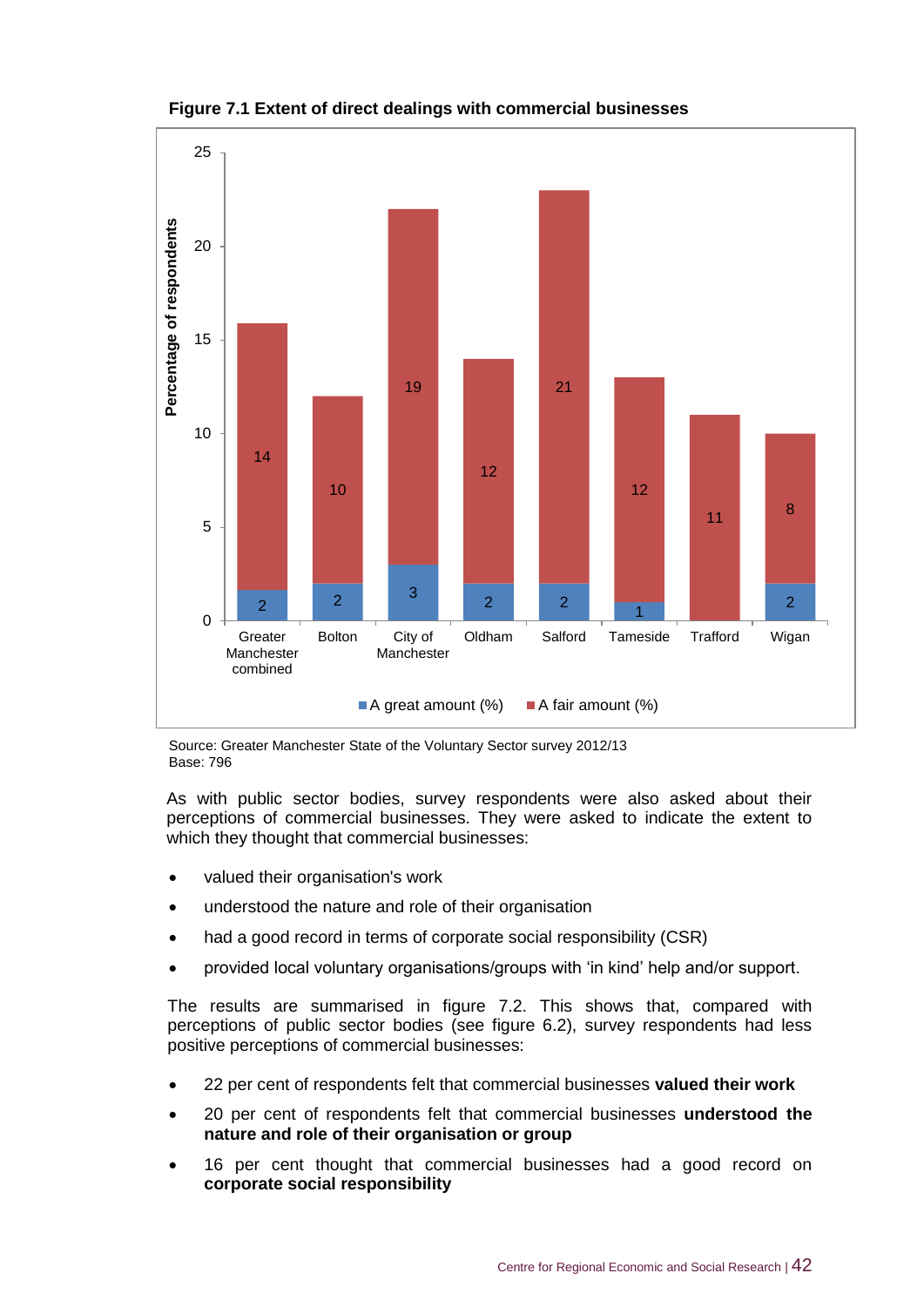- 23 per cent felt that commercial businesses provided local voluntary organisations (VOs) with **'in kind' help or support**
- Taking all things into account, just 19 per cent of survey respondents felt that the commercial business community in their local authority area was a **positive influence on their organisation's success**.



**Figure 7.2 Relationships with commercial businesses**

#### **7.2. Qualitative perspectives on working with commercial businesses**

Respondents were asked to comment qualitatively about their relationships with local businesses. Organisations had less engagement with commercial businesses on the whole than with the public sector and voluntary sectors, but there was a feeling that this needed to change:

*"We have had little or no involvement with the business community. We are aware however that this needs to change in order for us to survive in the future. Conversations I have had with members of the business sector leads me to believe that very little is known about the voluntary sector, it is generally thought that we are 'do-gooders' who don't know how to make money. Some of that is probably true. We work in this sector because we care about people, not because we want to be financially successful."*

Commercial businesses were important to some organisations and for many they were useful in providing small *ad hoc* donations, but some felt that they were not likely to provide a sustainable funding source:

*"We couldn't run our organisation without the commercial businesses that we work with. They also have a direct link to our service users."*

Source: Greater Manchester State of the Voluntary Sector survey 2012/13 Base: 709-718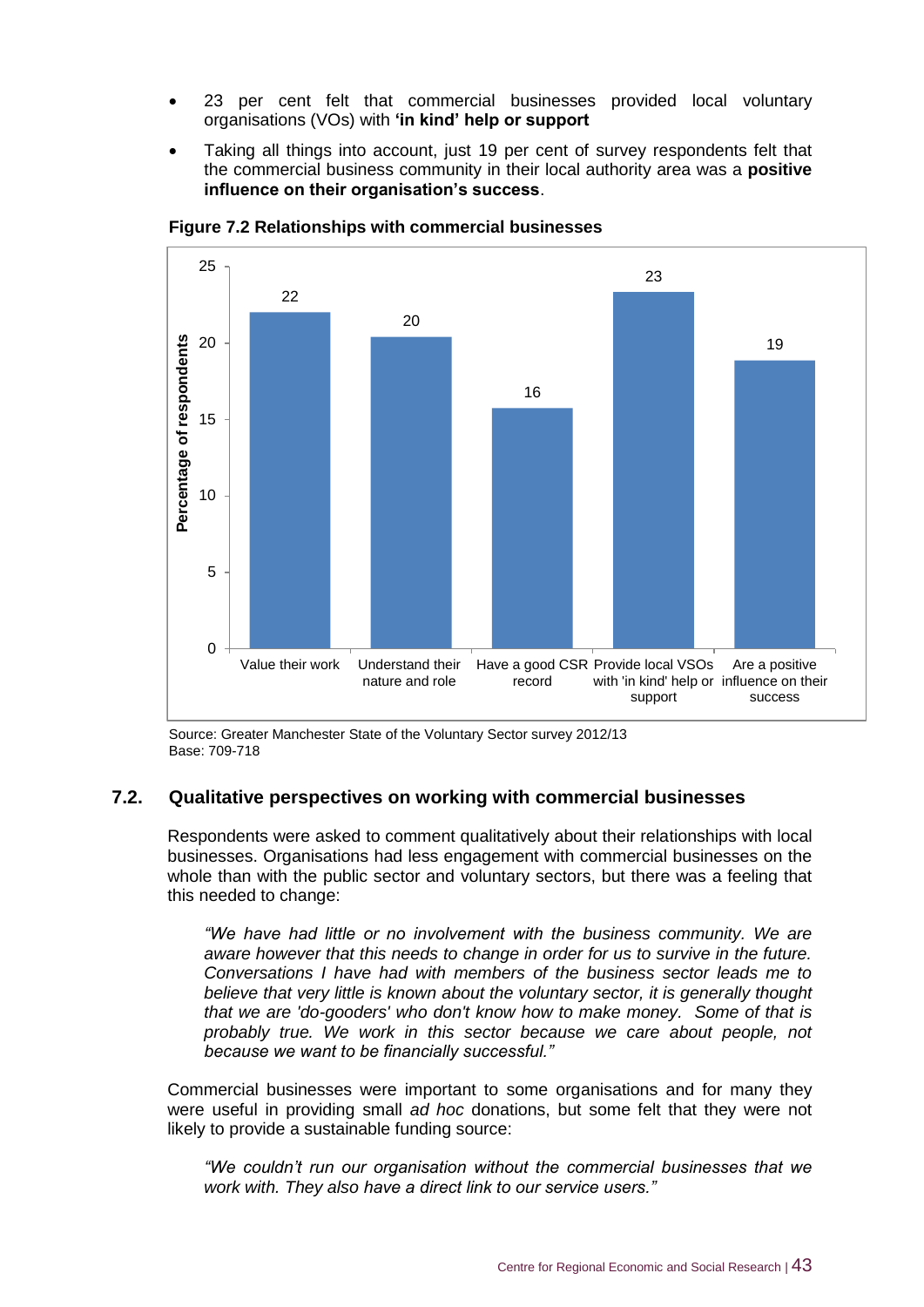*"It is the business sector who most clearly understands the need for our voluntary work and, when asked, is usually quick to support us in small ways that help us put on social events."*

*"When approached local companies have donated towards raffles and for other social activities."*

*"We have a particularly good arrangement with and support from [a large business] who have supported us with materials in kind, prizes for competitions and joined in with some of our activities and invited us to join in with theirs. (Community Litter Picking arranged by the company, staff assisting at our Christmas Lunches, Bakery Manager judging cake competitions, some of our older members from church invited to the company's Christmas lunch etc.) Our local butcher gives us preferential prices for the food for our weekly breakfasts and discounts the cost of food for our major events."*

On the other hand, some respondents had experiences with businesses that led them to take a more 'stereotypical' view of business motivations. These respondents felt that businesses did not understand their role and were concerned only with profit and image:

*"Too much interest in their profit margins to care."*

*"Input has been minimal and focussed around them achieving their own CSR so it has not really made any significant changes/influence over our success."*

*"It's as though we don't understand the commercial sector and they don't understand us. This is a great pity."*

*"Businesses are not interested in local groups and projects and don't try to connect and understand our work."*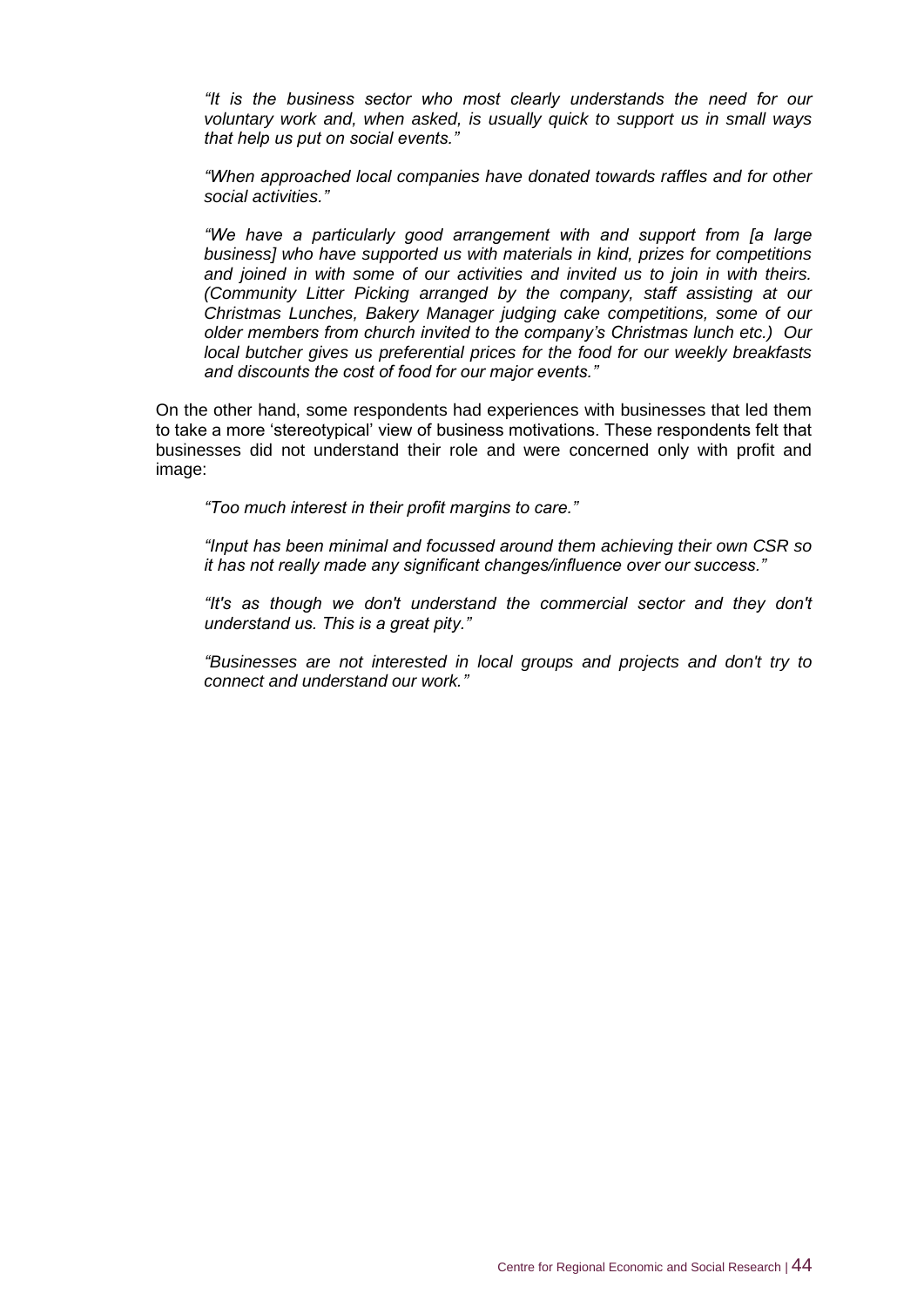

### <span id="page-57-0"></span>**Partnership Working: Other Voluntary Organisations**

The previous two chapters have explored respondents' experiences of working with organisations from the public and commercial sectors. This chapter discusses survey respondents' views on their work with other local voluntary organisations. This includes working collaboratively and accessing help and advice from local support and development organisations.

#### **8.1. Working with other local voluntary organisations**

Survey respondents were asked about the extent to which they had direct dealings with other voluntary in their local authority area. Eighty eight per cent had some direct dealings with other voluntary and community organisations and 60 per cent had a 'great' or 'fair' amount of contact.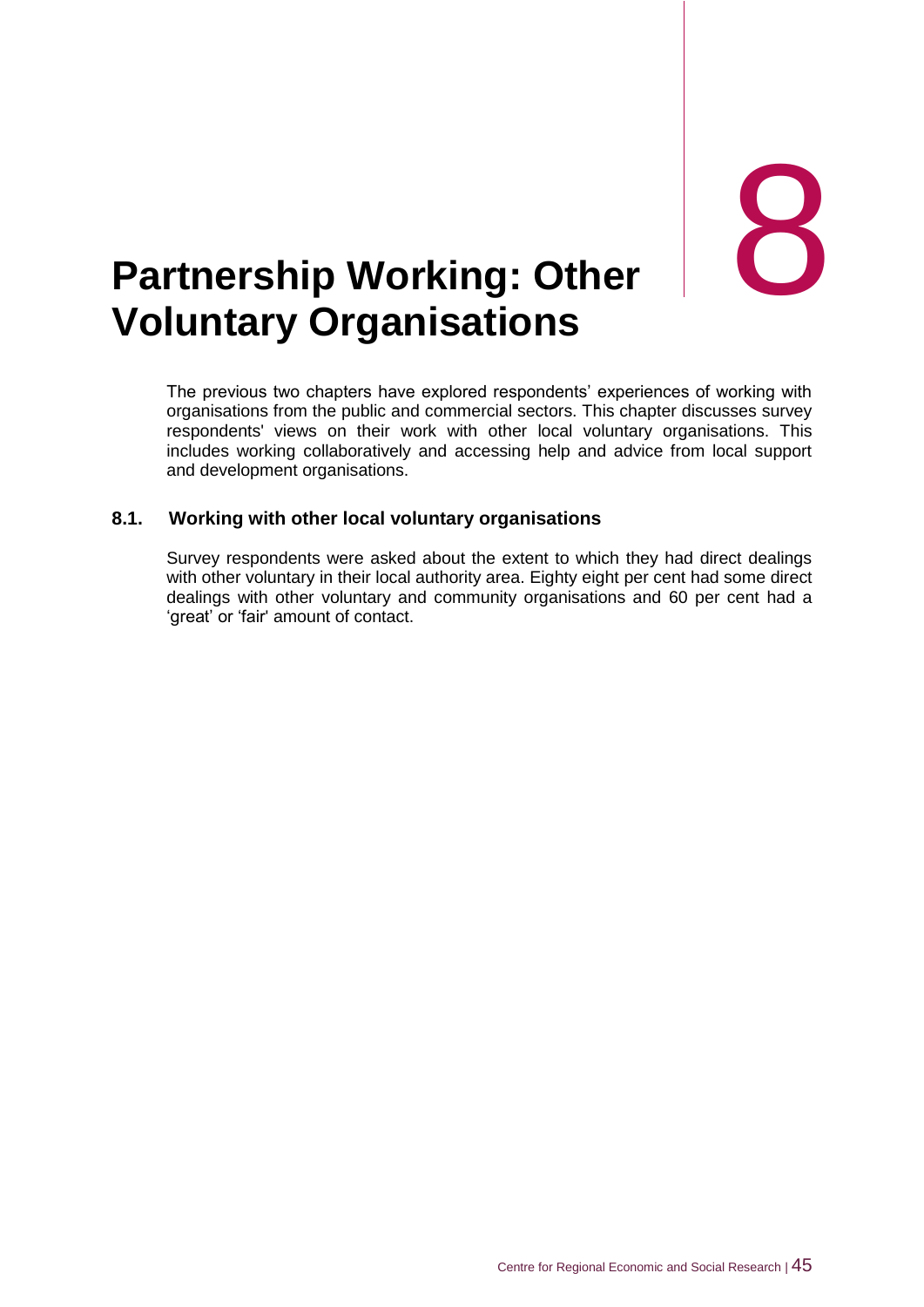

**Figure 8.1 Extent of direct dealings with other local voluntary organisations**

Source: Greater Manchester State of the Voluntary Sector survey 2012/13 Base: 812

Respondents were asked to reflect on the opportunities they had to work with other voluntary organisations in terms of influencing local decisions and delivering local services. Figures 8.2a and 8.2b summarise the responses.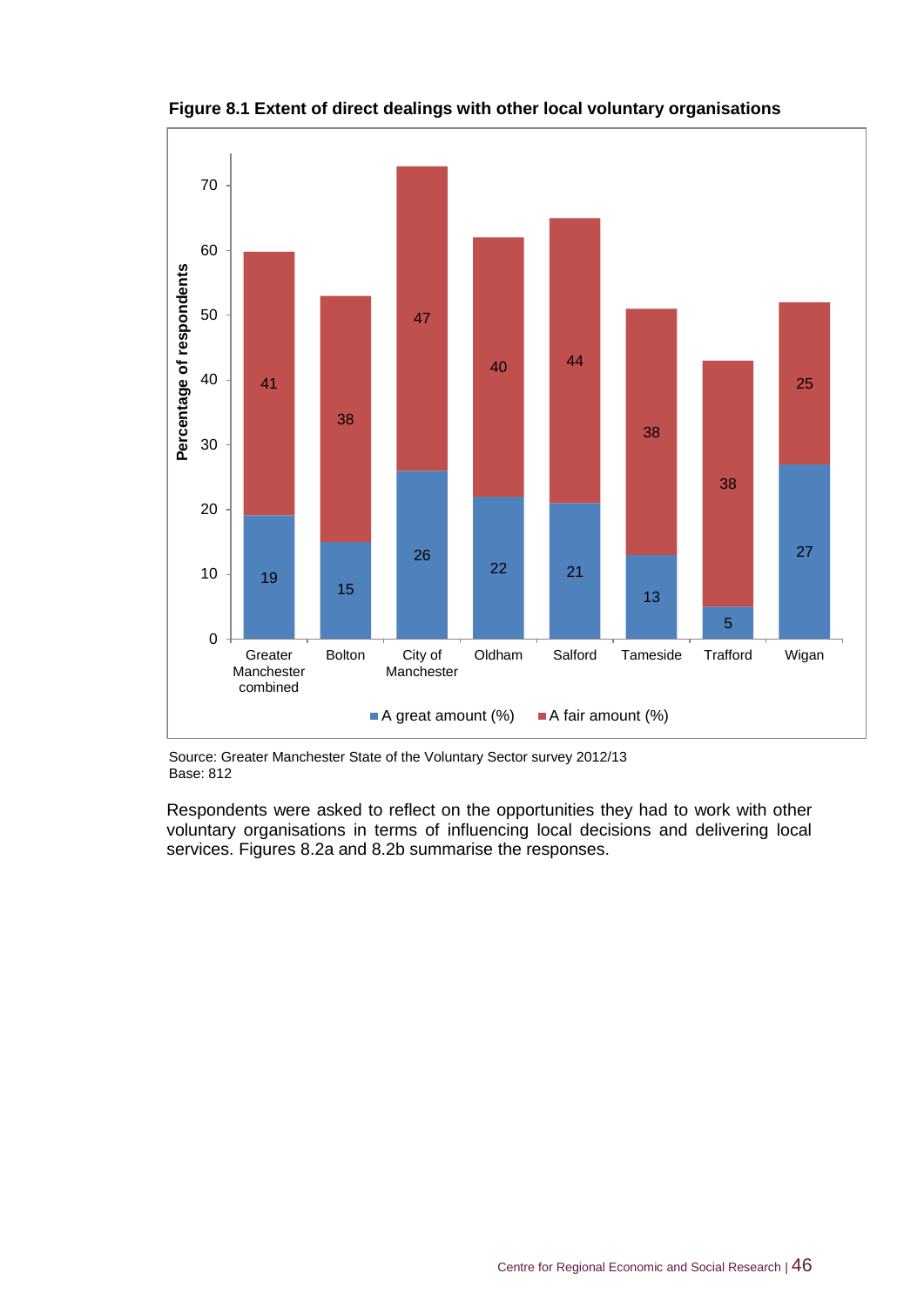**Figure 8.2a Satisfaction with opportunities to work with other local voluntary organisations to influence local decisions**

![](_page_59_Figure_1.jpeg)

Source: Greater Manchester State of the Voluntary Sector survey 2012/13 Base: 775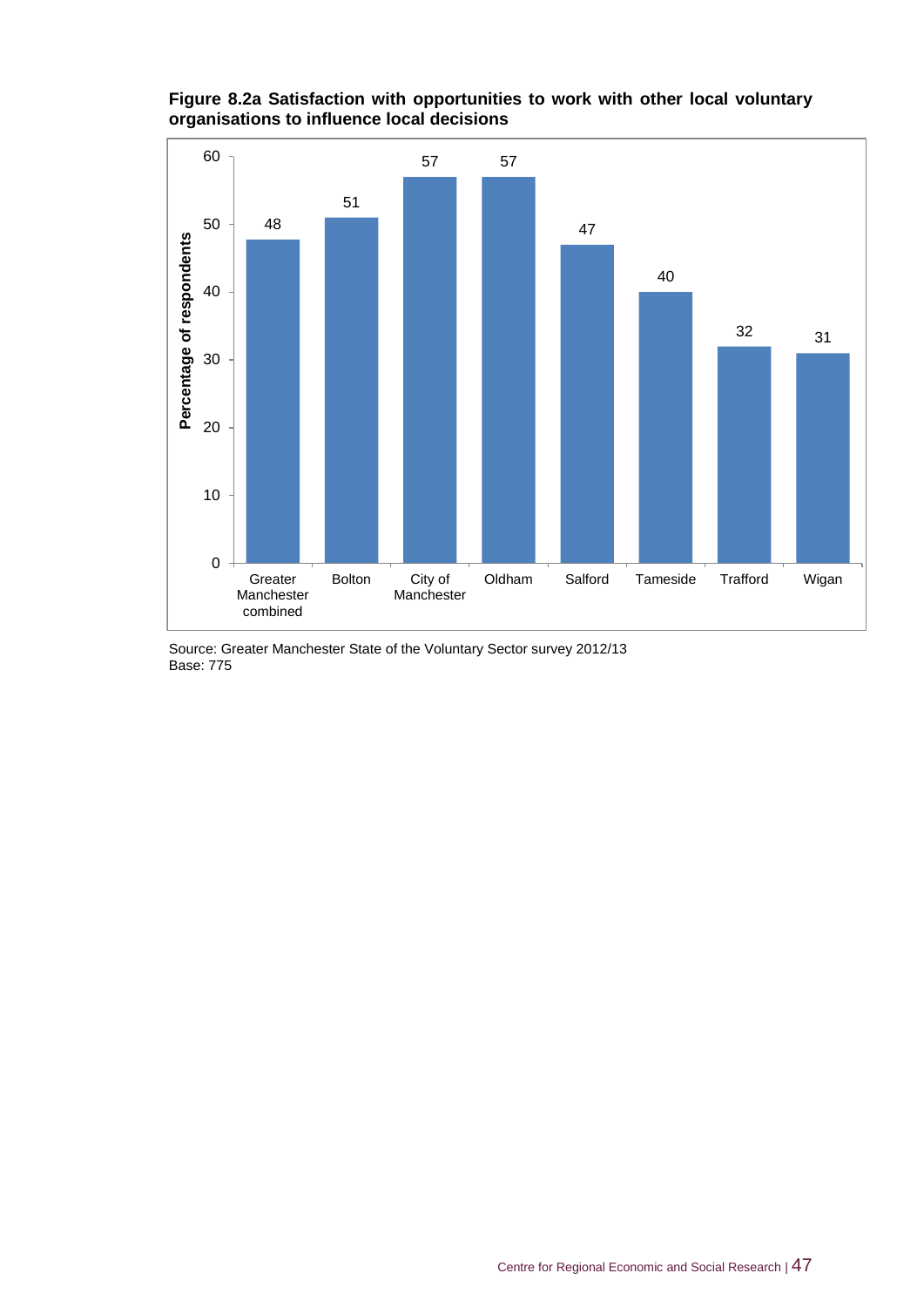**Figure 8.2b Satisfaction with opportunities to work with other local voluntary organisations to deliver local services**

![](_page_60_Figure_1.jpeg)

Source: Greater Manchester State of the Voluntary Sector survey 2012/13 Base: 771

This shows that across Greater Manchester 48 per cent of respondents were satisfied with the availability of opportunities to influence local decisions and that 46 per cent were satisfied with the availability of opportunities to work together to deliver local services.

#### **8.2. Working with local support and development organisations**

Survey respondents were also asked the extent to which they were satisfied with the support available from these local support and development organisations. An overview of the results is provided in figures 8.3a and 8.3b (overleaf).

These show that across Greater Manchester 67 per cent of organisations were satisfied with the support available from local support and development organisations in their local authority area. It also shows that of the organisations that had received support, 79 per cent were satisfied.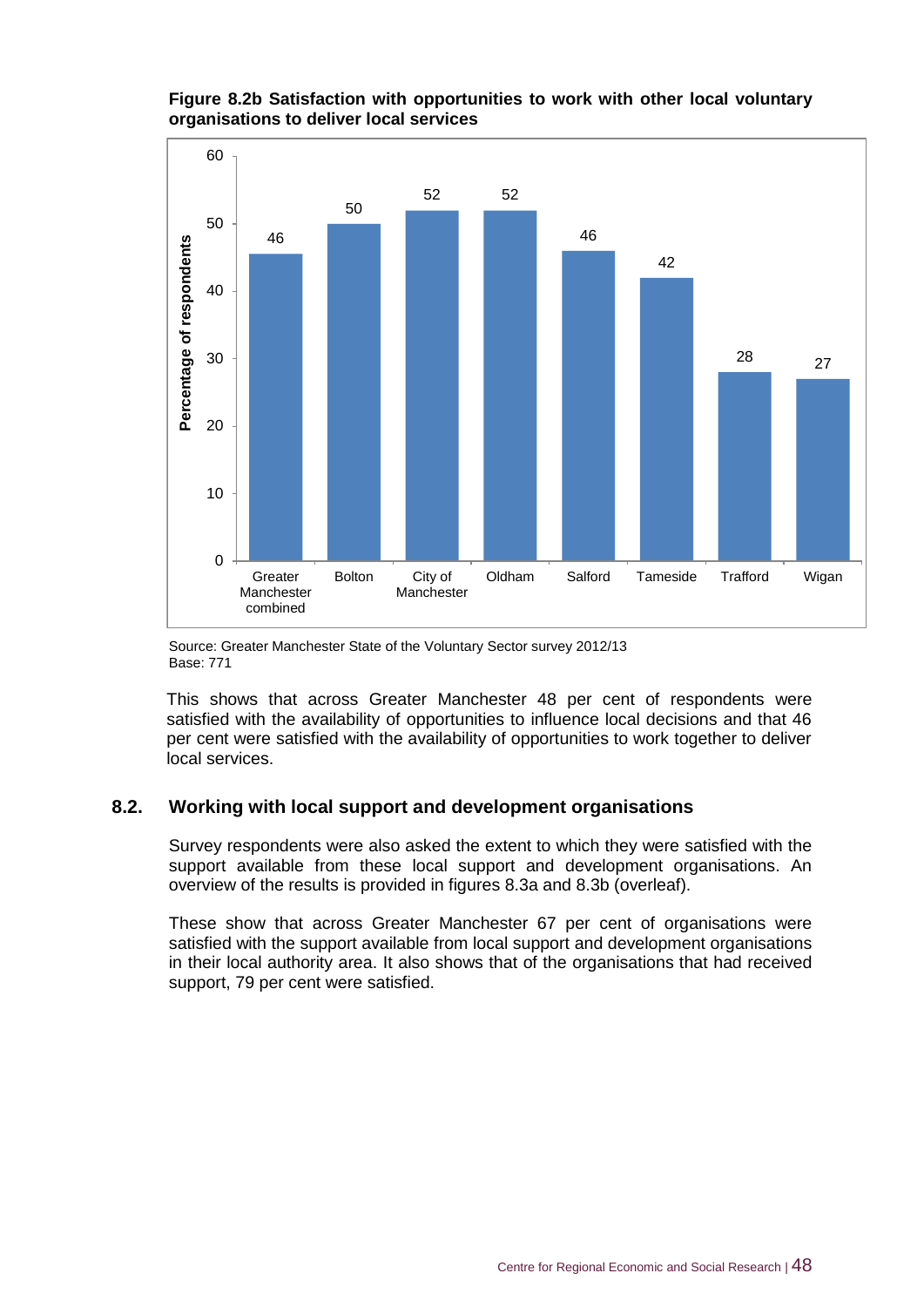![](_page_61_Figure_0.jpeg)

**Figure 8.3a: Satisfaction with support available from local support and development organisations (all respondents)**

Source: Greater Manchester State of the Voluntary Sector survey 2012/13 Base: 733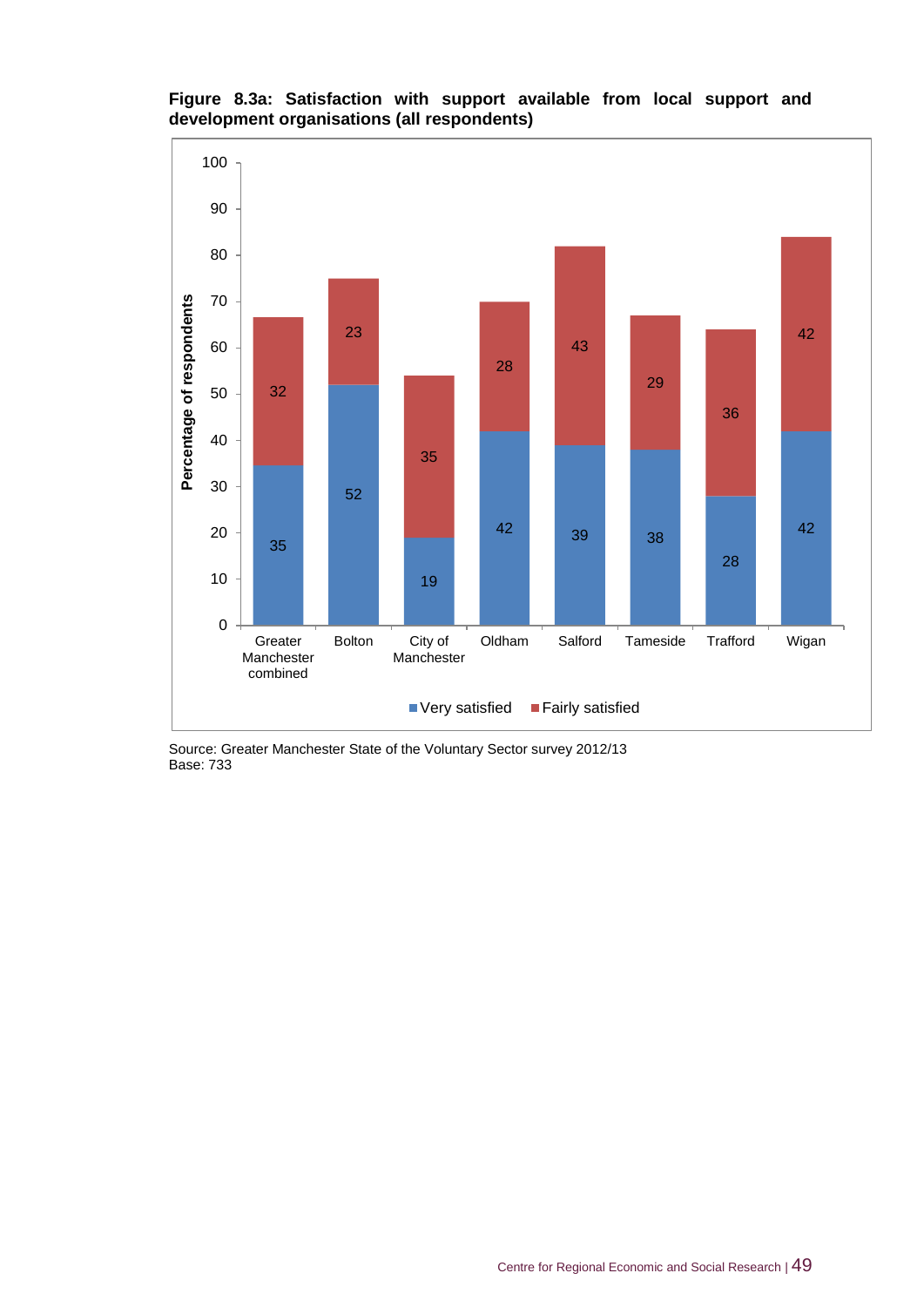![](_page_62_Figure_0.jpeg)

![](_page_62_Figure_1.jpeg)

Source: Greater Manchester State of the Voluntary Sector survey 2012/13 Base: 618

#### **8.3. Qualitative perspectives of working with other voluntary organisations and local support and development organisations**

Respondents were also asked to comment on their relationship with other voluntary organisations. Comments were overwhelmingly positive when referring to support and development organisations:

*"I have found (the CVS) to be very responsive and helpful."*

*"(the CVS) have contributed greatly in the sustainability of our group. Their support on funding, advice, training opportunities and information for volunteers, their working relationships and their commitment to community projects in (our area) and the Greater Manchester region, has been highly commendable throughout our dealings with them."*

*"I think (the support and development organisations) generally do a good job with the resources they have."*

A number of responses suggested that partnership-working with other voluntary organisations was improving, with room for further development: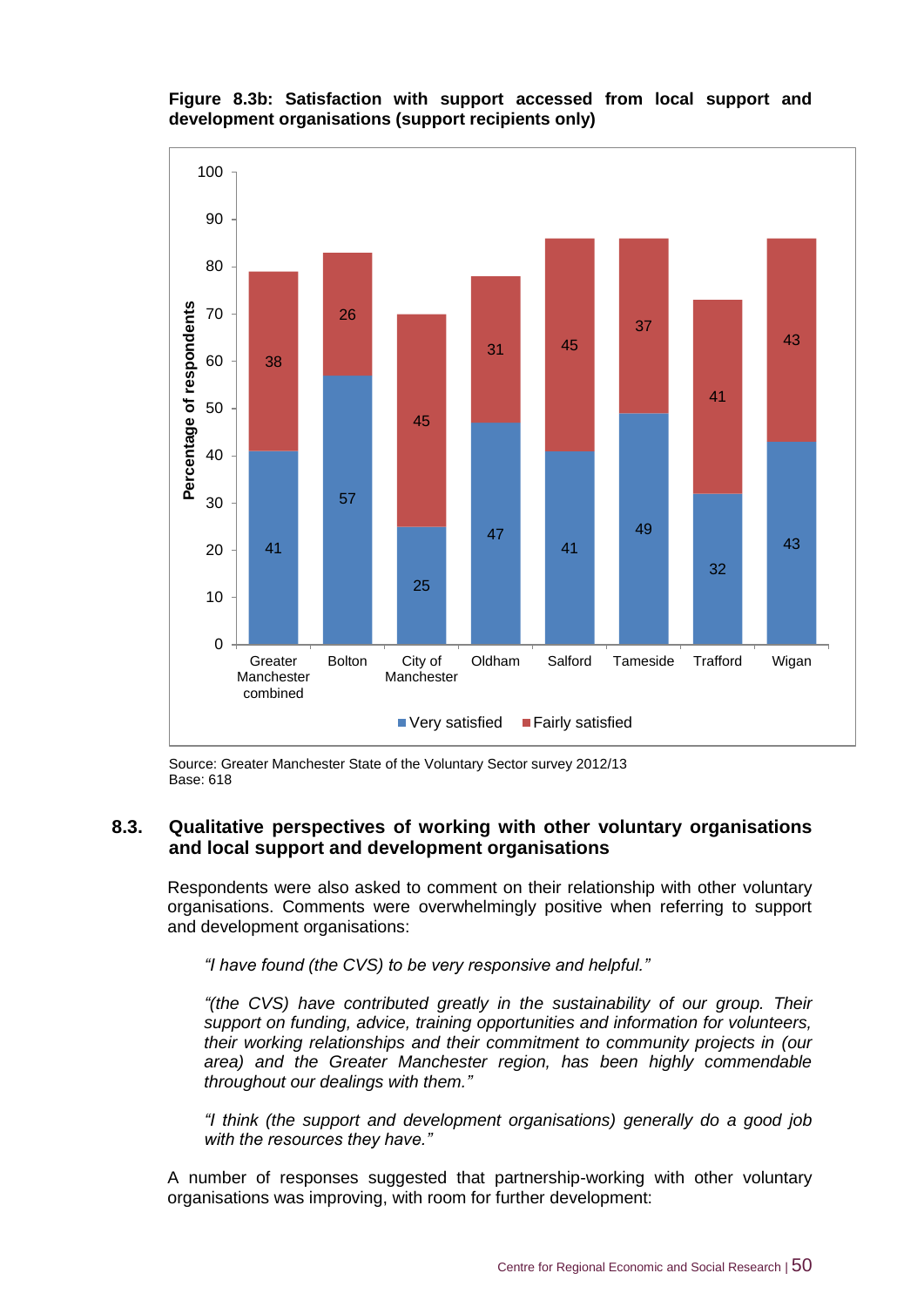*"In the current climate it has become essential to explore partnership working and shared resources. The formation of the consortium can provide additional help and support that is necessary as the recession bites hard"*

*"(We are) optimistic about future plans for working together."*

*"Working together gives a stronger voice and potential influence for improving community services and opportunities. Sharing information opens up more possibilities."*

However, the increasingly tight financial climate meant that some organisations saw themselves as unable to seek collaboration with other organisations, instead having to compete for resources:

*"We want to encourage resource sharing and reduce duplication of services. However, that is against the backdrop of a very competitive financial environment and we are being forced to compete with our friends and neighbours for funding."*

*"Relations are competitive not collaborative."*

*"I don't believe that organisations have truly awoken to the scale of changes and the consequent need to do business differently."*

*"All voluntary organisations seem to be experiencing financial hardship: looking outwards happens in better times."*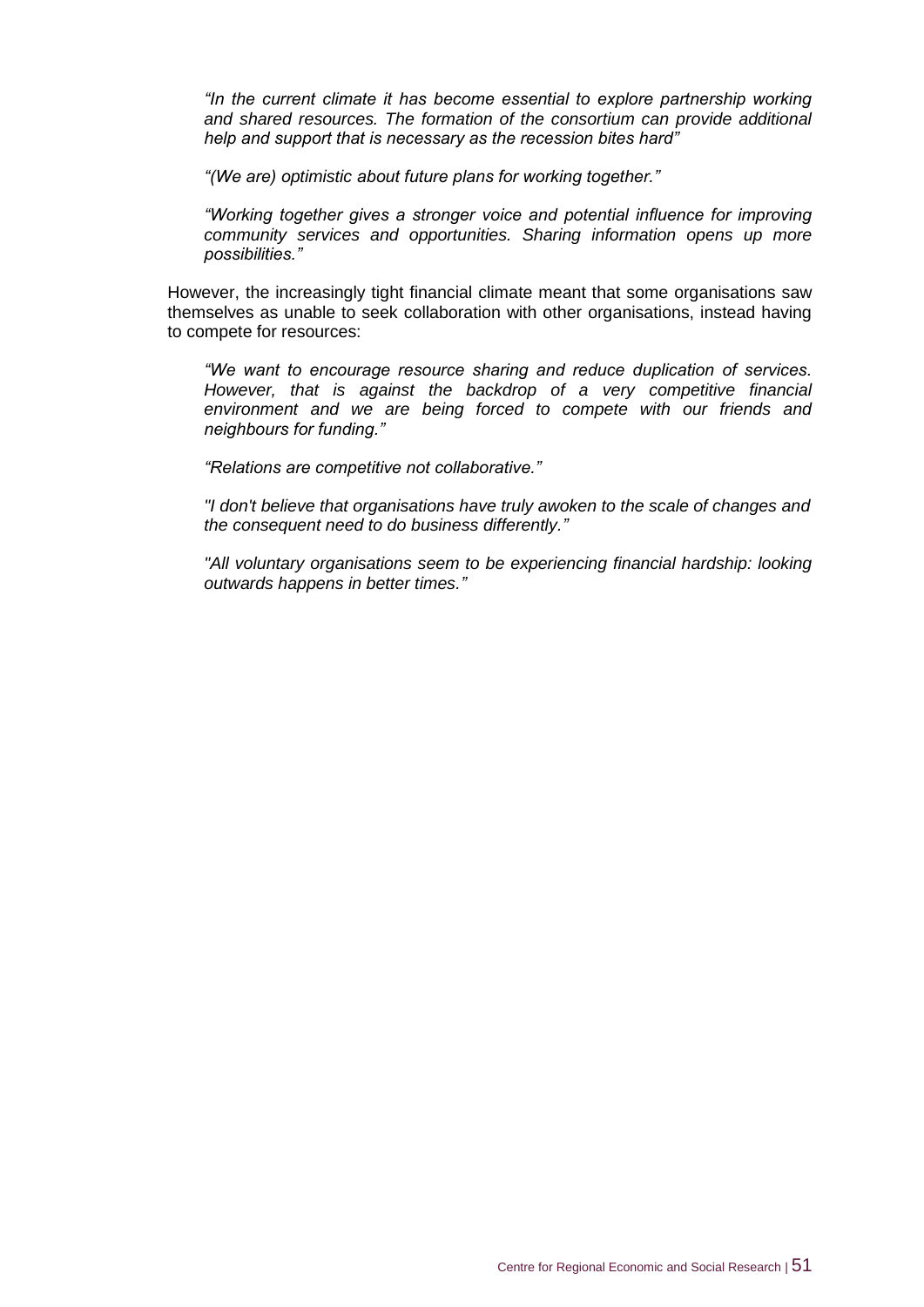<span id="page-64-0"></span>![](_page_64_Picture_0.jpeg)

This research study has considered the scale, scope and nature of the voluntary sector in Greater Manchester. In turn, we have examined the sector in four different ways:

- chapter 3: the basic 'anatomy' of the voluntary sector
- chapter 4: the finances and income of the sector
- chapter 5: the workforce, and
- chapters 6-8: partnership working

As discussed in chapter 2 the 1997-2010 period provided a very positive political and economic environment for the sector and its activities, but the future looks more uncertain: from national charities to local community groups, health and social care providers to employment support projects, the next few years are likely to present a series of challenges which will have an important bearing on the future direction and long term sustainability of many organisation's work.

Against this background, this research has provided in depth data about the 'state of the voluntary sector' in Greater Manchester at the start of 2013 and answers some important questions. Information about the size, scale and scope of the sector, the role it plays in the social and economic life of the region, and how it has been affected by funding cuts and the economic downturn, has been collected. From this analysis eight important findings stand out:

#### **1. There are a wide range and a large number of organisations operating in Greater Manchester which are involved in many areas of activity. As such the sector in the city region occupies an important strategic position in policy development, service provision and everyday life.**

- there are an estimated 14,592 voluntary organisation in Greater Manchester
- the vast majority (80 per cent) of organisations are 'micro' with income of less than £10,000
- whilst the voluntary sector has a fairly well established core there has been considerable churn of organisations over time; of organisations responding to the survey 37 per cent had been formed since 2003
- the voluntary sector is involved in many different policy and issue domains; in particular there are sizable concentration of organisations working in the thematic areas of health and well-being; community development; education, training and research; and sport and leisure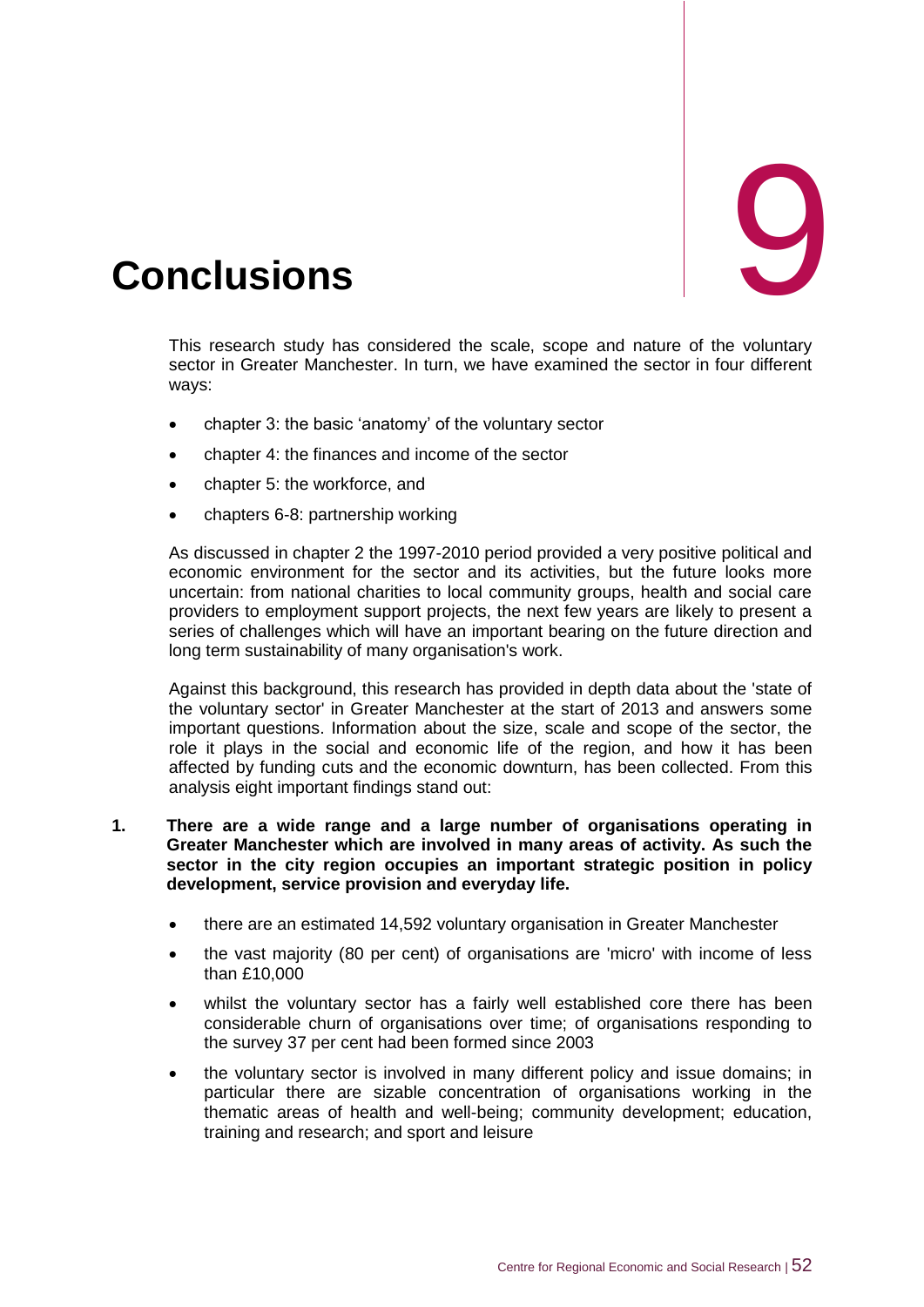the sector works at a range of different geographical levels: both across and beyond Greater Manchester; specific communities and neighbourhoods and particular local authority areas are the main focus for a majority of organisations.

#### **2. The sector in Greater Manchester is an important economic player, contributing significantly to GVA. But patterns in the amount of money the sector receives, the way organisations are spending their money, and the size of their financial reserves suggest the sustainability of many organisations is under threat.**

The research has provided a detailed economic profile of the sector:

- total income in 2011/12 was estimated to be £1 billion, a reduction of two per cent compared to 2010/11 and seven per cent compared to 2009/10
- more than eight out of ten organisations were classified as small based on income (less than £100,000), but there were also more than 300 large organisations with an income of more than £1 million
- a large proportion of organisations had very little money to fall back on if their funding reduces: just under a sixth had reserves totalling less than one month of expenditure, and two fifths had insufficient reserves to cover more than three months expenditure.

#### **3. The voluntary sector in Manchester provides significant social value.**

- it is estimated that the voluntary sector in Greater Manchester made **21.2 million interventions with clients, users or beneficiaries** in the previous year
- voluntary organisations worked with a whole range of different people, especially older people, children and young people, but also people from vulnerable groups (for example unemployed people and those with health problems)
- the voluntary sector enabled people to volunteer and/or undertake work placements; the sector's work was supported by 334,200 volunteers and 1,990 FTE work placements.

#### **4. The voluntary sector is a significant employer. In 2012/13 there were an estimated 23,600 FTE paid staff and 1,990 FTE work placements employed in the sector. In addition the sector was supported by 334,200 volunteers who combined donated 1.1 million hours per week.**

This report has also gone beyond this headline number of volunteers to calculate a monetary value of their contribution:

- valuing the contribution of volunteers to Greater Manchester organisations by the expected value of the output that they produced gives an estimated contribution of £947.1 million.
- valuing the contribution of volunteers as an input the amount that it would cost to pay employees to do the work done by volunteers - shows:
	- assuming the national minimum wage for adults it would have cost £340.2 million annually to have employed staff to do the work provided by volunteers in Greater Manchester
	- assuming the median gross hourly wage for full time employees in the North West it would have cost £656.3 million annually to have employed staff to do the work provided by volunteers in Greater Manchester.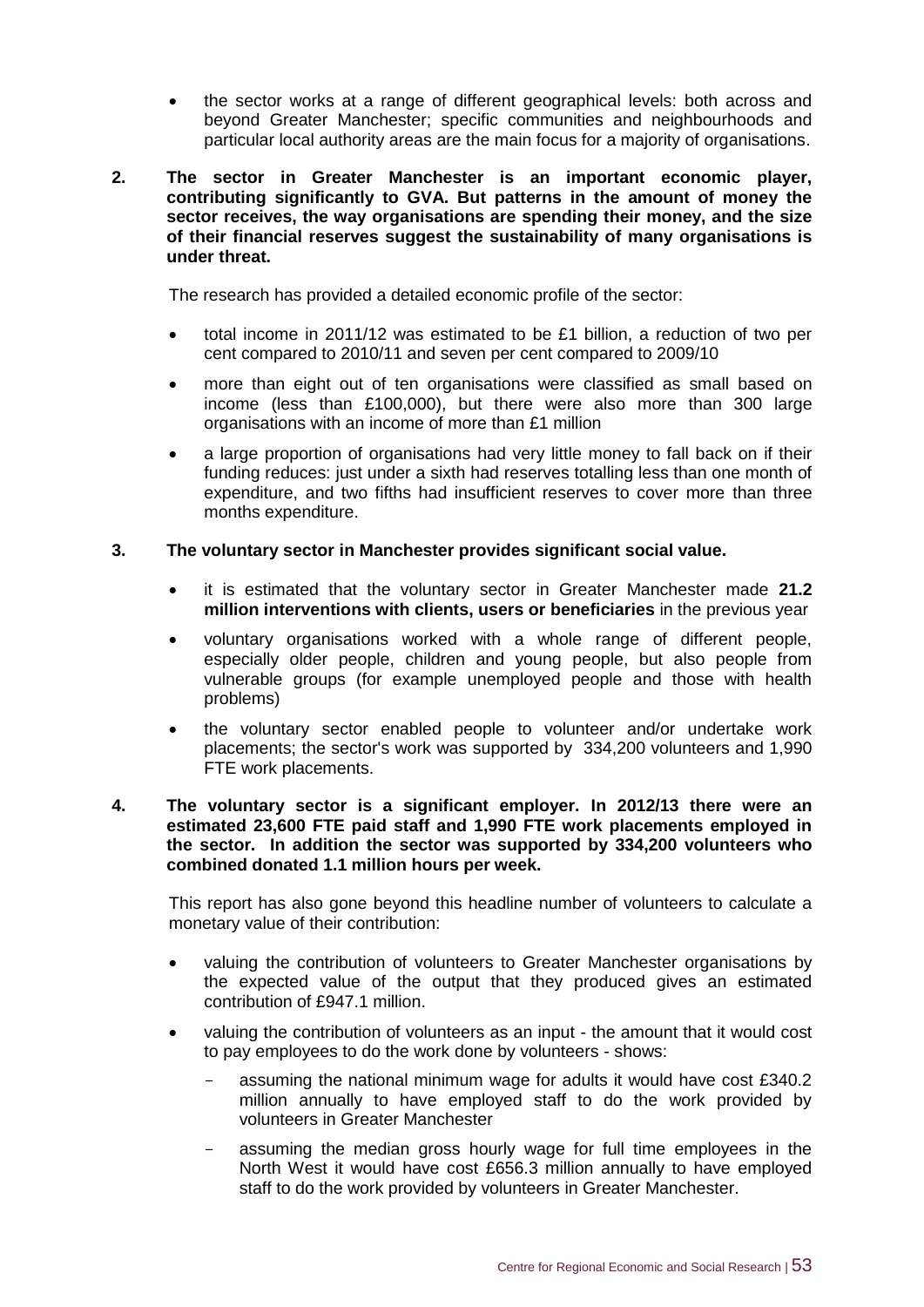#### **5. Relationships between the voluntary sector organisations participating in survey and the public sector, including with local authorities, are more positive than the national average.**

The research explored the extent and nature of local partnership working between the two sectors:

- overall, 72 per cent of respondents in Greater Manchester had some dealings with at least one local authority: 11 per cent had a great amount of dealings with at least one local authority and 29 per cent had a fair amount of dealings
- more than half of respondents considered that public sector partners valued their work, understood their role and respected their independence
- however, only around a quarter of respondents were satisfied with their ability to influence public sector decisions and only two-fifths said local statutory bodies had a positive influence on their success.

#### **6. Engagement with commercial businesses was relatively low, although there appeared to be a feeling that this needed to change.**

In light of Government rhetoric suggesting a greater role for private (rather than public) sponsorship for voluntary action, the research explored the extent and nature respondents' engagement with commercial businesses:

 Only 22 per cent of respondents thought that commercial businesses in Greater Manchester value their work and 20 per cent thought that they understood the nature and role of their organisations

#### **7. The voluntary sector in Greater Manchester is well connected internally, with groups engaging with each other and local support and development organisations.**

- 60 per cent of respondents had direct dealings with other voluntary and community organisations
- 79 per cent of support recipients were satisfied with the support they received from local support and development organisations across Greater Manchester.

#### **8. Voluntary organisations are very concerned about the future.**

Securing funding was the key challenge for many organisations. This was particularly the case for those attempting to access public sector funding, and many expressed concerns about the future sustainability of their organisations in this context. In the short term many voluntary organisations appear to be responding to rising needs and cuts in funding by using reserves to maintain service provision, but this cannot continue indefinitely.

Alongside reducing resources, respondents also expressed concern about the increasing demand for its services, which in many cases it is unable to meet. They were fearful for the future, especially about the impact on their clients and beneficiaries of the government's programme of welfare reform.